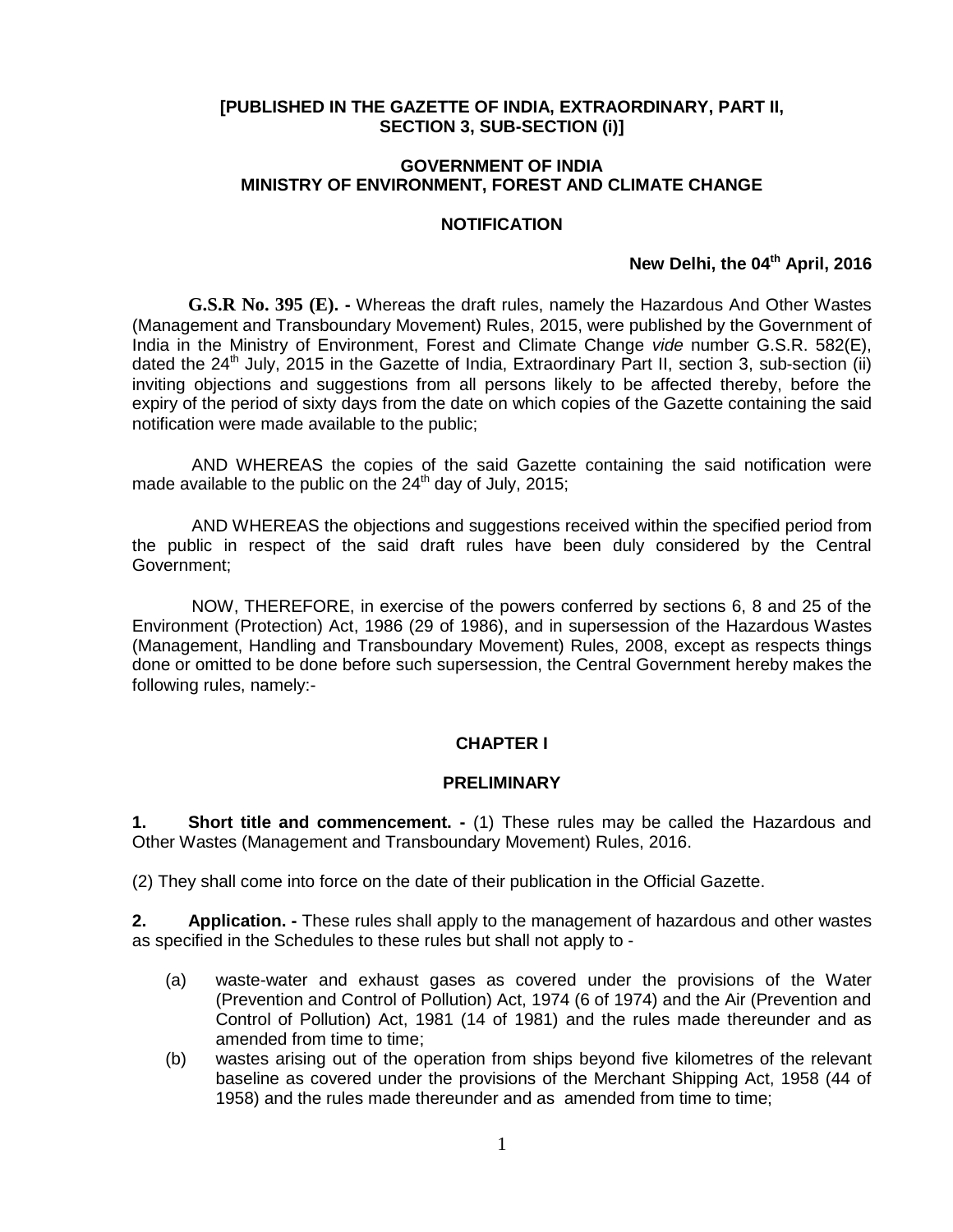- (c) radio-active wastes as covered under the provisions of the Atomic Energy Act, 1962 (33 of 1962) and the rules made thereunder and as amended from time to time;
- (d) bio-medical wastes covered under the Bio-Medical Wastes (Management and Handling) Rules, 1998 made under the Act and as amended from time to time; and
- (e) wastes covered under the Municipal Solid Wastes (Management and Handling) Rules, 2000 made under the Act and as amended from time to time.
- **3. Definitions. -** (1) In these rules, unless the context otherwise requires,-
	- 1. "Act" means the Environment (Protection) Act, 1986 (29 of 1986);
	- 2. "actual user" means an occupier who procures and processes hazardous and other waste for reuse, recycling, recovery, pre-processing, utilisation including coprocessing;
	- 3. "authorisation" means permission for generation, handling, collection, reception, treatment, transport, storage, reuse, recycling, recovery, pre-processing, utilisation including co-processing and disposal of hazardous wastes granted under sub-rule (2) of rule 6;
	- 4. "Basel Convention" means the United Nations Environment Programme Convention on the Control of Transboundary Movement of Hazardous Wastes and their Disposal;
	- 5. "captive treatment, storage and disposal facility" means a facility developed within the premises of an occupier for treatment, storage and disposal of wastes generated during manufacture, processing, treatment, package, storage, transportation, use, collection, destruction, conversion, offering for sale, transfer or the like of hazardous and other wastes;
	- 6. "Central Pollution Control Board" means the Central Pollution Control Board constituted under sub-section (1) of section 3 of the Water (Prevention and Control of Pollution) Act, 1974 (6 of 1974);
	- 7. "common treatment, storage and disposal facility" means a common facility identified and established individually or jointly or severally by the State Government, occupier, operator of a facility or any association of occupiers that shall be used as common facility by multiple occupiers or actual users for treatment, storage and disposal of the hazardous and other wastes;
	- 8. "co-processing" means the use of waste materials in manufacturing processes for the purpose of energy or resource recovery or both and resultant reduction in the use of conventional fuels or raw materials or both through substitution;
	- 9. "critical care medical equipment" means life saving equipment and includes such equipment as specified by the Ministry of Health and Family Welfare from time to time;
	- 10. "disposal" means any operation which does not lead to reuse, recycling, recovery, utilisation including co-processing and includes physico-chemical treatment, biological treatment, incineration and disposal in secured landfill;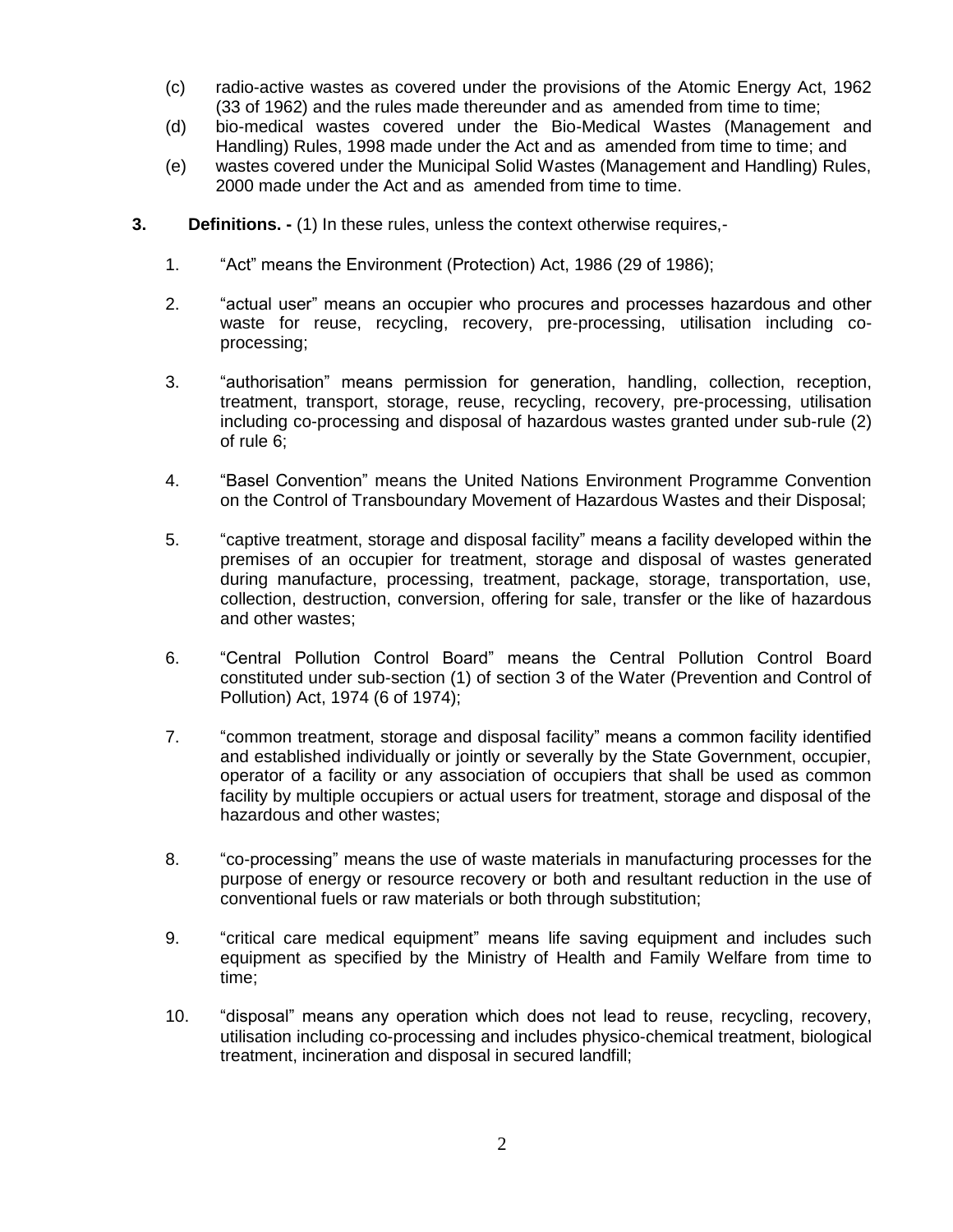- 11. "export", with its grammatical variations and cognate expressions, means taking out of India to a place outside India;
- 12. "exporter" means any person or occupier under the jurisdiction of the exporting country who exports hazardous or other wastes, including the country which exports hazardous or other waste;
- 13. "environmentally sound management of hazardous and other wastes" means taking all steps required to ensure that the hazardous and other wastes are managed in a manner which shall protect health and the environment against the adverse effects which may result from such waste;
- 14. "environmentally sound technologies" means any technology approved by the Central Government from time to time;
- 15. "facility" means any establishment wherein the processes incidental to the generation, handling, collection, reception, treatment, storage, reuse, recycling, recovery, preprocessing, co-processing, utilisation and disposal of hazardous and, or, other wastes are carried out;
- 16. "Form" means a form appended to these rules;
- 17. "hazardous waste" means any waste which by reason of characteristics such as physical, chemical, biological, reactive, toxic, flammable, explosive or corrosive, causes danger or is likely to cause danger to health or environment, whether alone or in contact with other wastes or substances, and shall include -
	- (i) waste specified under column (3) of Schedule I;
	- (ii) waste having equal to or more than the concentration limits specified for the constituents in class A and class B of Schedule II or any of the characteristics as specified in class C of Schedule II; and
	- (iii) wastes specified in Part A of Schedule III in respect of import or export of such wastes or the wastes not specified in Part A but exhibit hazardous characteristics specified in Part C of Schedule III;
- 18. "import", with its grammatical variations and cognate expressions, means bringing into India from a place outside India;
- 19. "importer" mean any person or occupier who imports hazardous or other waste;
- 20. "manifest" means transporting document prepared and signed by the sender authorised in accordance with the provisions of these rules;
- 21. "occupier" in relation to any factory or premises, means a person who has, control over the affairs of the factory or the premises and includes in relation to any hazardous and other wastes, the person in possession of the hazardous or other waste;
- 22. "operator of disposal facility" means a person who owns or operates a facility for collection, reception, treatment, storage and disposal of hazardous and other wastes;
- 23. "other wastes**"** means wastes specified in Part B and Part D of Schedule III for import or export and includes all such waste generated indigenously within the country;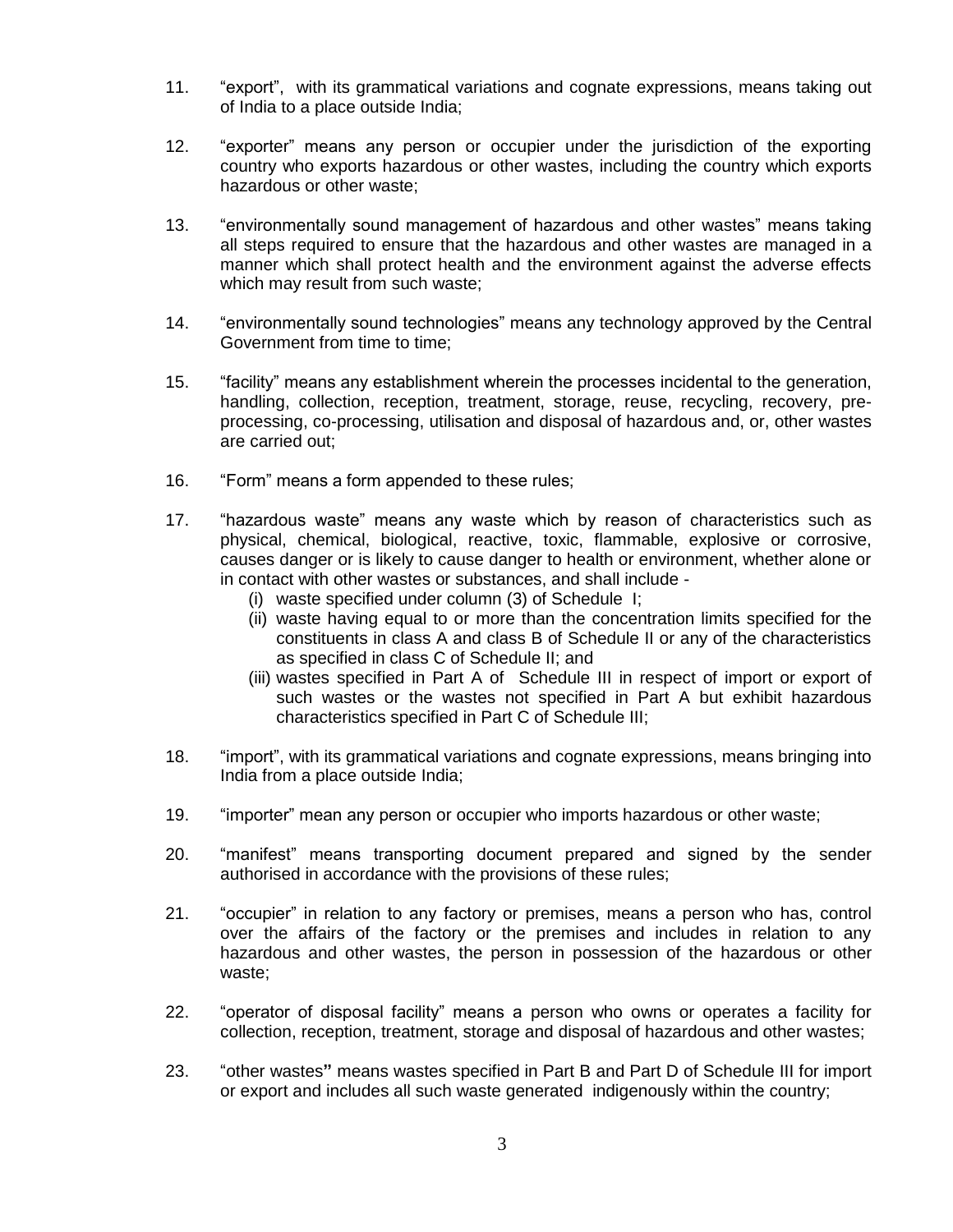- 24. "pre-processing" means the treatment of waste to make it suitable for co-processing or recycling or for any further processing;
- 25. "recycling" means reclamation and processing of hazardous or other wastes in an environmentally sound manner for the originally intended purpose or for other purposes;
- 26. "reuse" means use of hazardous or other waste for the purpose of its original use or other use;
- 27. "recovery" means any operation or activity wherein specific materials are recovered;
- 28. "Schedule" means a Schedule appended to these rules;
- 29. "State Government" in relation to a Union territory means, the Administrator thereof appointed under article 239 of the Constitution;
- 30. "State Pollution Control Board" means the State Pollution Control Board constituted under section 4 of the Water (Prevention and Control of Pollution) Act, 1974 (6 of 1974) and includes, in relation to a Union territory, the Pollution Control Committee;
- 31. "storage" mean storing any hazardous or other waste for a temporary period, at the end of which such waste is processed or disposed of;
- 32. "transboundary movement" means any movement of hazardous or other wastes from an area under the jurisdiction of one country to or through an area under the jurisdiction of another country or to or through an area not under the jurisdiction of any country, provided that at least two countries are involved in the movement;
- 33. "transport" means off-site movement of hazardous or other wastes by air, rail, road or water;
- 34. "transporter" means a person engaged in the off-site transportation of hazardous or other waste by air, rail, road or water;
- 35. "treatment" means a method, technique or process, designed to modify the physical, chemical or biological characteristics or composition of any hazardous or other waste so as to reduce its potential to cause harm;
- 36. "used oil" means any oil-
	- (i) derived from crude oil or mixtures containing synthetic oil including spent oil, used engine oil, gear oil, hydraulic oil, turbine oil, compressor oil, industrial gear oil, heat transfer oil, transformer oil and their tank bottom sludges; and
	- (ii) suitable for reprocessing, if it meets the specification laid down in Part A of Schedule V but does not include waste oil;
- 37. "utilisation" means use of hazardous or other waste as a resource;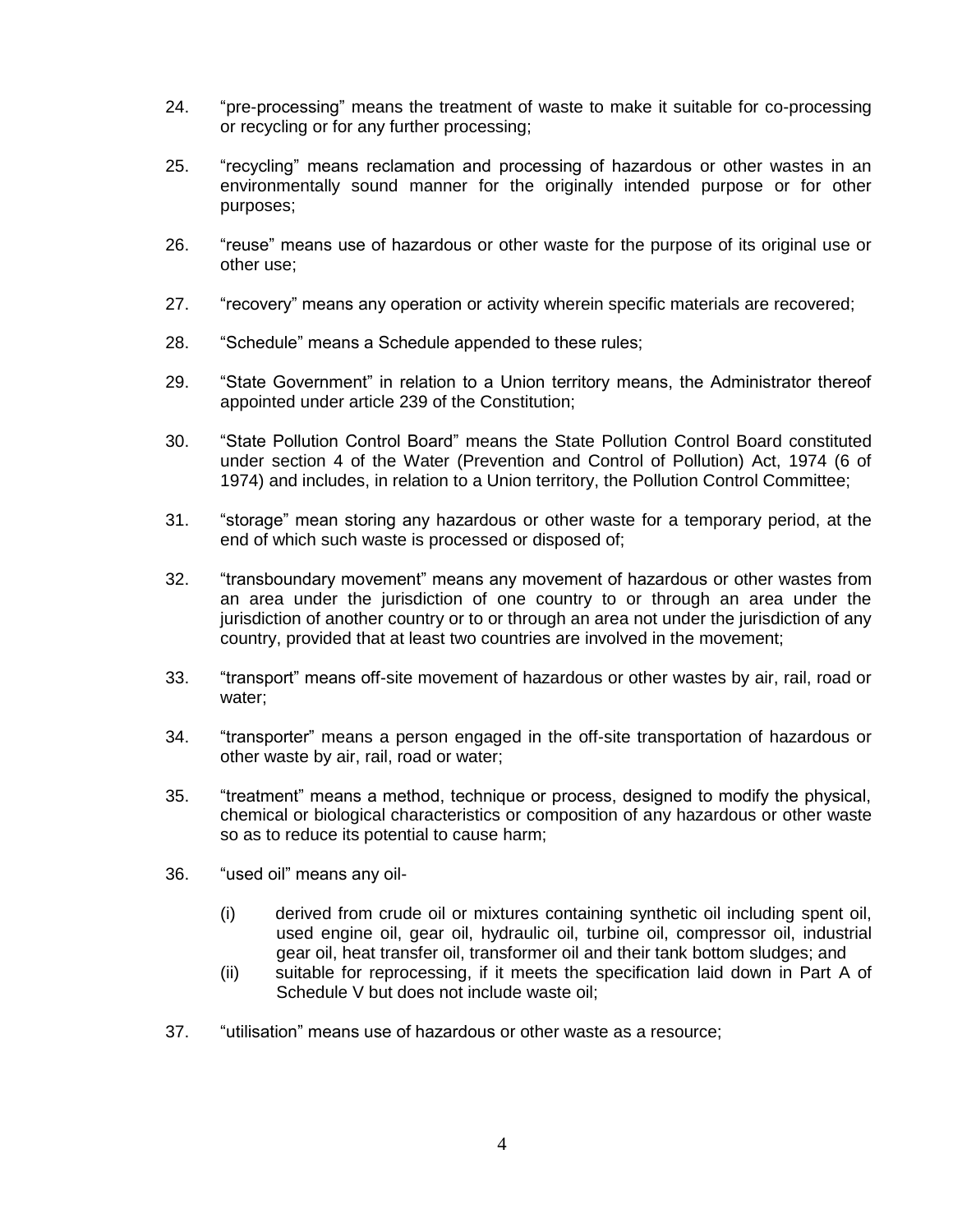38. "waste" means materials that are not products or by-products, for which the generator has no further use for the purposes of production, transformation or consumption.

Explanation.- for the purposes of this clause,

- (i) waste includes the materials that may be generated during, the extraction of raw materials, the processing of raw materials into intermediates and final products, the consumption of final products, and through other human activities and excludes residuals recycled or reused at the place of generation; and
- (ii) by-product means a material that is not intended to be produced but gets produced in the production process of intended product and is used as such;
- 39. "waste oil" means any oil which includes spills of crude oil, emulsions, tank bottom sludge and slop oil generated from petroleum refineries, installations or ships and can be used as fuel in furnaces for energy recovery, if it meets the specifications laid down in Part-B of Schedule V either as such or after reprocessing.

(2) Words and expressions used in these rules and not defined but defined in the Act shall have the meanings respectively assigned to them in the Act.

# **CHAPTER II**

# **PROCEDURE FOR MANAGEMENT OF HAZARDOUS AND OTHER WASTES**

#### **4. Responsibilities of the occupier for management of hazardous and other wastes.-**

(1) For the management of hazardous and other wastes, an occupier shall follow the following steps, namely:-

- (a) prevention;
- (b) minimization;
- (c) reuse,
- (d) recycling;
- (e) recovery, utilisation including co-processing;
- (f) safe disposal.

(2) The occupier shall be responsible for safe and environmentally sound management of hazardous and other wastes.

(3) The hazardous and other wastes generated in the establishment of an occupier shall be sent or sold to an authorised actual user or shall be disposed of in an authorised disposal facility.

(4) The hazardous and other wastes shall be transported from an occupier's establishment to an authorised actual user or to an authorised disposal facility in accordance with the provisions of these rules.

(5) The occupier who intends to get its hazardous and other wastes treated and disposed of by the operator of a treatment, storage and disposal facility shall give to the operator of that facility, such specific information as may be needed for safe storage and disposal.

(6) The occupier shall take all the steps while managing hazardous and other wastes to-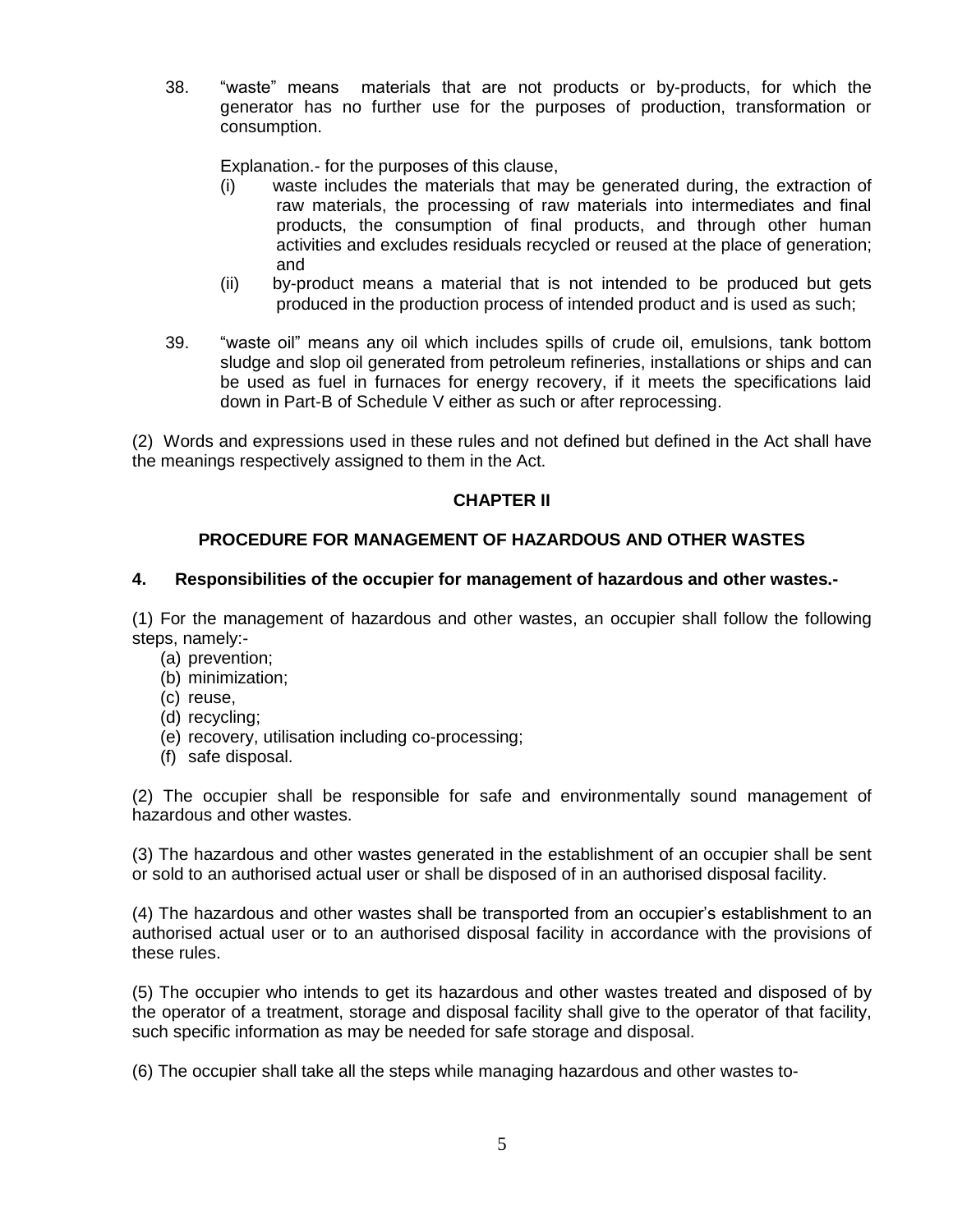- (a) contain contaminants and prevent accidents and limit their consequences on human beings and the environment; and
- (b) provide persons working in the site with appropriate training, equipment and the information necessary to ensure their safety.

**5. Responsibilities of State Government for environmentally sound management of hazardous and other wastes.** – (1) Department of Industry in the State or any other government agency authorised in this regard by the State Government, to ensure earmarking or allocation of industrial space or shed for recycling, pre-processing and other utilisation of hazardous or other waste in the existing and upcoming industrial park, estate and industrial clusters;

(2) Department of Labour in the State or any other government agency authorised in this regard by the State Government shall,-

- (a) ensure recognition and registration of workers involved in recycling, preprocessing and other utilisation activities;
- (b) assist formation of groups of such workers to facilitate setting up such facilities;
- (c) undertake industrial skill development activities for the workers involved in recycling, pre-processing and other utilisation;
- (d) undertake annual monitoring and to ensure safety and health of workers involved in recycling, pre-processing and other utilisation.

(3) Every State Government may prepare integrated plan for effective implementation of these provisions and to submit annual report to the Ministry of Environment, Forest and Climate Change, in the Central Government.

**6. Grant of authorisation for managing hazardous and other wastes.-** (1) Every occupier of the facility who is engaged in handling, generation, collection, storage, packaging, transportation, use, treatment, processing, recycling, recovery, pre-processing, co-processing, utilisation, offering for sale, transfer or disposal of the hazardous and other wastes shall be required to make an application in **Form 1** to the State Pollution Control Board and obtain an authorisation from the State Pollution Control Board within a period of sixty days from the date of publication of these rules. Such application for authorisation shall be accompanied with a copy each of the following documents, namely:-

- (a) consent to establish granted by the State Pollution Control Board under the Water (Prevention and Control of Pollution) Act, 1974 (25 of 1974) and the Air (Prevention and Control of Pollution) Act, 1981 (21 of 1981);
- (b) Consent to operate granted by the State Pollution Control Board under the Water (Prevention and Control of Pollution) Act, 1974 (25 of 1974) and/or Air (Prevention and Control of Pollution) Act, 1981, (21 of 1981);
- (c) in case of renewal of authorisation, a self-certified compliance report in respect of effluent, emission standards and the conditions specified in the authorisation for hazardous and other wastes:

Provided that an application for renewal of authorisation may be made three months before the expiry of such authorisation:

Provided further that-

(i) any person authorised under the provisions of the Hazardous Waste (Management, Handling and Transboundary Movement) Rules, 2008, prior to the date of commencement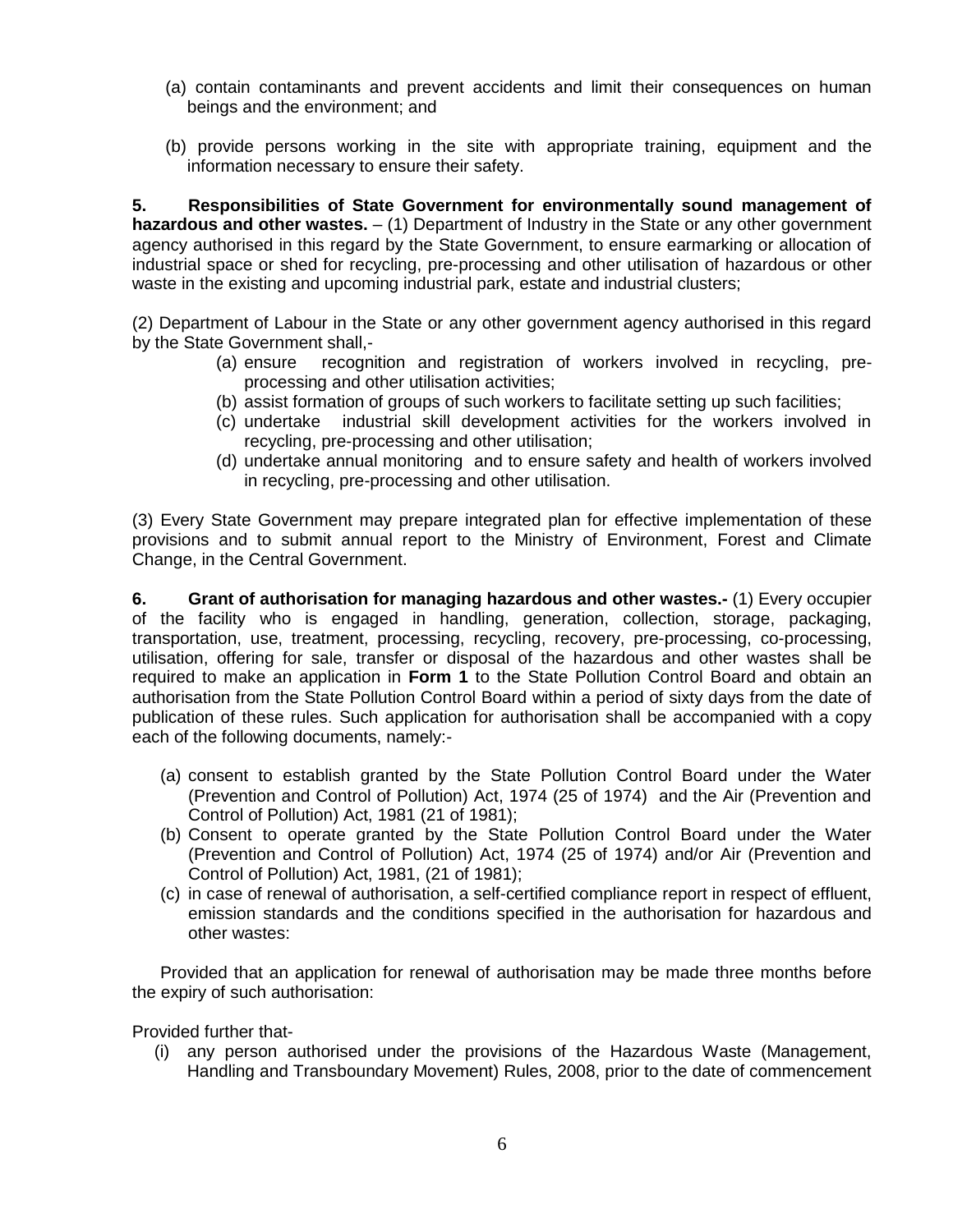of these rules, shall not be required to make an application for authorisation till the period of expiry of such authorisation;

(ii) any person engaged in recycling or reprocessing of the hazardous waste specified in Schedule IV and having registration under the provisions of the Hazardous Waste (Management, Handling and Transboundary Movement) Rules, 2008, shall not be required to make an application for authorisation till the period of expiry of such registration.

(2) On receipt of an application complete in all respects for the authorisation, the State Pollution Control Board may, after such inquiry as it considers necessary, and on being satisfied that the applicant possesses appropriate facilities for collection, storage, packaging, transportation, treatment, processing, use, destruction, recycling, recovery, pre-processing, co-processing, utilisation, offering for sale, transfer or disposal of the hazardous and other waste, as the case may be, and after ensuring technical capabilities and equipment complying with the standard operating procedure or other guidelines specified by the Central Pollution Control Board from time to time and through site inspection, grant within a period of one hundred and twenty days, an authorisation in **Form 2** to the applicant, which shall be valid for a period of five years subject to such conditions as may be laid down therein. For commonly recyclable hazardous waste as given in Schedule IV, the guidelines already prepared by the Central Pollution Control Board shall be followed:

Provided that in the case of an application for renewal of authorisation, the State Pollution Control Board may, before granting such authorisation, satisfy itself that there has been no violation of the conditions specified in the authorisation earlier granted by it and same shall be recorded in the inspection report.

(3) The authorisation granted by the State Pollution Control Board under sub-rule (2) shall be accompanied by a copy of the field inspection report signed by that Board indicating the adequacy of facilities for collection, storage, packaging, transportation, treatment, processing, use, destruction, recycling, recovery, pre-processing, co-processing, utilisation, offering for sale, transfer or disposal of the hazardous and other wastes and compliance to the guidelines or standard operating procedures specified by the Central Pollution Control Board from time to time.

(4) The State Pollution Control Board may, for the reasons to be recorded in writing and after giving reasonable opportunity of being heard to the applicant, refuse to grant any authorisation under these rules.

(5) Every occupier authorised under these rules, shall maintain a record of hazardous and other wastes managed by him in **Form 3** and prepare and submit to the State Pollution Control Board, an annual return containing the details specified in **Form 4** on or before the 30<sup>th</sup> day of June following the financial year to which that return relates.

(6) The State Pollution Control Board shall maintain a register containing particulars of the conditions imposed under these rules for management of hazardous and other wastes and it shall be open for inspection during office hours to any interested or affected person.

(7) The authorised actual user of hazardous and other wastes shall maintain records of hazardous and other wastes purchased in a passbook issued by the State Pollution Control Board along with the authorisation.

(8) Handing over of the hazardous and other wastes to the authorised actual user shall be only after making the entry into the passbook of the actual user.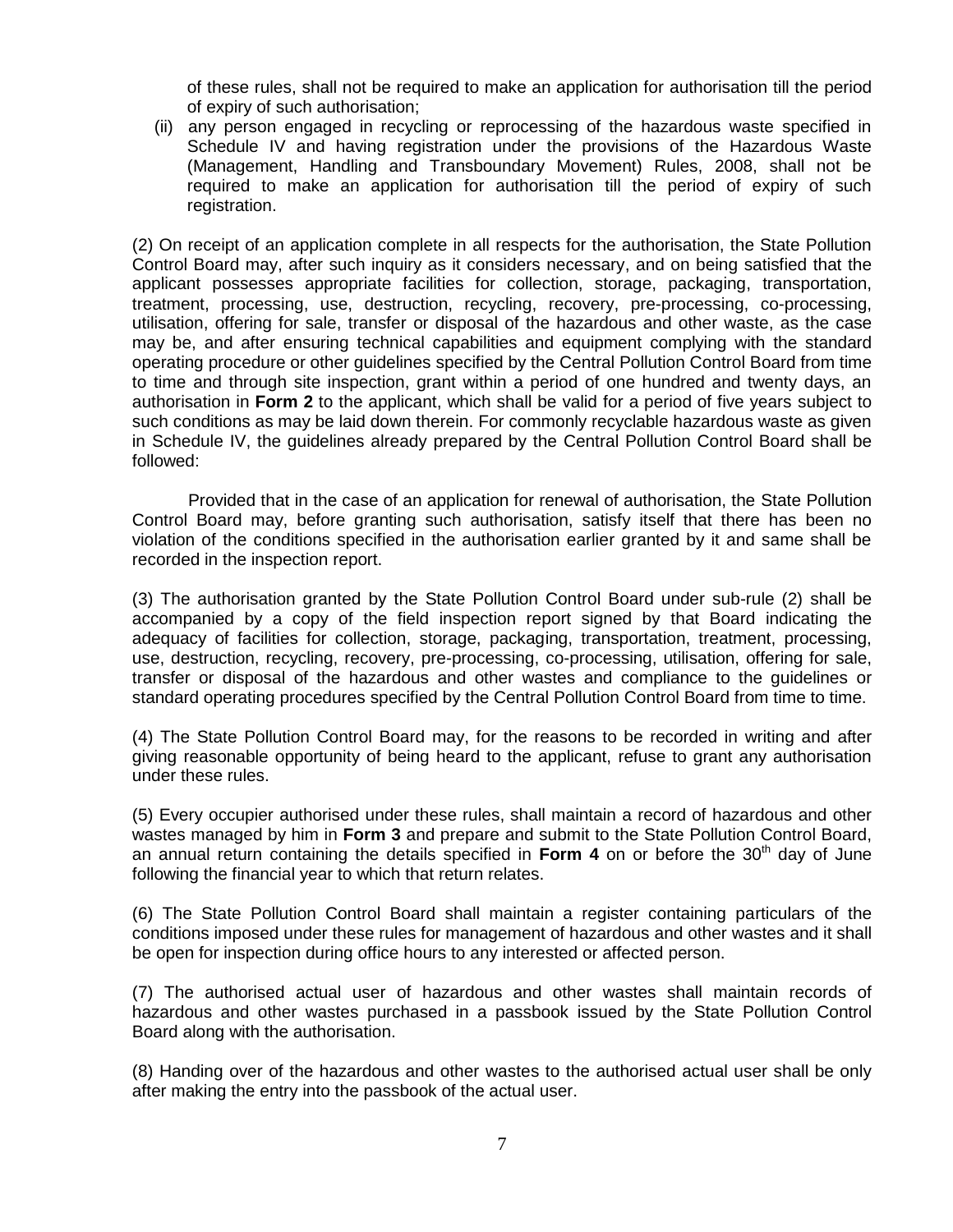**7. Power to suspend or cancel an authorisation.-** (1) The State Pollution Control Board, may, if in its opinion the holder of the authorisation has failed to comply with any of the conditions of the authorisation or with any provisions of the Act or these rules and after giving him a reasonable opportunity of being heard and after recording reasons thereof in writing cancel or suspend the authorisation issued under rule 6 for such period as it considers necessary in the public interest.

(2) Upon suspension or cancellation of the authorisation, the State Pollution Control Board may give directions to the person whose authorisation has been suspended or cancelled for the safe storage and management of the hazardous and other wastes, and such occupier shall comply with such directions.

**8. Storage of hazardous and other wastes.-** (1) The occupiers of facilities may store the hazardous and other wastes for a period not exceeding ninety days and shall maintain a record of sale, transfer, storage, recycling, recovery, pre-processing, co-processing and utilisation of such wastes and make these records available for inspection:

Provided that the State Pollution Control Board may extend the said period of ninety days in following cases, namely:-

- (i) small generators (up to ten tonnes per annum) up to one hundred and eighty days of their annual capacity;
- (ii) actual users and disposal facility operators up to one hundred and eighty days of their annual capacity,
- (iii) occupiers who do not have access to any treatment, storage, disposal facility in the concerned State; or
- (iv) the waste which needs to be specifically stored for development of a process for its recycling, recovery, pre-processing, co-processing or utilisation;
- (v) in any other case, on justifiable grounds up to one hundred and eighty days.

**9. Utilisation of hazardous and other wastes.-** (1) The utilisation of hazardous and other wastes as a resource or after pre-processing either for co-processing or for any other use, including within the premises of the generator (if it is not part of process), shall be carried out only after obtaining authorisation from the State Pollution Control Board in respect of waste on the basis of standard operating procedures or guidelines provided by the Central Pollution Control Board.

(2) Where standard operating procedures or guidelines are not available for specific utilisation, the approval has to be sought from Central Pollution Control Board which shall be granting approval on the basis of trial runs and thereafter, standard operating procedures or guidelines shall be prepared by Central Pollution Control Board:

Provided, if trial run has been conducted for particular waste with respect to particular utilisation and compliance to the environmental standards has been demonstrated, authorisation may be granted by the State Pollution Control Board with respect to the same waste and utilisation, without need of separate trial run by Central Pollution Control Board and such cases of successful trial run, Central Pollution Control Board shall intimate all the State Pollution Control Board regarding the same.

(3) No trial runs shall be required for co-processing of waste in cement plants for which guidelines by the Central Pollution Control Board are already available; however, the actual users shall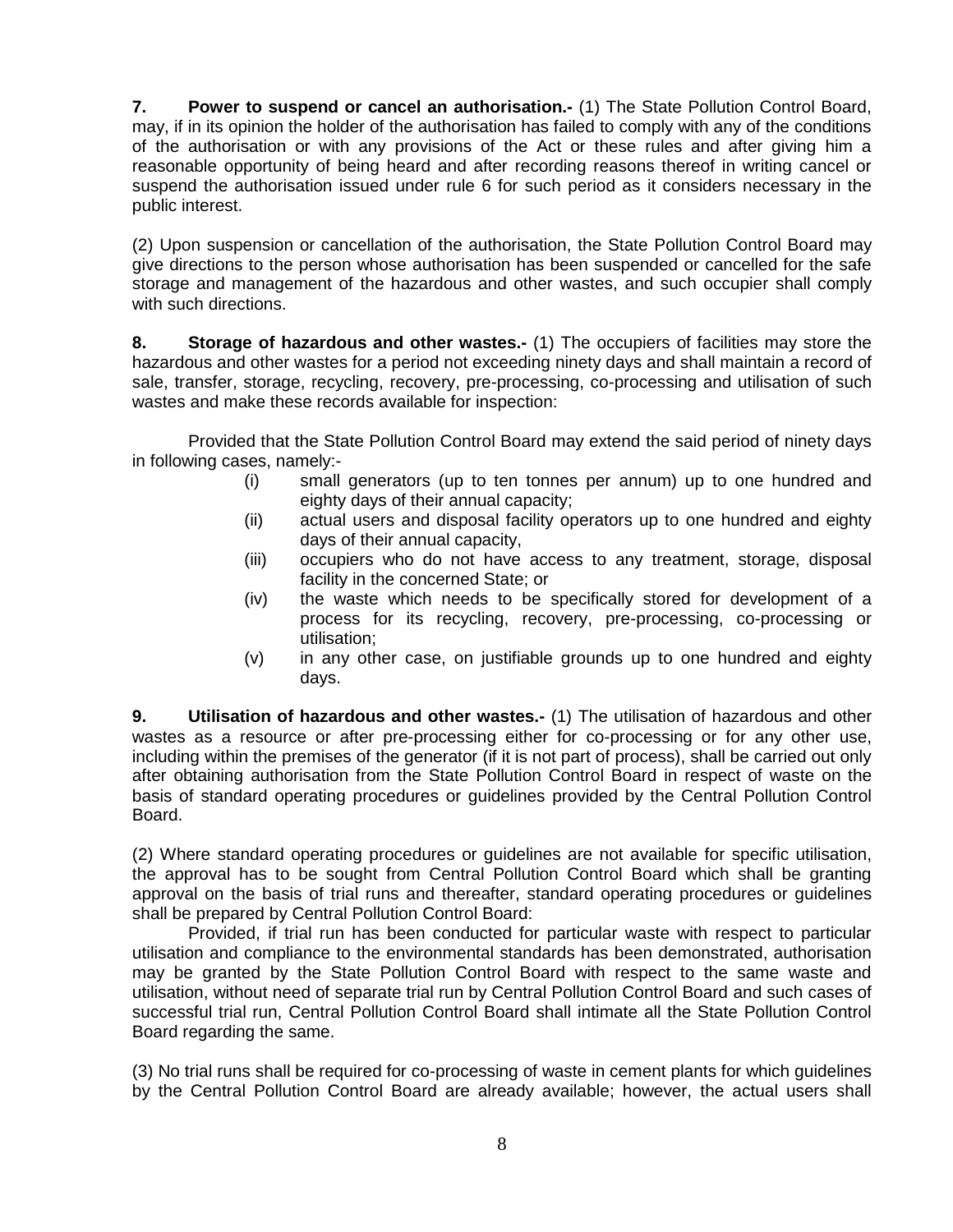ensure compliance to the standards notified under the Environment (Protection) Act,1986 (29 of 1986), for cement plant with respect to co-processing of waste:

Provided that till the time the standards are notified, the procedure as applicable to other kind of utilisation of hazardous and other waste, as enumerated above shall be followed.

**10. Standard Operating Procedure or guidelines for actual users.-** The Ministry of Environment, Forest and Climate Change or the Central Pollution Control Board may issue guidelines or standard operating procedures for environmentally sound management of hazardous and other wastes from time to time.

#### **CHAPTER III**

#### **IMPORT AND EXPORT OF HAZARDOUS AND OTHER WASTES**

**11. Import and export (transboundary movement) of hazardous and other wastes**.- The Ministry of Environment, Forest and Climate Change shall be the nodal Ministry to deal with the transboundary movement of the hazardous and other wastes in accordance with the provisions of these rules.

**12. Strategy for Import and export of hazardous and other wastes.-** (1) No import of the hazardous and other wastes from any country to India for disposal shall be permitted.

(2) The import of hazardous and other wastes from any country shall be permitted only for recycling, recovery, reuse and utilisation including co-processing.

(3) The import of hazardous waste in Part A of Schedule III may be allowed to actual users with the prior informed consent of the exporting country and shall require the permission of the Ministry of Environment, Forest and Climate Change.

(4) The import of other wastes in Part B of Schedule III may be allowed to actual users with the permission of the Ministry of Environment, Forest and Climate Change.

(5) The import of other wastes in Part D of Schedule III will be allowed as per procedure given in rule 13 and as per the note below the said Schedule.

(6) No import of the hazardous and other wastes specified in Schedule VI shall be permitted.

(7) The export of hazardous and other wastes from India listed in Part A and Part B of Schedule III and Schedule VI shall be with the permission of Ministry of Environment, Forest and Climate Change. In case of applications for export of hazardous and other waste listed in Part A of Schedule III and Schedule VI, they shall be considered on the basis of prior informed consent of the importing country.

(8) The import and export of hazardous and other wastes not specified in Schedule III, but exhibiting the hazardous characteristics outlined in Part C of Schedule III shall require prior written permission of the Ministry of Environment, Forest and Climate Change before it is imported to or exported from India, as the case may be.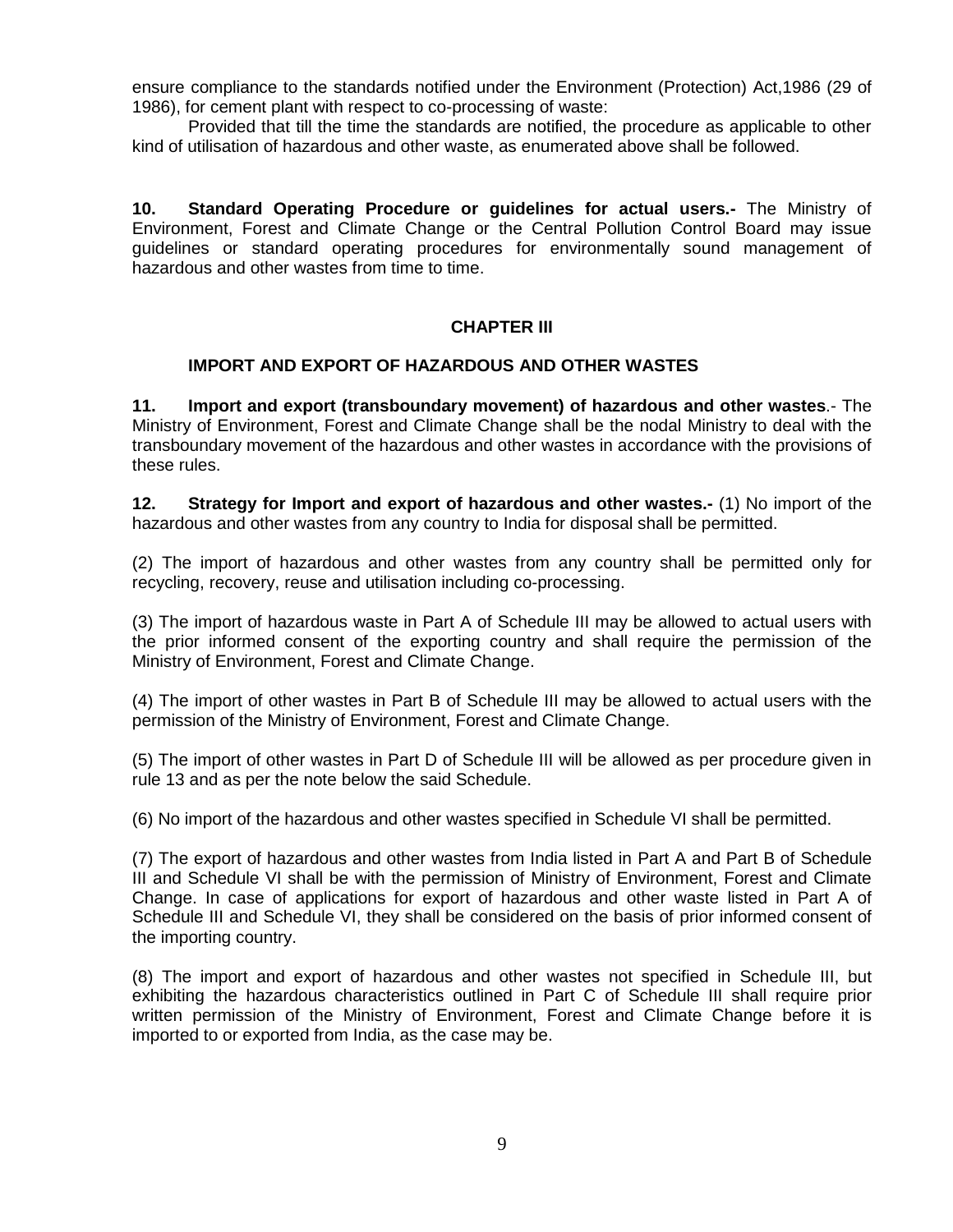**13. Procedure for import of hazardous and other wastes.-** (1) Actual users intending to import or transit for transboundary movement of hazardous and other wastes specified in Part A and Part B of Schedule III shall apply in **Form 5** along with the documents listed therein, to the Ministry of Environment, Forest and Climate Change for the proposed import together with the prior informed consent of the exporting country in respect of Part A of Schedule III waste, and shall send a copy of the application, simultaneously, to the concerned State Pollution Control Board for information and the acknowledgement in this respect from the concerned State Pollution Control Board shall be submitted to the Ministry of Environment, Forest and Climate Change along with the application.

(2) For the import of other wastes listed in Part D of Schedule III, the importer shall not require the permission of the Ministry of Environment, Forest and Climate Change. However, the importer shall furnish the required information as per **Form 6** to the Customs authorities, accompanied with the following documents in addition to those listed in Schedule VIII, wherever applicable. For used electrical and electronic assemblies listed at serial numbers 4 (e) to 4(i) of Schedule VIII (Basel No. B1110), there is no specific requirement of documentation under these rules:

(a) the import license from Directorate General of Foreign Trade, if applicable;

(b) the valid consents under the Water (Prevention and Control of Pollution) Act, 1974 (25 of 1974) and the Air (Prevention and Control of Pollution) Act, 1981 (21 of 1981)and the authorisation under these rules as well as the authorisation under the E-Waste (Management and Handling) Rules, 2011, as amended from time to time, whichever applicable;

(c) importer who is a trader, importing waste on behalf of actual users, shall obtain one time authorisation in **Form 7** and copy of this authorisation shall be appended to **Form 6**.

(3) For Part B of Schedule III, in case of import of any used electrical and electronic assemblies or spares or part or component or consumables as listed under Schedule I of the E-Waste (Management and Handling) Rules, 2011, as amended from time to time, the importer need to obtain extended producer responsibility-authorisation as producer under the said E-Waste (Management and Handling) Rules, 2011.

(4) Prior to clearing of consignment of wastes listed in Part D of Schedule III, the Custom authorities shall verify the documents as given in column (3) of Schedule VIII.

(5) On receipt of the complete application with respect to Part A and Part B of Schedule III, the Ministry of Environment, Forest and Climate Change shall examine the application considering the comments and observations, if any, received from the State Pollution Control Boards, and may grant the permission for import within a period of sixty days subject to the condition that the importer has -

- (i) the environmentally sound facilities;
- (ii) adequate arrangements for treatment and disposal of wastes generated;
- (iii)a valid authorisation and consents from the State Pollution Control Board;
- (iv) prior informed consent from the exporting country in case of Part A of Schedule III wastes.

(6) The Ministry of Environment, Forest and Climate Change shall forward a copy of the permission to the concerned Port and Customs authorities, Central Pollution Control Board and the concerned State Pollution Control Board for ensuring compliance with respect to their respective functions given in Schedule VII.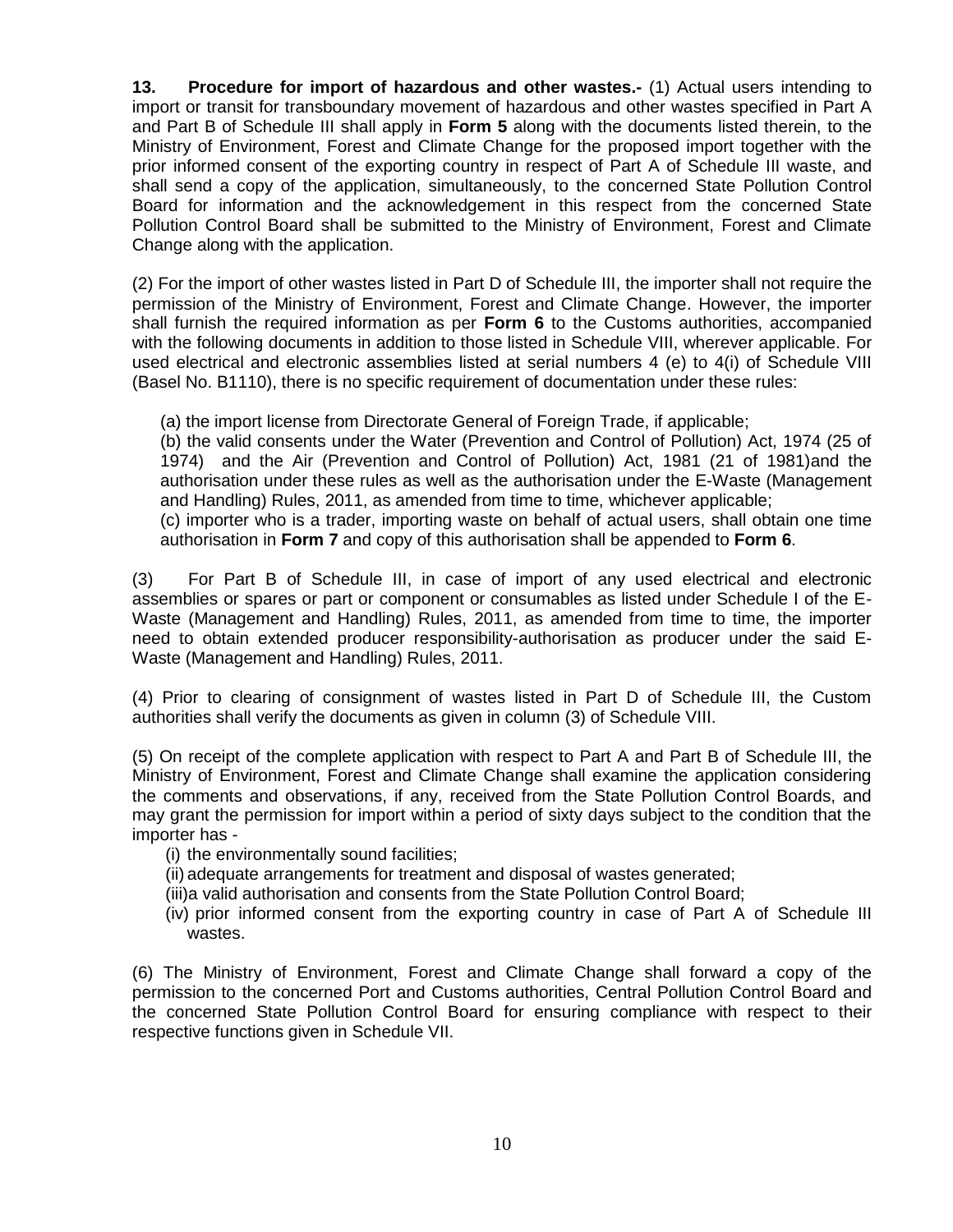(7) The importer of the hazardous and other wastes shall maintain records of the hazardous and other waste imported by him in **Form 3** and the record so maintained shall be made available for inspection.

(8) The importer of the hazardous and other wastes shall file an annual return in **Form 4** to the State Pollution Control Board on or before the  $30<sup>th</sup>$  day of June following the financial year to which that return relates.

(9) Samples of hazardous and other wastes being imported for testing or research and development purposes up to 1000 gm or 1000 ml shall be exempted from need of taking permission for import under these rules.

(10) The Port and Customs authorities shall ensure that shipment is accompanied with the movement document as given in **Form 6** and the test report of analysis of the waste, consignment, wherever applicable, from a laboratory accredited or recognised by the exporting country. In case of any doubt, the customs may verify the analysis.

**14. Procedure for Export of hazardous and other wastes from India.-** (1) Any occupier intending to export waste specified in Part A of Schedule III, Part B of Schedule III and Schedule VI, shall make an application in **Form 5** along with insurance cover to the Ministry of Environment, Forest and Climate Change for the proposed transboundary movement of the hazardous and other wastes together with the prior informed consent in writing from the importing country in respect of wastes specified in Part A of Schedule III and Schedule VI.

(2) On receipt of an application under sub-rule (1), the Ministry of Environment, Forest and Climate Change may give permission for the proposed export within a period of sixty days from the date of submission of complete application and may impose such conditions as it may consider necessary.

(3) The Ministry of Environment, Forest and Climate Change shall forward a copy of the permission granted under sub-rule (2) to the State Pollution Control Board of the State where the waste is generated and the Pollution Control Board of the State where the port of export is located and the concerned Port and Customs authorities for ensuring compliance of the conditions of the export permission.

(4) The exporter shall ensure that no consignment is shipped before the prior informed consent is received from the importing country, wherever applicable.

(5) The exporter shall also ensure that the shipment is accompanied with movement document in **Form 6.**

(6) The exporter of the hazardous and other wastes shall maintain the records of the hazardous or other waste exported by him in **Form 3** and the record so maintained shall be available for inspection.

**15. Illegal traffic.-** (1) The export and import of hazardous or other wastes from and into India, respectively shall be deemed illegal, if,-

- (i) it is without permission of the Central Government in accordance with these rules; or
- (ii) the permission has been obtained through falsification, mis-representation or fraud; or
- (iii) it does not conform to the shipping details provided in the movement documents; or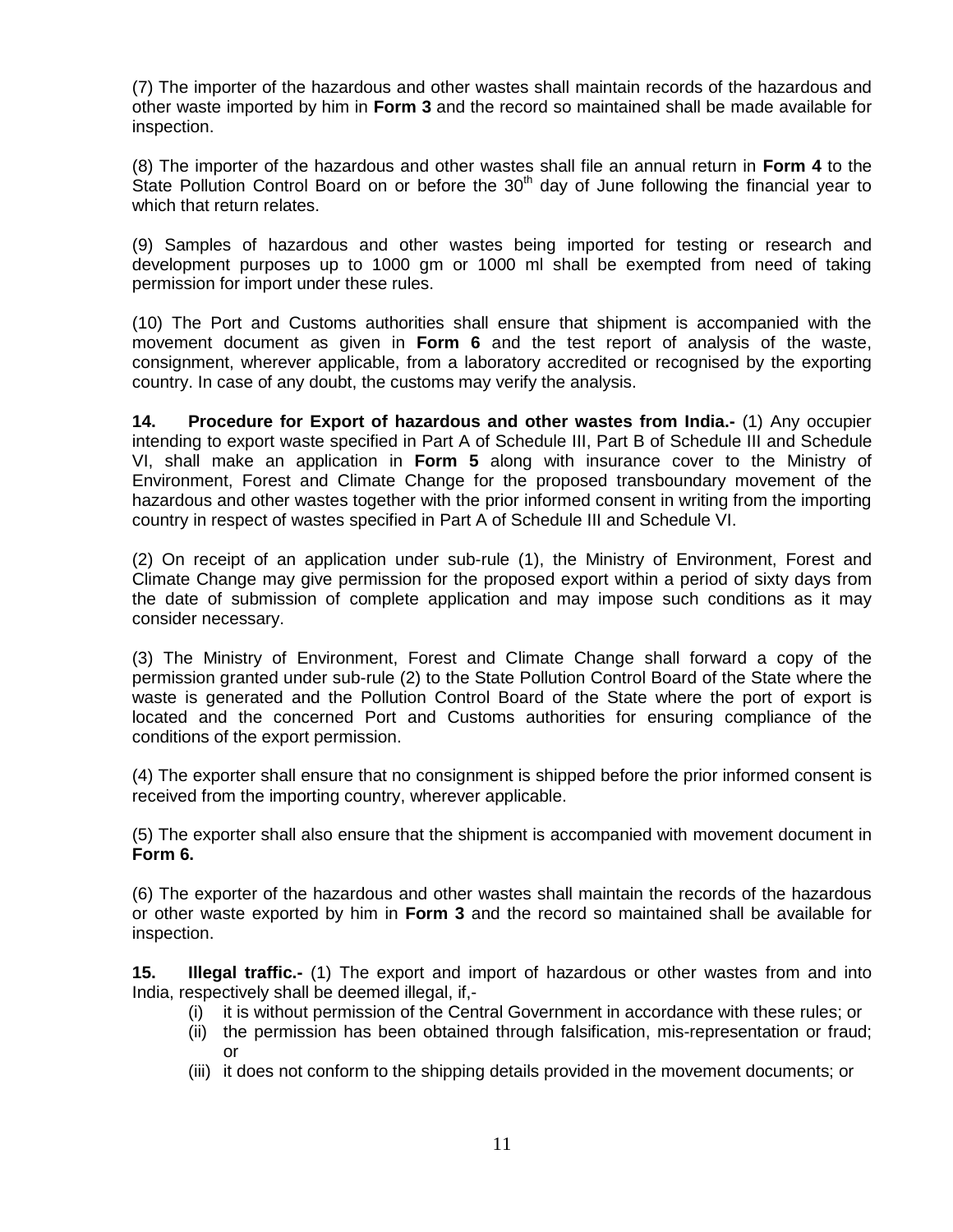(iv) it results in deliberate disposal (i.e., dumping) of hazardous or other waste in contravention of the Basel Convention and of general principles of international or domestic law.

(2) In case of illegal import of the hazardous or other waste, the importer shall re-export the waste in question at his cost within a period of ninety days from the date of its arrival into India and its implementation will be ensured by the concerned Port and the Custom authority. In case of disposal of such waste by the Port and Custom authorities, they shall do so in accordance with these rules with the permission of the Pollution Control Board of the State where the Port exists.

(3) In case of illegal import of hazardous or other waste, where the importer is not traceable then the waste either can be sold by the Customs authority to any user having authorisation under these rules from the concerned State Pollution Control Board or can be sent to authorised treatment, storage and disposal facility.

# **CHAPTER - IV**

## **TREATMENT, STORAGE AND DISPOSAL FACILITY FOR HAZARDOUS AND OTHER WASTES**

**16. Treatment, storage and disposal facility for hazardous and other wastes.-** (1) The State Government, occupier, operator of a facility or any association of occupiers shall individually or jointly or severally be responsible for identification of sites for establishing the facility for treatment, storage and disposal of the hazardous and other waste in the State.

(2) The operator of common facility or occupier of a captive facility, shall design and set up the treatment, storage and disposal facility as per technical guidelines issued by the Central Pollution Control Board in this regard from time to time and shall obtain approval from the State Pollution Control Board for design and layout in this regard.

(3) The State Pollution Control Board shall monitor the setting up and operation of the common or captive treatment, storage and disposal facility, regularly.

(4) The operator of common facility or occupier of a captive facility shall be responsible for safe and environmentally sound operation of the facility and its closure and post closure phase, as per guidelines or standard operating procedures issued by the Central Pollution Control Board from time to time.

(5) The operator of common facility or occupier of a captive facility shall maintain records of hazardous and other wastes handled by him in **Form 3.** 

(6) The operator of common facility or occupier of a captive facility shall file an annual return in **Form 4** to the State Pollution Control Board on or before the 30<sup>th</sup> day of June following the financial year to which that return relates.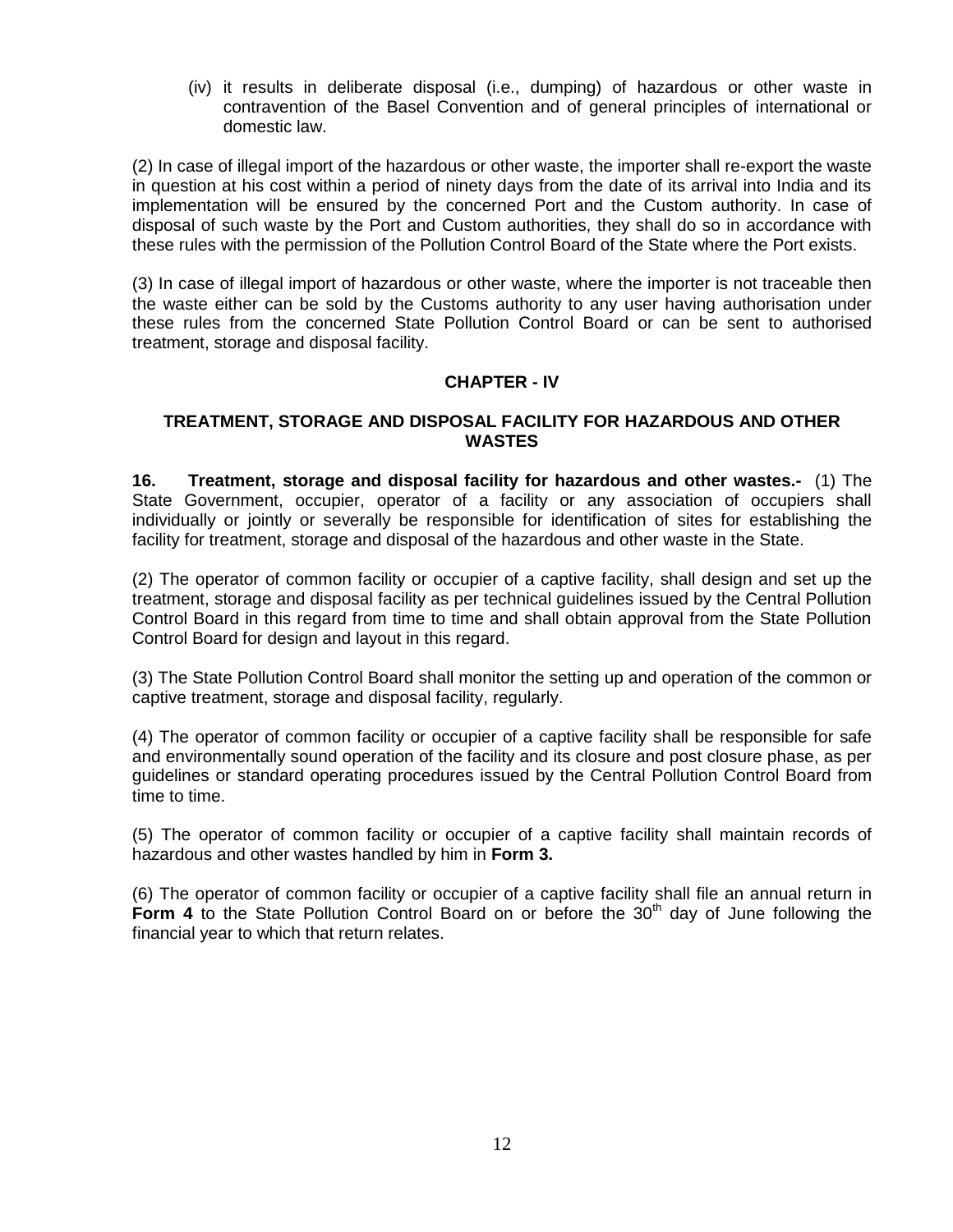# **CHAPTER - V**

# **PACKAGING, LABELLING, AND TRANSPORT OF HAZARDOUS AND OTHER WASTES.**

**17. Packaging and Labelling.-** (1) Any occupier handling hazardous or other wastes and operator of the treatment, storage and disposal facility shall ensure that the hazardous and other wastes are packaged in a manner suitable for safe handling, storage and transport as per the guidelines issued by the Central Pollution Control Board from time to time. The labelling shall be done as per **Form 8.**

(2) The label shall be of non-washable material, weather proof and easily visible.

**18. Transportation of hazardous and other wastes.-** (1) The transport of the hazardous and other waste shall be in accordance with the provisions of these rules and the rules made by the Central Government under the Motor Vehicles Act, 1988 and the guidelines issued by the Central Pollution Control Board from time to time in this regard.

(2) The occupier shall provide the transporter with the relevant information in **Form 9,** regarding the hazardous nature of the wastes and measures to be taken in case of an emergency and shall label the hazardous and other wastes containers as per **Form 8**.

(3) In case of transportation of hazardous and other waste for final disposal to a facility existing in a State other than the State where the waste is generated, the sender shall obtain 'No Objection Certificate' from the State Pollution Control Board of both the States.

(4) In case of transportation of hazardous and other waste for recycling or utilisation including coprocessing, the sender shall intimate both the State Pollution Control Boards before handing over the waste to the transporter.

(5) In case of transit of hazardous and other waste for recycling, utilisation including coprocessing or disposal through a State other than the States of origin and destination, the sender shall give prior intimation to the concerned State Pollution Control Board of the States of transit before handing over the wastes to the transporter.

(6) In case of transportation of hazardous and other waste, the responsibility of safe transport shall be either of the sender or the receiver whosoever arranges the transport and has the necessary authorisation for transport from the concerned State Pollution Control Board. This responsibility should be clearly indicated in the manifest.

(7) The authorisation for transport shall be obtained either by the sender or the receiver on whose behalf the transport is being arranged.

**19. Manifest system (Movement Document) for hazardous and other waste to be used within the country only.-** (1) The sender of the waste shall prepare seven copies of the manifest in **Form 10** comprising of colour code indicated below and all seven copies shall be signed by the sender: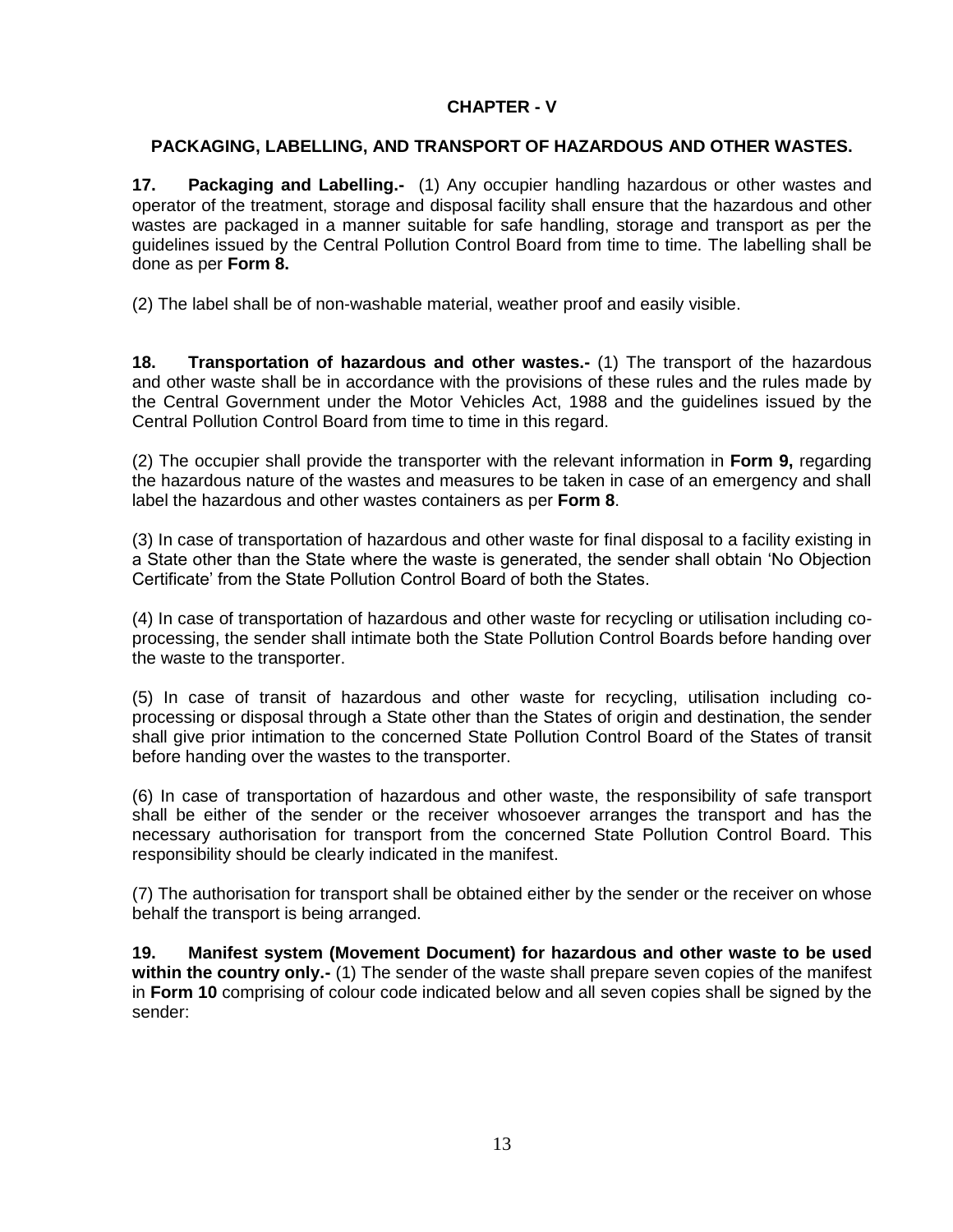| Copy number with | <b>Purpose</b>                                                      |
|------------------|---------------------------------------------------------------------|
| colour code      |                                                                     |
|                  | (2)                                                                 |
| Copy 1 (White)   | To be forwarded by the sender to the State Pollution Control        |
|                  | Board after signing all the seven copies.                           |
| Copy 2 (Yellow)  | To be retained by the sender after taking signature on it from the  |
|                  | transporter and the rest of the five signed copies to be carried by |
|                  | the transporter.                                                    |
| Copy 3 (Pink)    | To be retained by the receiver (actual user or treatment storage    |
|                  | and disposal facility operator) after receiving the waste and the   |
|                  | remaining four copies are to be duly signed by the receiver.        |
| Copy 4 (Orange)  | To be handed over to the transporter by the receiver after          |
|                  | accepting waste.                                                    |
| Copy 5 (Green)   | To be sent by the receiver to the State Pollution Control Board.    |
| Copy 6 (Blue)    | To be sent by the receiver to the sender.                           |
| Copy 7 (Grey)    | To be sent by the receiver to the State Pollution Control Board     |
|                  | of the sender in case the sender is in another State.               |

(2) The sender shall forward copy 1 (white) to the State Pollution Control Board, and in case the hazardous or other wastes is likely to be transported through any transit State, the sender shall intimate State Pollution Control Boards of transit States about the movement of the waste.

(3) No transporter shall accept waste from the sender for transport unless it is accompanied by signed copies 3 to 7 of the manifest.

(4) The transporter shall submit copies 3 to 7 of the manifest duly signed with date to the receiver along with the waste consignment.

(5) The receiver after acceptance of the waste shall hand over copy 4 (orange) to the transporter and send copy 5 (green) to his State Pollution Control Board and send copy 6 (blue) to the sender and the copy 3 (pink) shall be retained by the reciever.

(6) The copy 7 (grey) shall only be sent to the State Pollution Control Board of the sender, if the sender is in another State.

#### **CHAPTER VI MISCELLANIOUS**

**20. Records and returns.-** (1) The occupier handling hazardous or other wastes and operator of disposal facility shall maintain records of such operations in **Form 3.**

(2) The occupier handling hazardous and other wastes and operator of disposal facility shall send annual returns to the State Pollution Control Board in **Form 4.**

(3) The State Pollution Control Board based on the annual returns received from the occupiers and the operators of the facilities for disposal of hazardous and other wastes shall prepare an annual inventory of the waste generated; waste recycled, recovered, utilised including coprocessed; waste re-exported and waste disposed and submit to the Central Pollution Control Board by the  $30<sup>th</sup>$  day of September every year. The State Pollution Control Board shall also prepare the inventory of hazardous waste generators, actual users, and common and captive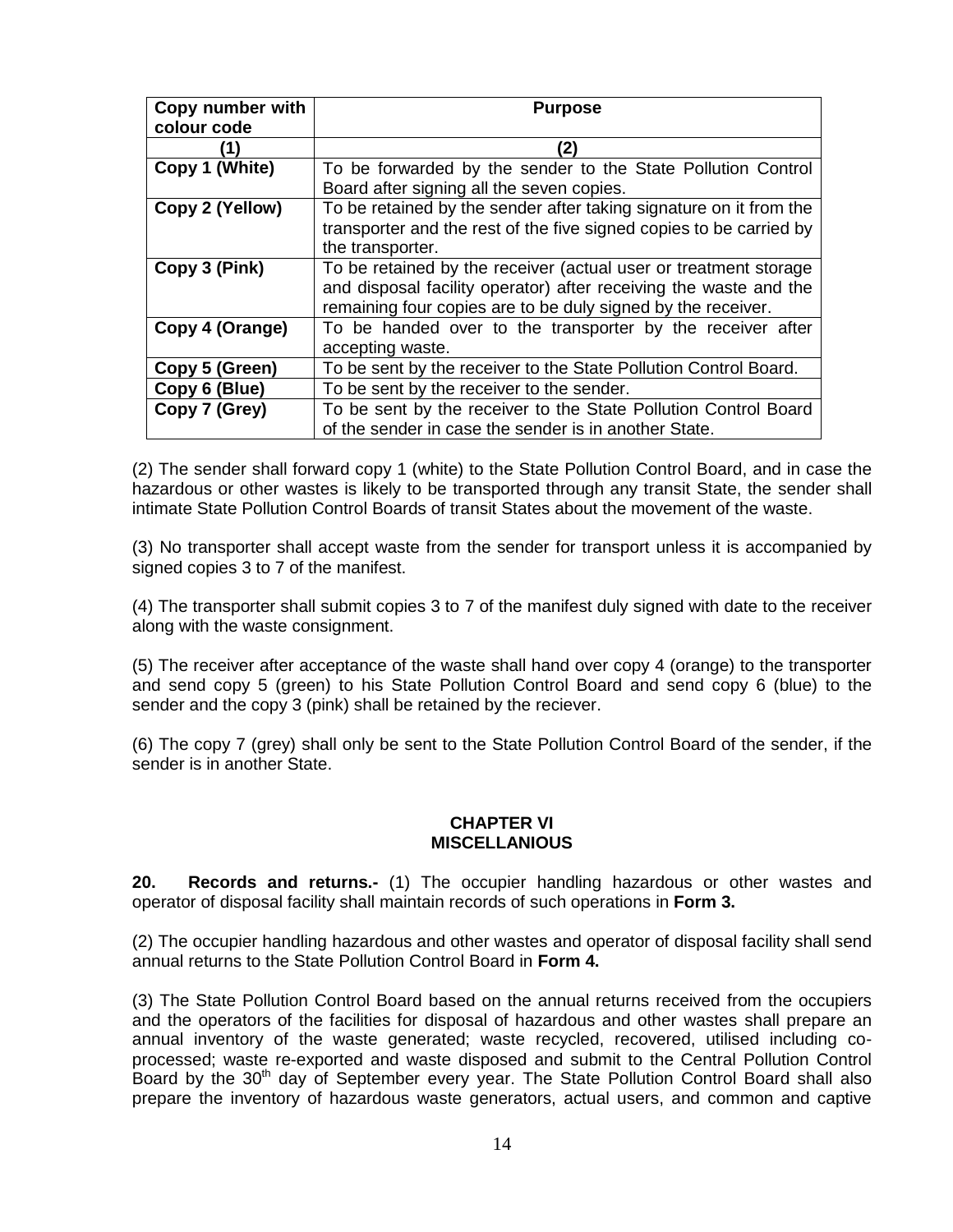disposal facilities and shall submit the information to Central Pollution Control Board every two years.

(4) The Central Pollution Control Board shall prepare the consolidated review report on management of hazardous and other wastes and forward it to the Ministry of Environment, Forest and Climate Change, along with its recommendations before the 30<sup>th</sup> day of December once in every year.

**21. Responsibility of authorities. -** The authority specified in column (2) of Schedule VII shall perform the duties as specified in column (3) of the said Schedule subject to the provisions of these rules.

**22. Accident reporting. -** Where an accident occurs at the facility of the occupier handling hazardous or other wastes and operator of the disposal facility or during transportation, the occupier or the operator or the transporter shall immediately intimate the State Pollution Control Board through telephone, e-mail about the accident and subsequently send a report in **Form 11.**

# **23. Liability of occupier, importer or exporter and operator of a disposal facility.-**

(1) The occupier, importer or exporter and operator of the disposal facility shall be liable for all damages caused to the environment or third party due to improper handling and management of the hazardous and other waste.

(2) The occupier and the operator of the disposal facility shall be liable to pay financial penalties as levied for any violation of the provisions under these rules by the State Pollution Control Board with the prior approval of the Central Pollution Control Board.

**24. Appeal.-** (1) Any person aggrieved by an order of suspension or cancellation or refusal of authorisation or its renewal passed by the State Pollution Control Board may, within a period of thirty days from the date on which the order is communicated to him, prefer an appeal in **Form 12** to the Appellate Authority, namely, the Environment Secretary of the State.

(2) The Appellate Authority may entertain the appeal after expiry of the said period of thirty days, if it is satisfied that the appellant was prevented by sufficient cause from filing the appeal in time.

(3) Every appeal filed under this rule shall be disposed of within a period of sixty days from the date of its filing.

# **SCHEDULE I**

*[See rule* 3 (1) (17) (i)]

| S.No. | <b>Processes</b>           | <b>Hazardous Waste*</b>                                           |
|-------|----------------------------|-------------------------------------------------------------------|
|       |                            | (3)                                                               |
|       | Petrochemical<br>processes | and  1.1 Furnace or reactor residue and debris                    |
|       | pyrolytic operations       | residues and still bottoms<br>$1.2$ Tarry<br>from<br>distillation |
|       |                            | 1.3 Oily sludge emulsion                                          |
|       |                            | 1.4 Organic residues                                              |
|       |                            | 1.5 Residues from alkali wash of fuels                            |

# **List of processes generating hazardous wastes**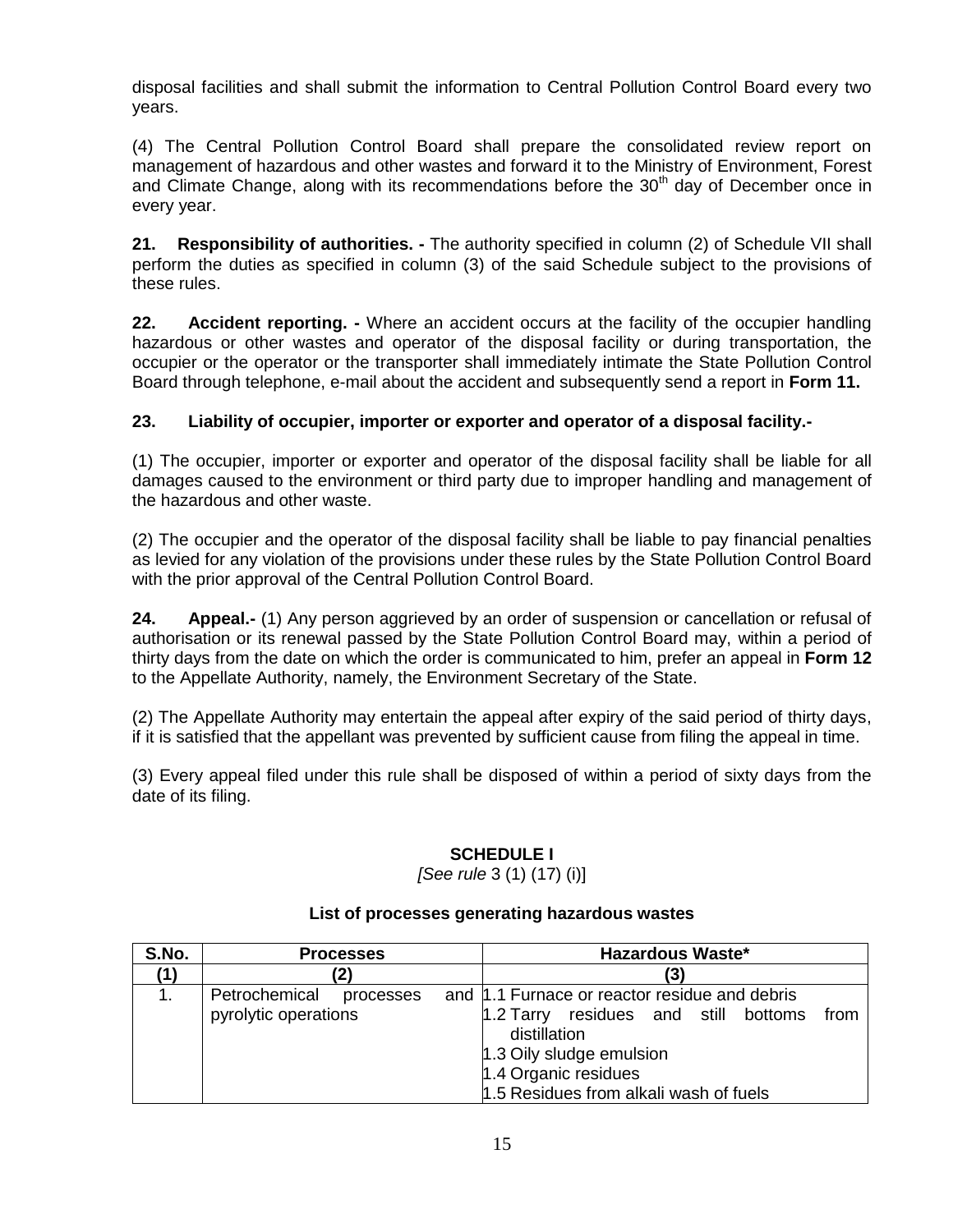| (1) | (2)                                                                    | (3)                                                                                |
|-----|------------------------------------------------------------------------|------------------------------------------------------------------------------------|
|     |                                                                        | 1.6 Spent catalyst and molecular sieves                                            |
|     |                                                                        | 1.7 Oil from wastewater treatment                                                  |
| 2.  | Crude<br>oil<br>natural<br>and                                         | gas 2.1 Drill cuttings excluding those from water                                  |
|     | production                                                             | based mud                                                                          |
|     |                                                                        | 2.2 Sludge containing oil<br>2.3 Drilling mud containing oil                       |
| 3.  | Cleaning,<br>emptying<br>and                                           | 3.1 cargo residue, washing water and sludge                                        |
|     | of petroleum<br>oil<br>maintenance                                     | containing oil                                                                     |
|     | storage tanks including ships                                          | 3.2 cargo residue<br>and<br>sludge<br>containing                                   |
|     |                                                                        | chemicals                                                                          |
|     |                                                                        | 3.3 Sludge and filters contaminated with oil                                       |
|     |                                                                        | 3.4 Ballast water containing oil from ships                                        |
| 4.  | refining<br>Petroleum<br>or                                            | re- 4.1 Oil sludge or emulsion                                                     |
|     | processing of used oil or recycling 4.2 Spent catalyst<br>of waste oil |                                                                                    |
|     |                                                                        | 4.3 Slop oil<br>4.4 Organic residue from processes                                 |
|     |                                                                        | 4.5 Spent clay containing oil                                                      |
| 5.  | Industrial operations using mineral 5.1 Used or spent oil              |                                                                                    |
|     |                                                                        | or synthetic oil as lubricant in $5.2$ Wastes or residues containing oil           |
|     | hydraulic<br>systems<br>or                                             | other 5.3 Waste cutting oils                                                       |
|     | applications                                                           |                                                                                    |
| 6.  |                                                                        | Secondary production and / or $6.1$ Sludge and filter press cake arising out of    |
|     | industrial use of zinc                                                 | production of Zinc Sulphate and other Zinc                                         |
|     |                                                                        | Compounds.                                                                         |
|     |                                                                        | 6.2 Zinc fines or dust or ash or skimmings in<br>dispersible form                  |
|     |                                                                        | 6.3 Other residues from processing of zinc ash or                                  |
|     |                                                                        | skimmings                                                                          |
|     |                                                                        | 6.4 Flue gas dust and other particulates                                           |
| 7.  | Primary production of zinc or lead 7.1 Flue gas dust from roasting     |                                                                                    |
|     | or copper and other non-ferrous 7.2 Process residues                   |                                                                                    |
|     | metals except aluminium                                                | 7.3 Arsenic-bearing sludge<br>7.4 Non-ferrous<br>metal<br>bearing<br>sludge<br>and |
|     |                                                                        | residue.                                                                           |
|     |                                                                        | 7.5 Sludge from scrubbers                                                          |
| 8.  | Secondary production of copper                                         | 8.1 Spent electrolytic solutions                                                   |
|     |                                                                        | 8.2 Sludge and filter cakes                                                        |
|     |                                                                        | 8.3 Flue gas dust and other particulates                                           |
| 9.  | Secondary production of lead                                           | 9.1 Lead bearing residues                                                          |
|     |                                                                        | 9.2 Lead ash or particulate from flue gas<br>9.3 Acid from used batteries          |
| 10. |                                                                        | Production and/or industrial use of  10.1 Residues containing cadmium and arsenic  |
|     | cadmium and arsenic and their                                          |                                                                                    |
|     | compounds                                                              |                                                                                    |
| 11. | Production<br>of<br>primary                                            | and 11.1 Sludges from off-gas treatment                                            |
|     | secondary aluminum                                                     | 11.2 Cathode residues including pot lining                                         |
|     |                                                                        | wastes                                                                             |
|     |                                                                        | 11.3 Tar containing wastes                                                         |
|     |                                                                        | 11.4 Flue gas dust and other particulates                                          |
|     |                                                                        | 11.5 Drosses and waste from treatment of                                           |
|     |                                                                        | salt sludge                                                                        |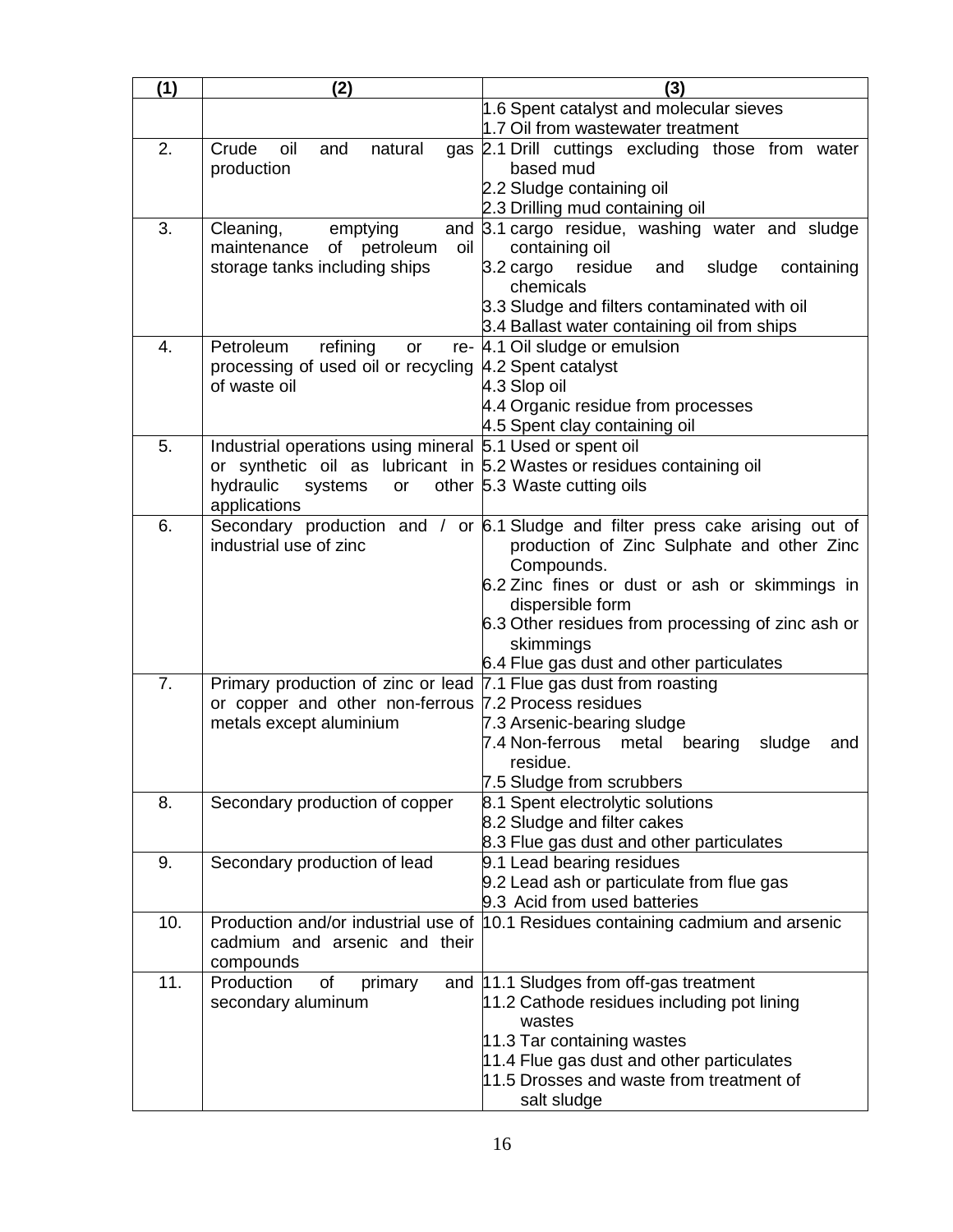| (1) | (2)                                                                | (3)                                                                                |  |
|-----|--------------------------------------------------------------------|------------------------------------------------------------------------------------|--|
|     |                                                                    | 11.6 Used anode butts                                                              |  |
|     |                                                                    | 11.7 Vanadium sludge from alumina                                                  |  |
|     |                                                                    | refineries                                                                         |  |
| 12. | Metal surface treatment, such as 12.1 Acidic and alkaline residues |                                                                                    |  |
|     | staining,<br>etching,                                              | polishing, 12.2 Spent acid and alkali                                              |  |
|     |                                                                    | galvanizing, cleaning, degreasing, 12.3 Spent bath and sludge containing sulphide, |  |
|     | plating, etc.                                                      | cyanide and toxic metals                                                           |  |
|     |                                                                    | 12.4 Sludge from<br>bath containing<br>organic                                     |  |
|     |                                                                    | solvents                                                                           |  |
|     |                                                                    | 12.5 Phosphate sludge                                                              |  |
|     |                                                                    | 12.6 Sludge from staining bath                                                     |  |
|     |                                                                    | 12.7 Copper etching residues                                                       |  |
|     |                                                                    | 12.8 Plating metal sludge                                                          |  |
| 13. | Production<br>of<br>iron<br>and<br>steel                           | 13.1 Spent pickling liquor                                                         |  |
|     | other<br>ferrous<br>including                                      | alloys 13.2 Sludge from acid recovery unit                                         |  |
|     | (electric furnace; steel rolling and 13.3 Benzol acid sludge       |                                                                                    |  |
|     | finishing mills; Coke oven and by 13.4 Decanter tank tar sludge    |                                                                                    |  |
|     | products plant)                                                    | 13.5 Tar storage tank residue                                                      |  |
| 14. |                                                                    | 13.6 Residues from coke oven by product plant.                                     |  |
|     | Hardening of steel                                                 | 14.1 Cyanide-, nitrate-, or nitrite -containing                                    |  |
|     |                                                                    | sludge<br>14.2 Spent hardening salt                                                |  |
| 15. | Production<br>of<br>asbestos                                       | or 15.1 Asbestos-containing residues                                               |  |
|     | asbestos-containing materials                                      | 15.2 Discarded asbestos                                                            |  |
|     |                                                                    | 15.3 Dust or particulates from exhaust gas                                         |  |
|     |                                                                    | treatment.                                                                         |  |
| 16. |                                                                    | Production of caustic soda and 16.1 Mercury bearing sludge generated from          |  |
|     | chlorine                                                           | mercury cell process                                                               |  |
|     |                                                                    | 16.2 Residue or sludges and filter cakes                                           |  |
|     |                                                                    | 16.3 Brine sludge                                                                  |  |
| 17. | Production of mineral acids                                        | 17.1 Process acidic residue, filter cake, dust                                     |  |
|     |                                                                    | 17.2 Spent catalyst                                                                |  |
| 18. | Production of nitrogenous                                          | and 18.1 Spent catalyst                                                            |  |
|     | complex fertilizers                                                | 18.2 Carbon residue                                                                |  |
|     |                                                                    | 18.3 Sludge or residue containing arsenic                                          |  |
|     |                                                                    | 18.4 Chromium sludge from water cooling tower                                      |  |
| 19. | Production of phenol                                               | 19.1 Residue or sludge containing phenol<br>19.2 Spent catalyst                    |  |
| 20. | Production and/or industrial use of 20.1 Contaminated              | aromatic,<br>aliphatic<br>or                                                       |  |
|     | solvents                                                           | napthenic solvents may or may not be fit for                                       |  |
|     |                                                                    | reuse.                                                                             |  |
|     |                                                                    | 20.2 Spent solvents                                                                |  |
|     |                                                                    | 20.3 Distillation residues                                                         |  |
|     |                                                                    | 20.4 Process Sludge                                                                |  |
| 21. |                                                                    | Production and/or industrial use of 21.1 Process wastes, residues and sludges      |  |
|     | paints,<br>pigments,                                               | lacquers, 21.2 Spent solvent                                                       |  |
|     | varnishes and inks                                                 |                                                                                    |  |
| 22. | Production of plastics                                             | 22.1 Spent catalysts                                                               |  |
|     |                                                                    | 22.2 Process residues                                                              |  |
| 23. | Production and /or industrial use 23.1 Wastes                      | with<br>residues<br>(not<br>made<br>or                                             |  |
|     | glues,<br>organic<br>οf<br>cements,                                | vegetable or animal materials)                                                     |  |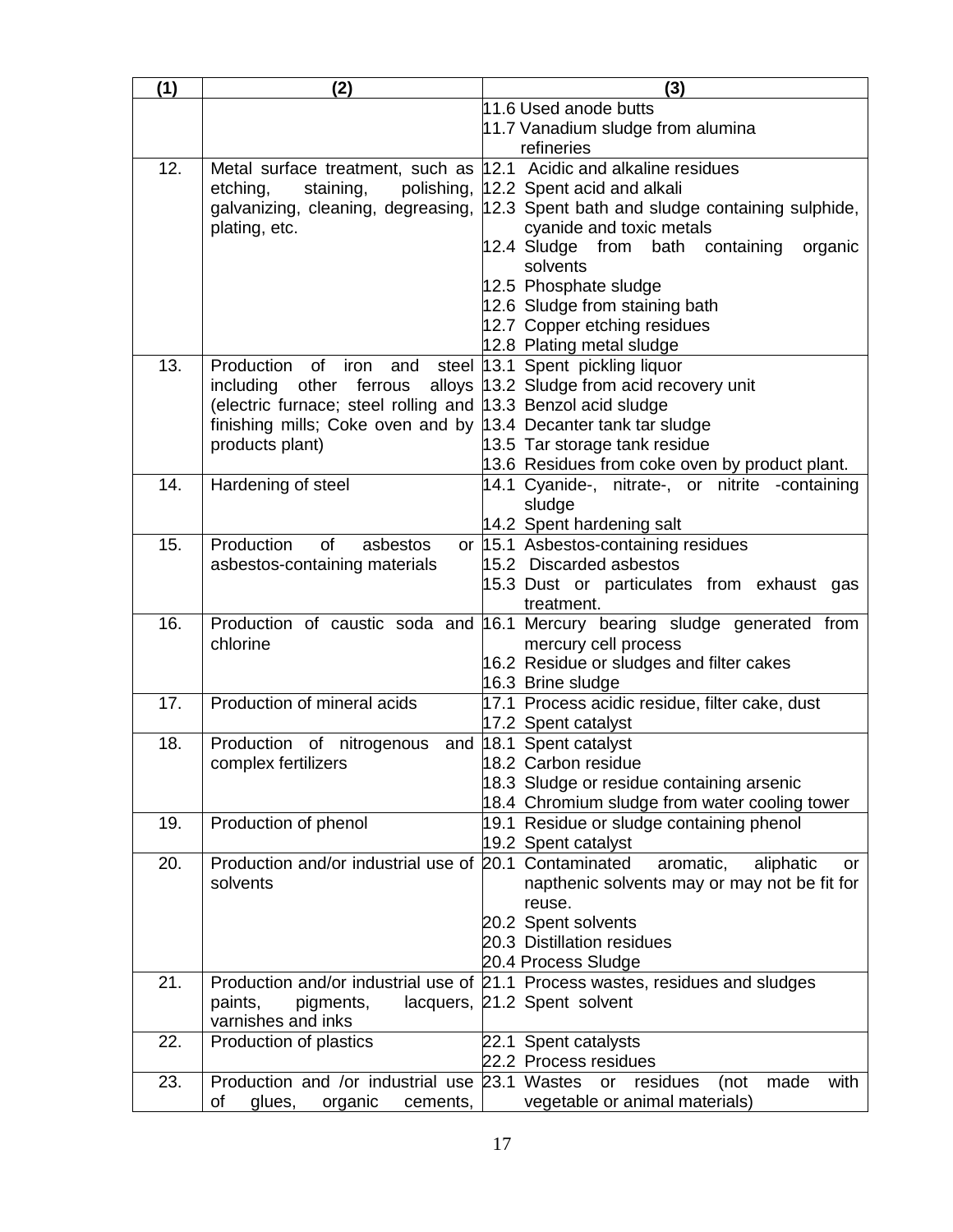| (1) | (2)                                                                       | (3)                                                                           |
|-----|---------------------------------------------------------------------------|-------------------------------------------------------------------------------|
|     | adhesive and resins                                                       | 23.2 Spent solvents                                                           |
| 24. | Production of canvas and textiles                                         | 24.1 Chemical residues                                                        |
| 25. | production<br>Industrial                                                  | and 25.1 Chemical residues                                                    |
|     | formulation of wood preservatives 25.2 Residues from wood alkali bath     |                                                                               |
| 26. |                                                                           | Production or industrial use of 26.1 Process waste sludge/residues containing |
|     | synthetic dyes, dye-intermediates                                         | acid, toxic metals, organic compounds                                         |
|     | and pigments                                                              | 26.2 Dust from air filtration system                                          |
|     |                                                                           | 26.3 Spent acid                                                               |
|     |                                                                           | 26.4 Spent solvent                                                            |
| 27. | Production<br>of                                                          | 26.5 Spent catalyst<br>organic-silicone 27.1 Process residues                 |
|     | compound                                                                  |                                                                               |
| 28. | Production/formulation                                                    | of 28.1 Process Residue and wastes                                            |
|     | drugs/pharmaceutical and health 28.2 Spent catalyst                       |                                                                               |
|     | care product                                                              | 28.3 Spent carbon                                                             |
|     |                                                                           | 28.4 Off specification products                                               |
|     |                                                                           | 28.5 Date-expired products                                                    |
|     |                                                                           | 28.6 Spent solvents                                                           |
| 29. | Production,<br>and formulation                                            | of 29.1 Process wastes or residues                                            |
|     | pesticides including stock-piles                                          | 29.2 Sludge containing residual pesticides                                    |
|     |                                                                           | 29.3 Date-expired<br>off-specification<br>and<br>pesticides                   |
|     |                                                                           | 29.4 Spent solvents                                                           |
|     |                                                                           | 29.5 Spent catalysts                                                          |
|     |                                                                           | 29.6 Spent acids                                                              |
| 30. | Leather tanneries                                                         | 30.1 Chromium bearing residue and sludge                                      |
| 31. | <b>Electronic Industry</b>                                                | 31.1 Process residue and wastes                                               |
|     |                                                                           | 31.2 Spent etching chemicals and solvents                                     |
| 32. | Pulp and Paper Industry                                                   | 32.1 Spent chemicals                                                          |
|     |                                                                           | 32.2 Corrosive wastes arising from use of strong                              |
|     |                                                                           | acid and bases                                                                |
|     |                                                                           | 32.3 Process sludge containing<br>adsorbable                                  |
|     |                                                                           | organic halides $(AOx)$                                                       |
| 33. | Handling of hazardous chemicals 33.1 Empty<br>and wastes                  | barrels/containers/liners<br>contaminated with hazardous chemicals            |
|     |                                                                           | /wastes                                                                       |
|     |                                                                           | 33.2 Contaminated cotton rags or other cleaning                               |
|     |                                                                           | materials                                                                     |
| 34. | De-contamination of<br>barrels<br>$\prime$                                | 34.1 Chemical-containing residue arising from                                 |
|     | containers used for handling of                                           | decontamination.                                                              |
|     | hazardous wastes/chemicals                                                | 34.2 Sludge from treatment of waste water                                     |
|     |                                                                           | arising out of cleaning / disposal of barrels /                               |
| 35. | Purification<br>and<br>treatment                                          | containers<br>of 35.1 Exhaust Air or Gas cleaning residue                     |
|     | exhaust air/gases, water<br>and                                           | 35.2 Spent ion exchange resin containing toxic                                |
|     | waste water from the processes in                                         | metals                                                                        |
|     | this<br>schedule<br>and                                                   | common 35.3 Chemical<br>sludge<br>from<br>water<br>waste                      |
|     | industrial effluent treatment plants                                      | treatment                                                                     |
|     | (CETP's)                                                                  | 35.4 Oil and grease skimming                                                  |
|     |                                                                           | 35.5 Chromium sludge from cooling water                                       |
| 36. | Purification process for organic 36.1 Any process or distillation residue |                                                                               |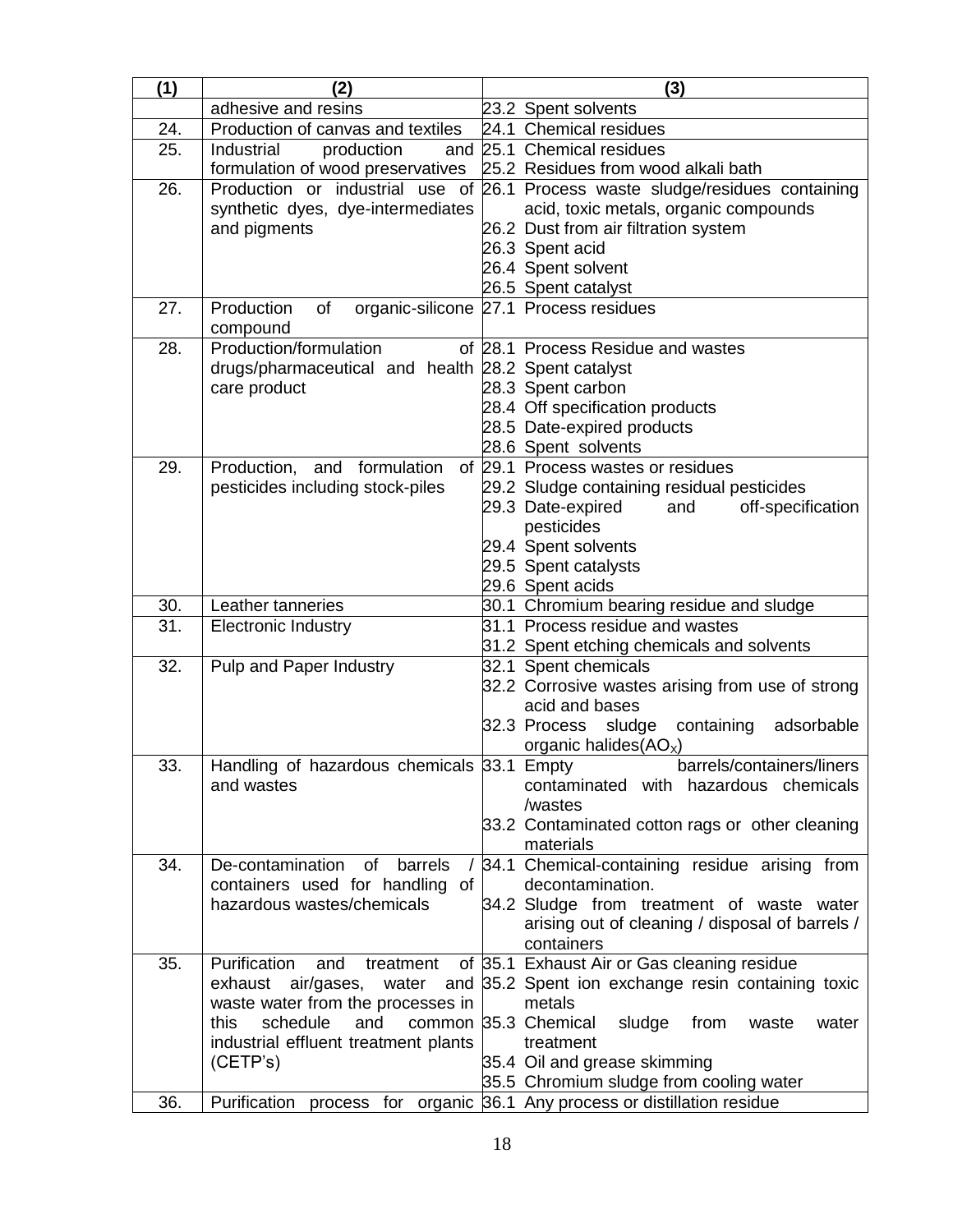|     | compounds/solvents                                | 36.2 Spent carbon or filter medium                                              |
|-----|---------------------------------------------------|---------------------------------------------------------------------------------|
| 37. | Hazardous waste                                   | treatment 37.1 Sludge from wet scrubbers                                        |
|     |                                                   | processes, e.g. pre-processing, 37.2 Ash from incinerator and flue gas cleaning |
|     | incineration and concentration                    | residue                                                                         |
|     |                                                   | 37.3 Concentration or evaporation residues                                      |
| 38. | Chemical processing of Ores 38.1 Process residues |                                                                                 |
|     | containing heavy metals such as 38.2 Spent acid   |                                                                                 |
|     | Chromium, Manganese, Nickel,                      |                                                                                 |
|     | Cadmium etc.                                      |                                                                                 |

**\* The inclusion of wastes contained in this Schedule does not preclude the use of Schedule II to demonstrate that the waste is not hazardous. In case of dispute, the matter would be referred to the Technical Review Committee constituted by Ministry of Environment, Forest and Climate Change.**

*Note: The high volume low effect wastes such as fly ash, Phosphogypsum, red mud, jarosite, Slags from pyrometallurgical operations, mine tailings and ore beneficiation rejects are excluded from the category of hazardous wastes. Separate guidelines on the management of these wastes shall be issued by Central Pollution Control Board.*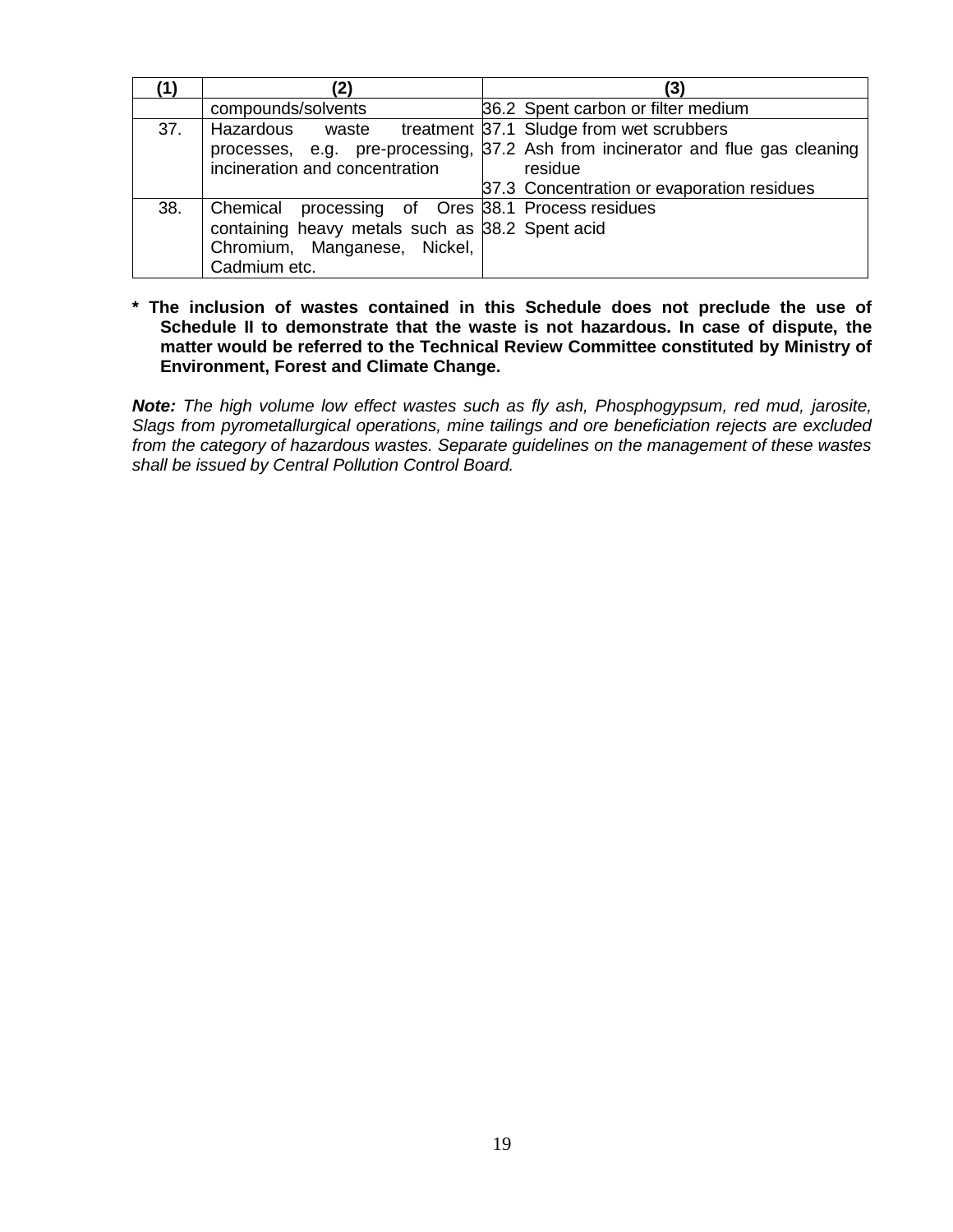# **SCHEDULE II**

*[See rule 3 (1) (17) (ii)]*

#### **List of waste constituents with concentration limits**

**Class A:** Based on leachable concentration limits [Toxicity Characteristic Leaching Procedure (TCLP) or Soluble Threshold Limit Concentration (STLC)]

| <b>Class</b>     | <b>Constituents</b>                            | <b>Concentration in</b><br>mg/l |
|------------------|------------------------------------------------|---------------------------------|
| (1)              | (2)                                            | (3)                             |
| A <sub>1</sub>   | Arsenic                                        | 5.0                             |
| A2               | <b>Barium</b>                                  | 100.0                           |
| A <sub>3</sub>   | Cadmium                                        | 1.0                             |
| A4               | Chromium and/or Chromium<br>(III)<br>compounds | 5.0                             |
| A <sub>5</sub>   | Lead                                           | 5.0                             |
| A <sub>6</sub>   | Manganese                                      | 10.0                            |
| A7               | Mercury                                        | 0.2                             |
| A <sub>8</sub>   | Selenium                                       | 1.0                             |
| A <sub>9</sub>   | Silver                                         | 5.0                             |
| A10              | Ammonia                                        | $50*$                           |
| A11              | Cyanide                                        | $20*$                           |
| $\overline{A12}$ | Nitrate (as nitrate-nitrogen)                  | 1000.0                          |
| A13              | Sulphide (as $H_2S$ )                          | 5.0                             |
| A14              | 1,1-Dichloroethylene                           | 0.7                             |
| A15              | 1,2-Dichloroethane                             | 0.5                             |
| A16              | 1,4-Dichlorobenzene                            | 7.5                             |
| A17              | 2,4,5-Trichlorophenol                          | 400.0                           |
| A18              | 2,4,6-Trichlorophenol                          | 2.0                             |
| A19              | 2,4-Dinitrotoluene                             | 0.13                            |
| A20              | <b>Benzene</b>                                 | 0.5                             |
| A21              | Benzo (a) Pyrene                               | 0.001                           |
| A22              | Bromodicholromethane                           | 6.0                             |
| A23              | <b>Bromoform</b>                               | 10.0                            |
| A24              | Carbon tetrachloride                           | 0.5                             |
| A25              | Chlorobenzene                                  | 100.0                           |
| A26              | Chloroform                                     | 6.0                             |
| A27              | Cresol (ortho+ meta+ para)                     | 200.0                           |
| A28              | Dibromochloromethane                           | 10.0                            |
| A29              | Hexachlorobenzene                              | 0.13                            |
| A30              | Hexachlorobutadiene                            | 0.5                             |
| A31              | Hexachloroethane                               | 3.0                             |
| A32              | Methyl ethyl ketone                            | 200.0                           |
| A33              | Naphthalene                                    | 5.0                             |
| A34              | Nitrobenzene                                   | 2.0                             |
| A35              | Pentachlorophenol                              | 100.0                           |
| A36              | Pyridine                                       | 5.0                             |
| A37              | Tetrachloroethylene                            | 0.7                             |
| A38              | Trichloroethylene                              | 0.5                             |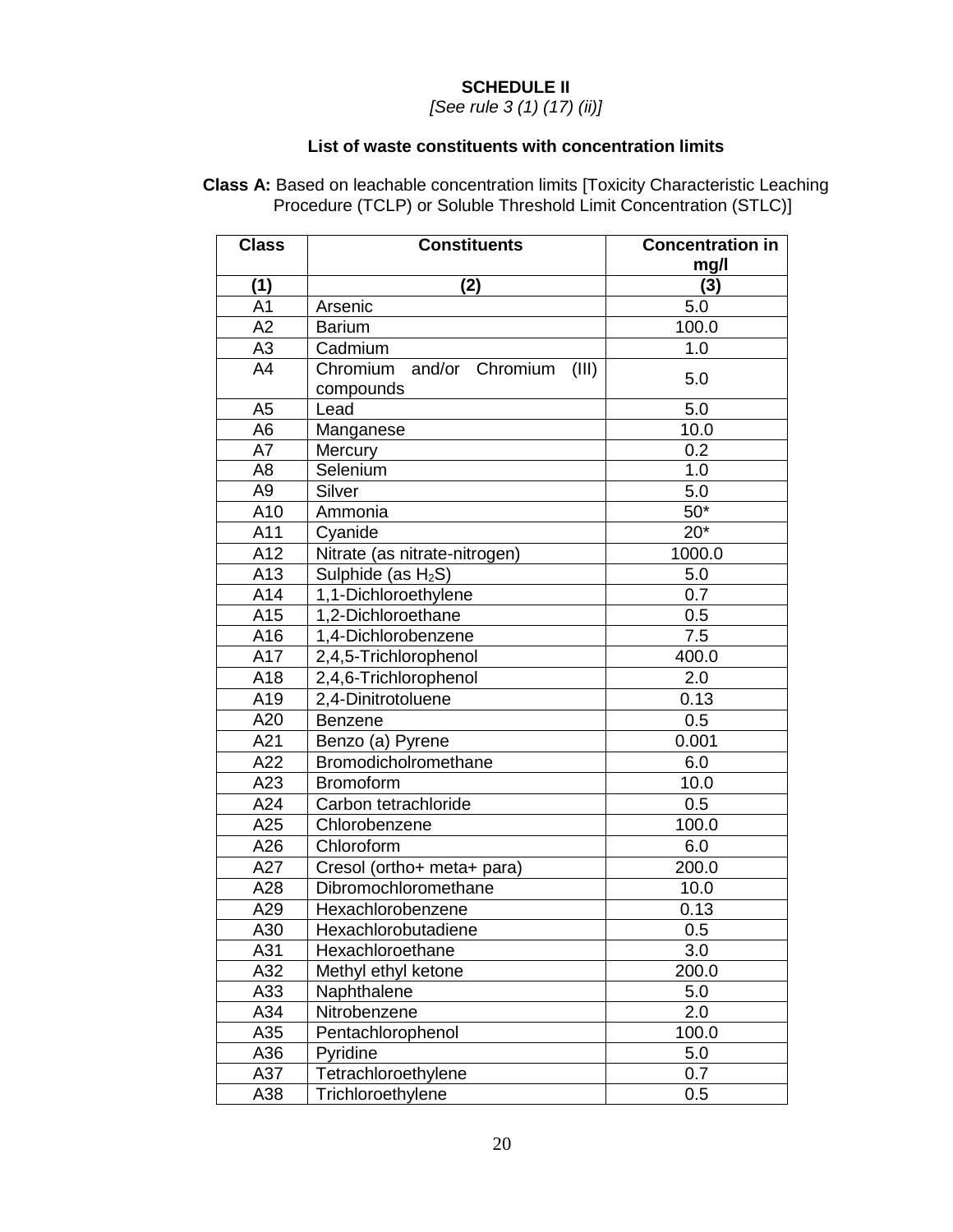| (1) | $\overline{2}$                     | (3)              |
|-----|------------------------------------|------------------|
| A39 | Vinyl chloride                     | 0.2              |
| A40 | $2,4,5$ -TP (Silvex)               | 1.0              |
| A41 | 2,4-Dichlorophenoxyacetic acid     | 10.0             |
| A42 | Alachlor                           | $\overline{2.0}$ |
| A43 | Alpha HCH                          | 0.001            |
| A44 | Atrazine                           | 0.2              |
| A45 | <b>Beta HCH</b>                    | 0.004            |
| A46 | <b>Butachlor</b>                   | 12.5             |
| A47 | Chlordane                          | 0.03             |
| A48 | Chlorpyriphos                      | 9.0              |
| A49 | Delta HCH                          | 0.004            |
| A50 | Endosulfan (alpha+ beta+ sulphate) | 0.04             |
| A51 | Endrin                             | 0.02             |
| A52 | Ethion                             | 0.3              |
| A53 | Heptachlor (& its Epoxide)         | 0.008            |
| A54 | Isoproturon                        | 0.9              |
| A55 | Lindane                            | 0.4              |
| A56 | Malathion                          | 19               |
| A57 | Methoxychlor                       | 10               |
| A58 | Methyl parathion                   | 0.7              |
| A59 | Monocrotophos                      | 0.1              |
| A60 | Phorate                            | 0.2              |
| A61 | Toxaphene                          | 0.5              |
| A62 | Antimony                           | $\overline{15}$  |
| A63 | Beryllium                          | 0.75             |
| A64 | Chromium (VI)                      | 5.0              |
| A65 | Cobalt                             | 80.0             |
| A66 | Copper                             | 25.0             |
| A67 | Molybdenum                         | 350              |
| A68 | Nickel                             | 20.0             |
| A69 | Thallium                           | 7.0              |
| A70 | Vanadium                           | 24.0             |
| A71 | Zinc                               | 250              |
| A72 | Fluoride                           | 180.0            |
| A73 | Aldrin                             | 0.14             |
| A74 | Dichlorodiphenyltrichloroethane    | 0.1              |
|     | (DDT),                             |                  |
|     | Dichlorodiphenyldichloroethylene   |                  |
|     | (ODE),                             |                  |
|     | Dichlorodiphenyldichloroethane     |                  |
|     | (DDD)                              |                  |
| A75 | Dieldrin                           | 0.8              |
| A76 | Kepone                             | 2.1              |
| A77 | <b>Mirex</b>                       | 2.1              |
| A78 | Polychlorinated biphenyls          | 5.0              |
| A79 | Dioxin (2,3,7,8-TCDD)              | 0.001            |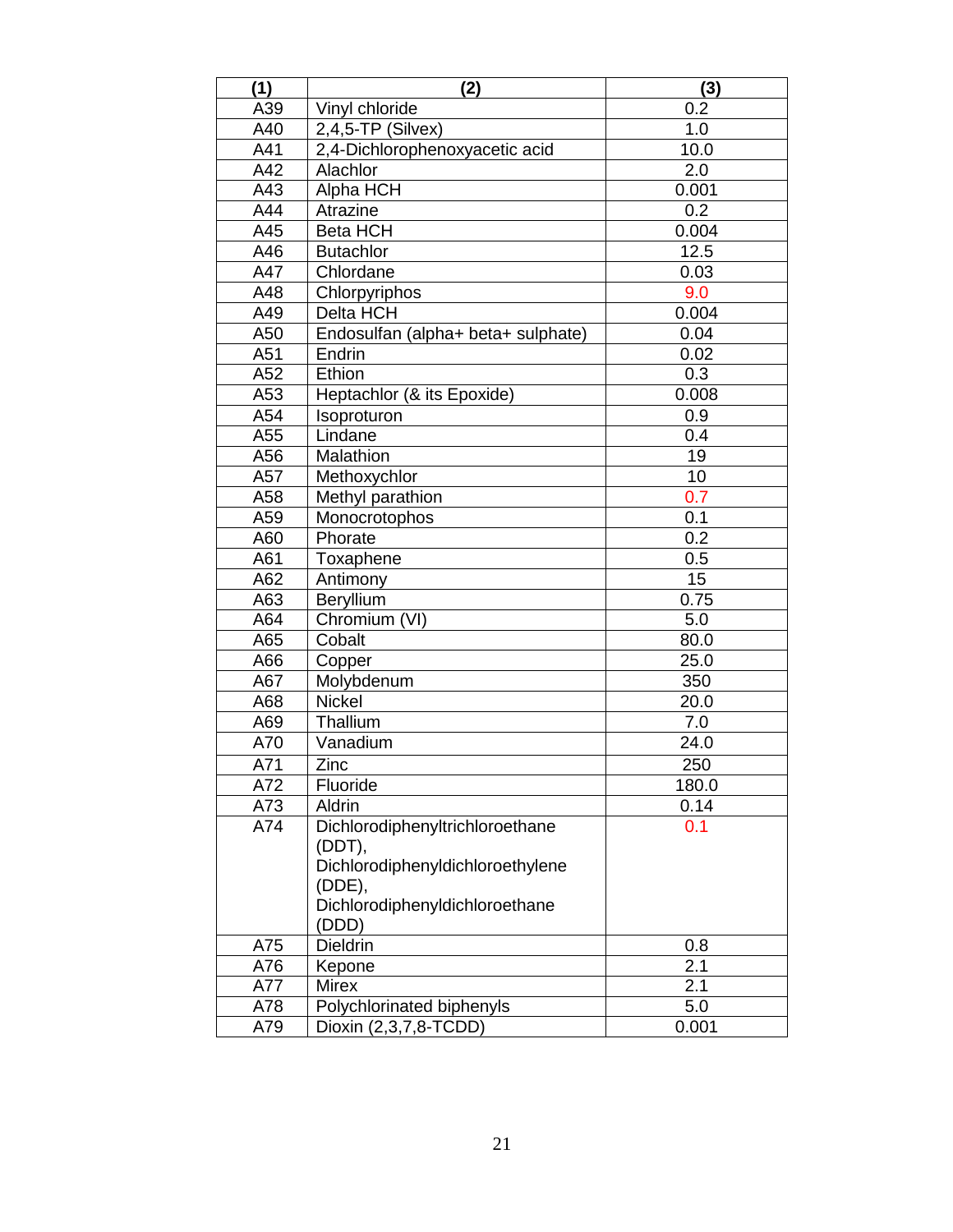|  |  |  |  |  | <b>Class B:</b> Based on Total Threshold Limit Concentration (TTLC) |  |
|--|--|--|--|--|---------------------------------------------------------------------|--|
|--|--|--|--|--|---------------------------------------------------------------------|--|

| <b>Class</b> | <b>Constituent</b>                                        | <b>Concentration in</b><br>mg/kg |
|--------------|-----------------------------------------------------------|----------------------------------|
| 11           |                                                           | (3)                              |
| <b>B1</b>    | Asbestos                                                  | 10000                            |
| <b>B2</b>    | <b>Total Petroleum Hydrocarbons</b><br>TPH)<br>$C5 - C36$ | 5,000                            |

Note:

- (1) The testing method for list of constituents at A1 to A61 in Class-A, shall be based on Toxicity Characteristic Leaching Procedure (TCLP) and for extraction of leachable constituents, USEPA Test Method 1311 shall be used.
- (2) The testing method for list of constituents at A62 to A79 in Class- A, shall be based on Soluble Threshold Limit Concentration (STLC) and Waste Extraction Test (WET) Procedure given in Appendix II of section 66261 of Title 22 of California Code regulation (CCR) shall be used.
- (3) In case of ammonia (A10), cyanide (A11) and chromium VI (A64), extractions shall be conducted using distilled water in place of the leaching media specified in the TCLP/STLC procedures.
- (4) A summary of above specified leaching/extraction procedures is included in manual for characterization and analysis of hazardous waste published by Central Pollution Control Board and in case the method is not covered in the said manual, suitable reference method may be adopted for the measurement.
- (5) In case of asbestos, the specified concentration limits apply only if the substances are in a friable, powdered or finely divided state.
- (6) The hazardous constituents to be analyzed in the waste shall be relevant to the nature of the industry and the materials used in the process.
- (7) Wastes which contain any of the constituents listed below shall be considered as hazardous, provided they exhibit the characteristics listed in Class-C of this Schedule :

| 1.  | <b>Acid Amides</b>                                       |
|-----|----------------------------------------------------------|
| 2.  | Acid anhydrides                                          |
| 3.  | Amines                                                   |
| 4.  | Anthracene                                               |
| 5.  | Aromatic compounds other than those listed in Class A    |
| 6.  | Bromates, (hypo-bromites)                                |
| 7.  | Chlorates (hypo-chlorites)                               |
| 8.  | Carbonyls                                                |
| 9.  | Ferro-silicate and alloys                                |
| 10. | Halogen- containing compounds which produce acidic       |
|     | vapours on contact with humid air or water e.g. silicon  |
|     | tetrachloride, aluminum chloride, titanium tetrachloride |
| 11. | Halogen- silanes                                         |
| 12. | <b>Halogenated Aliphatic Compounds</b>                   |
| 13. | Hydrazine (s)                                            |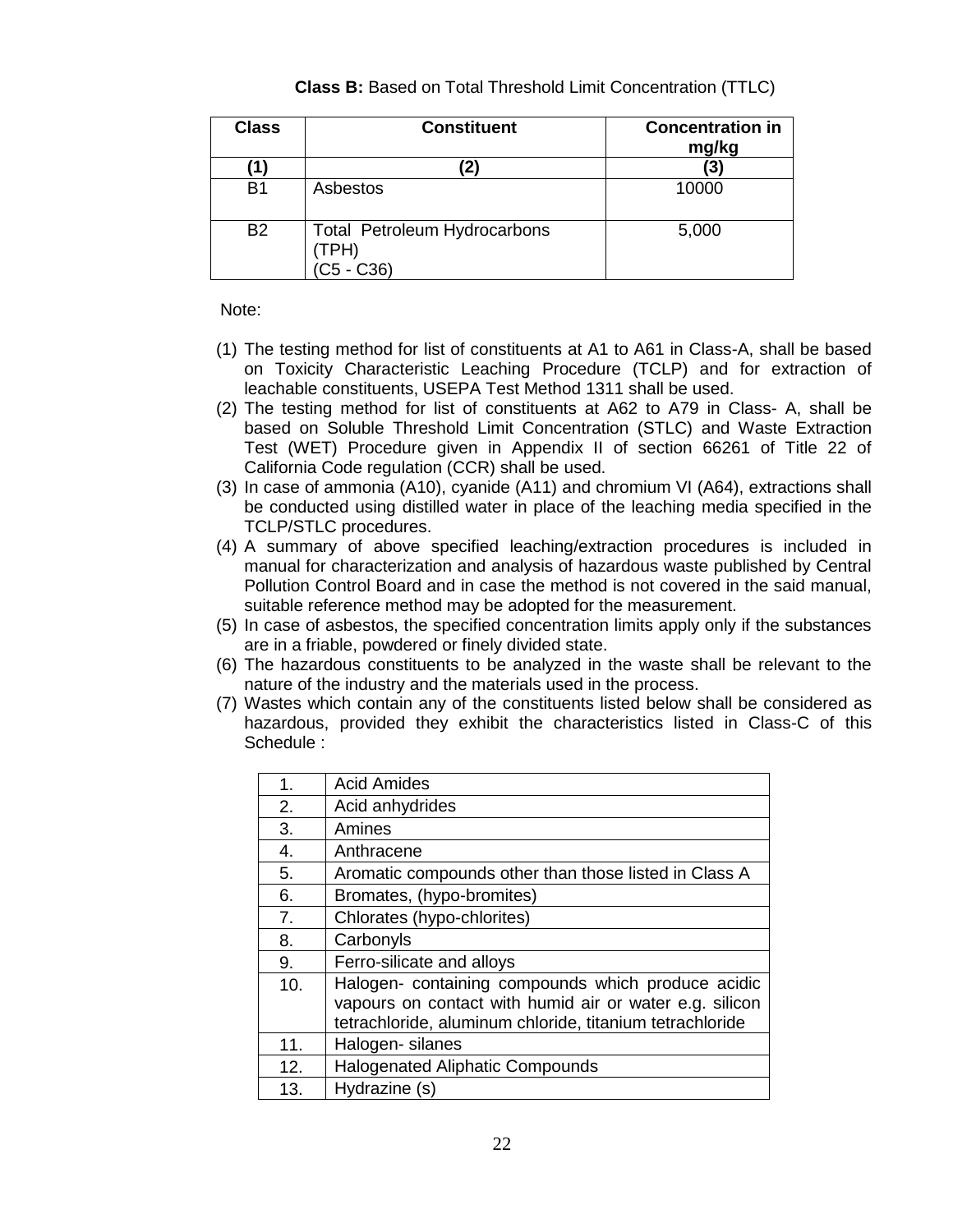| 14. | <b>Hydrides</b>                                                |
|-----|----------------------------------------------------------------|
| 15. | Inorganic Acids                                                |
| 16. | <b>Inorganic Peroxides</b>                                     |
| 17. | Inorganic Tin Compounds                                        |
| 18. | <b>lodates</b>                                                 |
| 19. | (Iso- and thio-) Cyanates                                      |
| 20. | Manganese-silicate                                             |
| 21. | Mercaptans                                                     |
| 22. | <b>Metal Carbonyls</b>                                         |
| 23. | Metal hydrogen sulphates                                       |
| 24. | <b>Nitrides</b>                                                |
| 25. | <b>Nitriles</b>                                                |
| 26. | Organic azo and azooxy Compounds                               |
| 27. | <b>Organic Peroxides</b>                                       |
| 28. | Organic Oxygen Compounds                                       |
| 29. | Organic Sulphur Compounds                                      |
| 30. | Organo- Tin Compounds                                          |
| 31. | Organo nitro- and nitroso compounds                            |
| 32. | Oxides and hydroxides except those of hydrogen,                |
|     | carbon, silicon, iron, aluminum, titanium, manganese,          |
|     | magnesium, calcium                                             |
| 33. | Phenanthrene                                                   |
| 34. | <b>Phenolic Compounds</b>                                      |
| 35. | Phosphate compounds except phosphates of aluminum,             |
| 36. | calcium and iron                                               |
|     | Salts of pre-acids                                             |
| 37. | <b>Total Sulphur</b>                                           |
| 38. | <b>Tungsten Compounds</b><br>Tellurium and tellurium compounds |
| 39. |                                                                |
| 40. | White and Red Phosphorus                                       |
| 41. | 2-Acetylaminofluorene                                          |
| 42. | 4-Aminodiphenyl                                                |
| 43. | Benzidine and its salts                                        |
| 44. | Bis (Chloromethyl) ether                                       |
| 45. | Methyl chloromethyl ether                                      |
| 46. | 1,2-Dibromo-3-chloropropane                                    |
| 47. | 3,3'-Dichlorobenzidine and its salts                           |
| 48. | 4-Dimethylaminoazobenzene                                      |
| 49. | 4-Nitrobiphenyl                                                |
| 50. | Beta-Propiolactone                                             |

# **CLASS C : Based on hazardous Characteristics**

Apart from the concentration limit given above, the substances or wastes shall be classified as hazardous waste if it exhibits any of the following characteristics due to the presence of any hazardous constituents: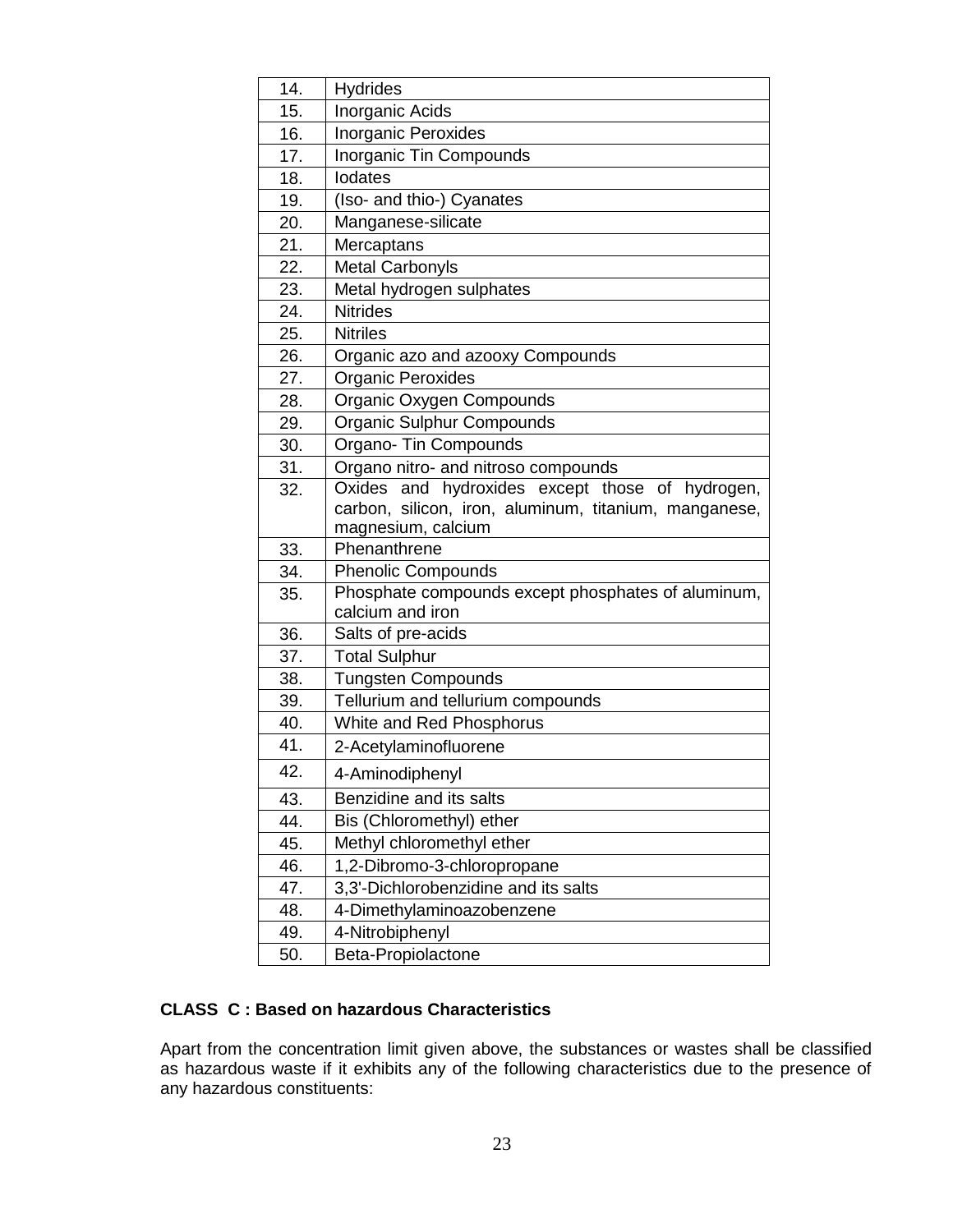**Class C1: Flammable-** A waste exhibits the characteristic of flammability or ignitability if a representative sample of the waste has any of the following properties, namely:-

- (i) flammable liquids, or mixture of liquids, or liquids containing solids in solution or suspension (for example, paints, varnishes, lacquers, etc; but not including substances or wastes otherwise classified on account of their dangerous characteristics), which give off a flammable vapour at temperature less than 60°C. This flash point shall be measured as per ASTM D 93-79 closed-cup test method or as determined by an equivalent test method published by Central Pollution Control Board;
- (ii) it is not a liquid and is capable, under standard temperature and pressure, of causing fire through friction, absorption of moisture or spontaneous chemical changes and, when ignited, burns vigorously and persistently creating a hazard;
- (iii) it is an ignitable compressed gas;
- (iv) It is an oxidizer and for the purposes of characterisation is a substance such as a chlorate, permanganate, inorganic peroxide, or a nitrate, that yields oxygen readily to stimulate the combustion of organic matter.

**Class C2: Corrosive-** A waste exhibits the characteristic of corrosivity if a representative sample of the waste has either of the following properties, namely:-

- (i) it is aqueous and has a pH less than or equal to 2 or greater than or equal to 12.5;
- (ii) it is a liquid and corrodes steel (SAE 1020) at a rate greater than 6.35 mm per year at a test temperature of 55 °C;
- (iii) it is not aqueous and, when mixed with an equivalent weight of water, produces a solution having a pH less than or equal to 2 or greater than or equal to 12.5;
- (iv) it is not a liquid and, when mixed with an equivalent weight of water, produces a liquid that corrodes steel (SAE1020) at a rate greater than 6.35 mm per year at a test temperature of 55 °C.

*Note:*

For the purpose of determining the corrosivity, the Bureau of Indian Standard 9040 C method for pH determination, NACE TM 01 69 : Laboratory Corrosion Testing of Metals and EPA 1110A method for corrosivity towards steel (SAE1020) to establish the corrosivity characteristics shall be adopted.

**Class C3: Reactive or explosive**- A waste exhibits the characteristic of reactivity if a representative sample of the waste it has any of the following properties, namely:-

- (i) it is normally unstable and readily undergoes violent change without detonating;
- (ii) it reacts violently with water or forms potentially explosive mixtures with water;
- (iii) when mixed with water, it generates toxic gases, vapours or fumes in a quantity sufficient to present a danger to human health or the environment;
- (iv) it is a cyanide or sulphide bearing waste which, when exposed to pH conditions between 2 and 12.5, can generate toxic gases, vapours or fumes in a quantity sufficient to present a danger to human health or the environmental;
- (v) it is capable of detonation or explosive reaction if it is subjected to a strong initiating source or if heated under confinement;
- (vi) it is readily capable of detonation or explosive decomposition or reaction at standard temperature and pressure;
- (vii) it is a forbidden explosive.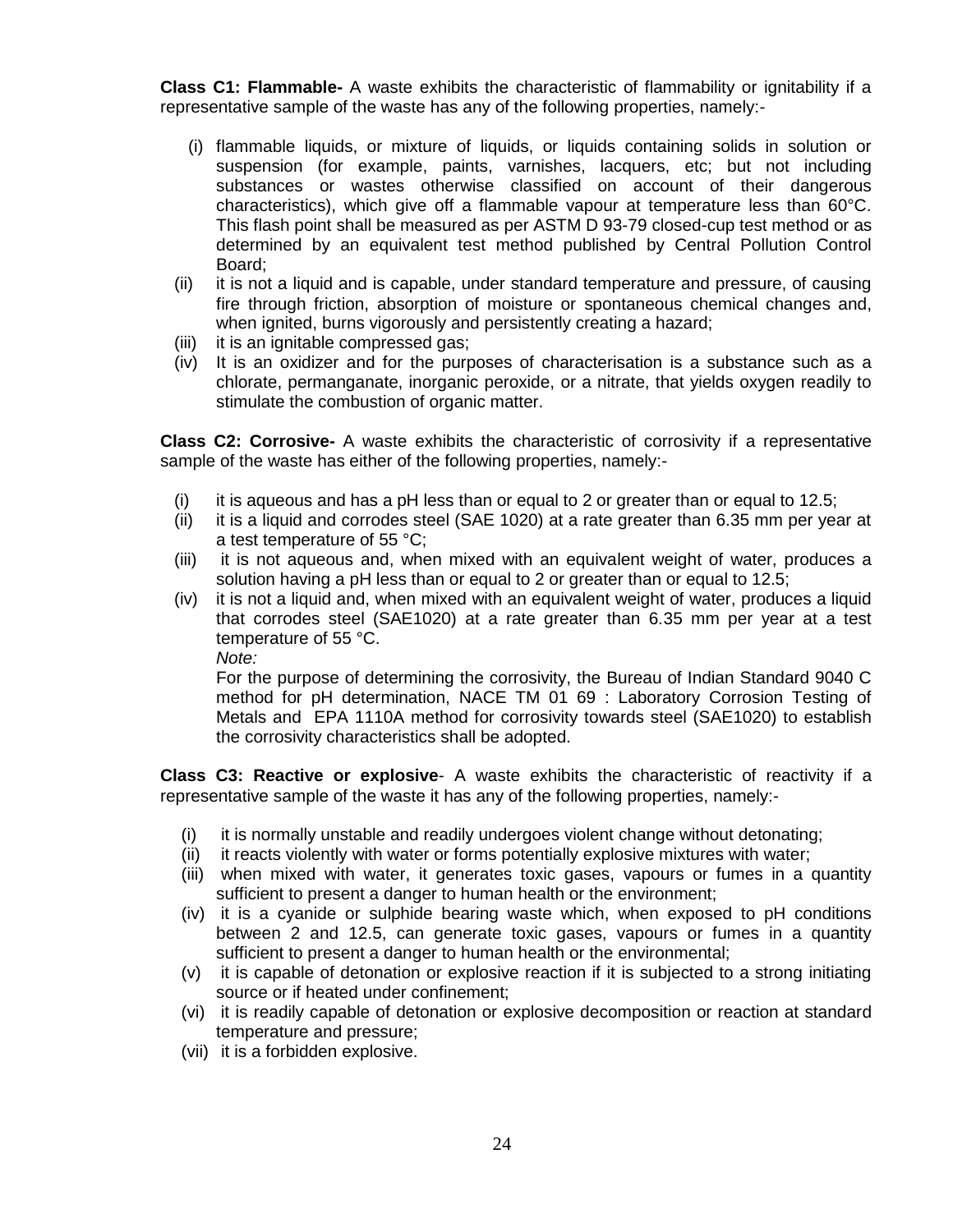**Class C4: Toxic-** A waste exhibits the characteristic of toxicity, if, :-

- (i) the concentration of the waste constituents listed in Class A and B (of this schedule) are equal to or more than the permissible limits prescribed therein;
- (ii) it has an acute oral LD50 less than 2,500 milligrams per kilogram;
- (iii) it has an acute dermal LD50 less than 4,300 milligrams per kilogram;
- (iv) it has an acute inhalation LC50 less than 10,000 parts per million as a gas or vapour;
- (v) it has acute aquatic toxicity with 50% mortality within 96 hours for zebra fish (*Brachidanio rerio*) at a concentration of 500 milligrams per litre in dilution water and test conditions as specified in BIS test method 6582 – 2001.
- (vi) it has been shown through experience or by any standard reference test- method to pose a hazard to human health or environment because of its carcinogenicity, mutagenecity, endocrine disruptivity, acute toxicity, chronic toxicity, bio-accumulative properties or persistence in the environment.

**Class C5: Substances or Wastes liable to spontaneous combustion -**Substances or Wastes which are liable to spontaneous heating under normal conditions encountered in transport, or to heating up on contact with air, and being then liable to catch fire.

**Class C6: Substances or Wastes which, in contact with water emit flammable gases-**Substances or Wastes which, by interaction with water, are liable to become spontaneously flammable or to give off flammable gases in dangerous quantities.

**Class C5: Oxidizing -** Substances or Wastes which, while in themselves not necessarily combustible, may, generally by yielding oxygen cause, or contribute to, the combustion of other materials.

**Class C8: Organic Peroxides -** Organic substances or Wastes which contain the bivalent O−O structure, which may undergo exothermic self-accelerating decomposition.

**Class C9: Poisons (acute) -** Substances or Wastes liable either to cause death or serious injury or to harm human health if swallowed or inhaled or by skin contact.

**Class C10: Infectious substances -** Substances or Wastes containing viable micro-organisms or their toxins which are known or suspected to cause disease in animals or humans.

**Class C11: Liberation of toxic gases in contact with air or water -** Substances or Wastes which, by interaction with air or water, are liable to give off toxic gases in dangerous quantities.

**Class C12: Eco-toxic-** Substances or Wastes which if released, present or may present immediate or delayed adverse impacts to the environment by means of bioaccumulation or toxic effects upon biotic systems or both.

**Class C13: Capable,** by any means, after disposal, of yielding another material, e.g., leachate, which possesses any of the characteristics listed above.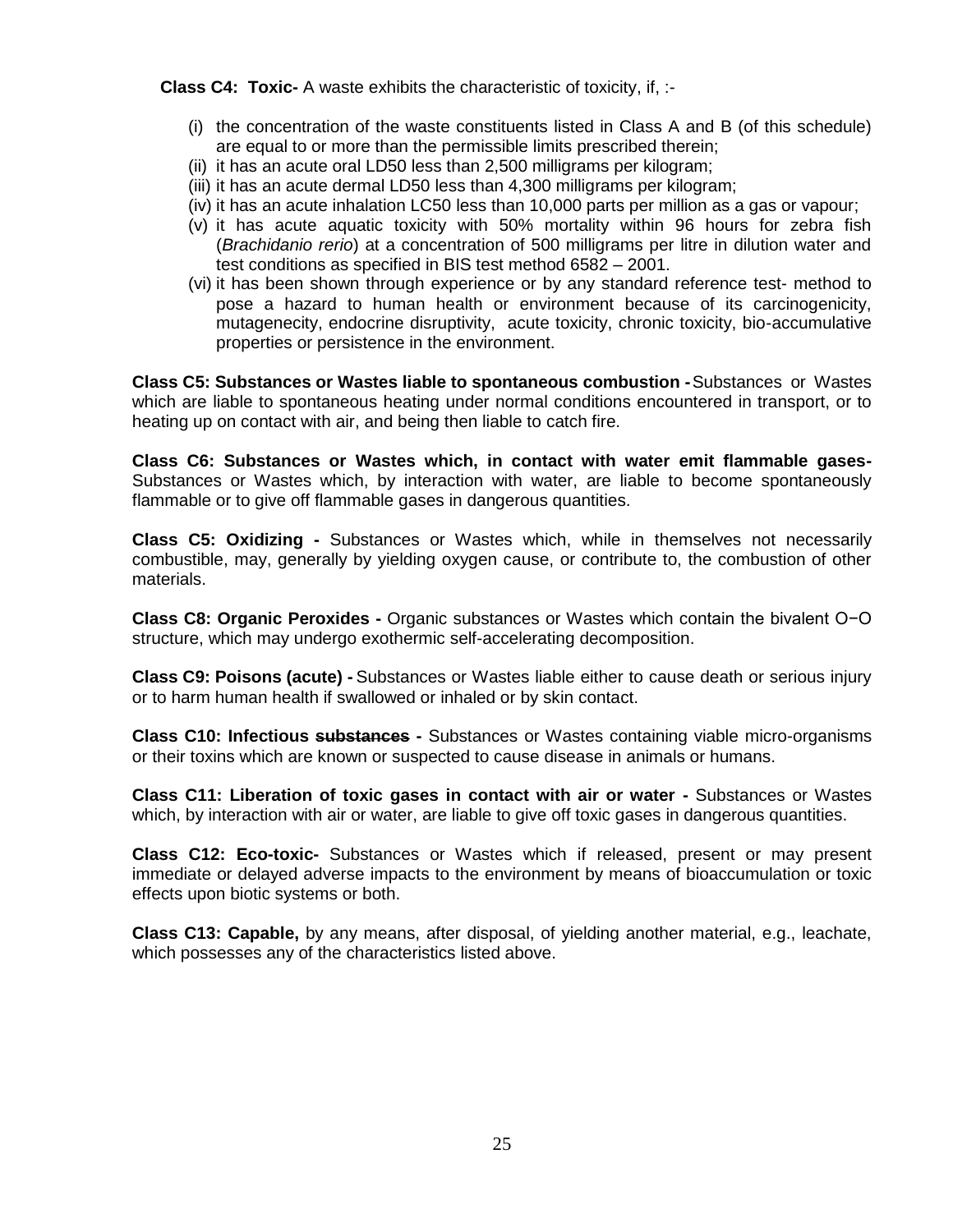# **SCHEDULE III**

*[See rules 3 (1) (17) (iii), 3 (23), 12, 13 and 14]*

## **Part A**

# **List of hazardous wastes applicable for import and export with Prior Informed Consent [Annexure VIII of the Basel Convention\*]**

| <b>Basel No.</b> | <b>Description of Hazardous Wastes</b>                                                                                      |
|------------------|-----------------------------------------------------------------------------------------------------------------------------|
| (1)              | (2)                                                                                                                         |
| A1               | <b>Metal and Metal bearing wastes</b>                                                                                       |
| A1010            | Metal wastes and waste consisting of alloys of any of the following but                                                     |
|                  | excluding such wastes specifically listed in Part B and Part D                                                              |
|                  | Antimony                                                                                                                    |
|                  | Cadmium                                                                                                                     |
|                  | Lead                                                                                                                        |
|                  | Tellurium<br>$\sim$                                                                                                         |
| A1020            | Waste having as constituents or contaminants, excluding metal wastes in                                                     |
|                  | massive form, any or the following:                                                                                         |
|                  | Antimony, antimony compounds                                                                                                |
|                  | Cadmium, cadmium compounds                                                                                                  |
|                  | Lead, lead compounds<br>$\overline{\phantom{a}}$                                                                            |
|                  | Tellurium, tellurium compounds                                                                                              |
| A1040            | Waste having metal carbonyls as constituents                                                                                |
| A1050            | Galvanic sludges                                                                                                            |
| A1070            | Leaching residues from zinc processing, dust and sludges such as jarosite,                                                  |
|                  | hematite, etc.                                                                                                              |
| A1080            | Waste zinc residues not included in Part B, containing lead and cadmium in                                                  |
|                  | concentrations sufficient to exhibit hazard characteristics indicated in Part C                                             |
| A1090            | Ashes from the incineration of insulated copper wire                                                                        |
| A1100            | Dusts and residues from gas cleaning systems of copper smelters                                                             |
| A1120            | Waste sludges, excluding anode slimes, from electrolyte purification systems                                                |
|                  | in copper electrorefining and electrowinning operations                                                                     |
| A1140            | Waste cupric chloride and copper cyanide catalysts not in liquid form note the                                              |
|                  | related entry in Schedule VI                                                                                                |
| A1150            | Precious metal ash from incineration of printed circuit boards not included in                                              |
|                  | Part B                                                                                                                      |
| A1160            | Waste lead acid batteries, whole or crushed                                                                                 |
| A1170            | Unsorted waste batteries excluding mixtures of only Part B batteries. Waste                                                 |
|                  | batteries not specified in Part B containing constituents mentioned in<br>Schedule II to an extent to render them hazardous |
| A2               | Wastes containing principally inorganic constituents, which may                                                             |
|                  | contain metals and organic materials                                                                                        |
| A2010            | Glass waste from cathode-ray tubes and other activated glasses                                                              |
| A2030            | Waste catalysts but excluding such wastes specified in Part B                                                               |
| A3               | Wastes containing principally organic constituents, which may contain                                                       |
|                  | metals and inorganic materials                                                                                              |
| A3010            | Waste from the production or processing of petroleum coke and bitumen                                                       |
| A3020            | Waste mineral oils unfit for their originally intended use                                                                  |
| A3050            | Wastes from production, formulation and use of resins, latex, plasticizers,                                                 |
|                  | glues or adhesives excluding such wastes specified in Part B (B4020)                                                        |
| A3120            | Fluff-light fraction from shredding                                                                                         |
|                  |                                                                                                                             |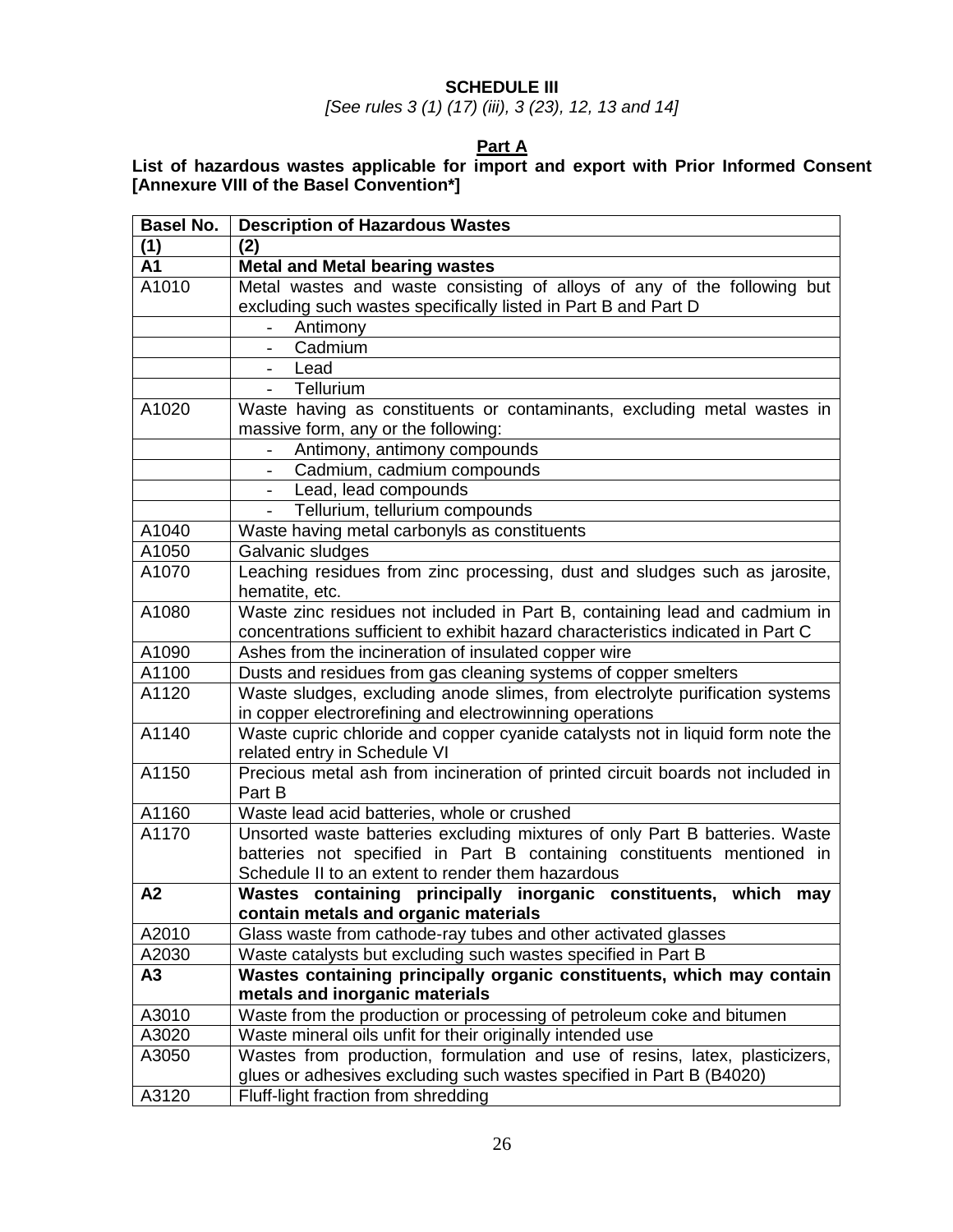| (1)   | (2)                                                                                |
|-------|------------------------------------------------------------------------------------|
| A3130 | Waste organic phosphorus compounds                                                 |
| A4    | Wastes which may contain either inorganic or organic constituents                  |
| A4010 | Wastes from the production, preparation and use of pharmaceutical products         |
|       | but excluding such waste specified in Part B                                       |
| A4040 | Wastes from the manufacture, formulation and use of wood-preserving                |
|       | chemicals (does not include wood treated with wood preserving chemicals)           |
| A4070 | Waste from the production, formulation and use of inks, dyes, pigments,            |
|       | paints, lacquers, varnish excluding those specified in Part B (B4010)              |
| A4100 | Wastes from industrial pollution control devices for cleaning of industrial off-   |
|       | gases but excluding such wastes specified in Part B                                |
| A4120 | Wastes that contain, consist of or are contaminated with peroxides.                |
| A4130 | Wastes packages and containers containing Schedule II constituents in              |
|       | concentration sufficient to exhibit Part C of Schedule III hazard characteristics. |
| A4140 | Waste consisting of or containing off specification or outdated chemicals          |
|       | (unused within the period recommended by the manufacturer) corresponding           |
|       | to constituents mentioned in Schedule II and exhibiting Part C of Schedule III     |
|       | hazard characteristics.                                                            |
| A4160 | Spent activated carbon not included in Part B, B2060                               |

\*This List is based on Annexure VIII of the Basel Convention on Transboundary Movement of Hazardous Wastes and comprises of wastes characterized as hazardous under Article I, paragraph 1(a) of the Convention. Inclusion of wastes on this list does not preclude the use of hazard.

Characteristics given in Annexure VIII of the Basel Convention (Part C of this Schedule) to demonstrate that the wastes are not hazardous. **Hazardous wastes in Part-A are restricted and cannot be allowed to be imported without permission from the Ministry of Environment, Forest and Climate Change and the Directorate General of Foreign Trade license, if applicable.** 

#### **Part B**

**List of other wastes applicable for import and export and not requiring Prior Informed Consent [Annex IX of the Basel Convention\*]**

| <b>Basel No.</b> | <b>Description of wastes</b>                                                                                          |
|------------------|-----------------------------------------------------------------------------------------------------------------------|
| (1)              | (2)                                                                                                                   |
| <b>B1</b>        | <b>Metal and metal-bearing wastes</b>                                                                                 |
| B1010            | Metal and metal-alloy wastes in metallic, non-dispersible form:                                                       |
|                  | Thorium scrap                                                                                                         |
|                  | Rare earths scrap                                                                                                     |
| B1020            | Clean, uncontaminated metal scrap, including alloys, in bulk finished form<br>(sheet, plates, beams, rods, etc.), of: |
|                  | Antimony scrap                                                                                                        |
|                  | Beryllium scrap                                                                                                       |
|                  | Cadmium scrap                                                                                                         |
|                  | Lead scrap (excluding lead acid batteries)                                                                            |
|                  | Selenium scrap                                                                                                        |
|                  | Tellurium scrap                                                                                                       |
| B1030            | Refractory metals containing residues                                                                                 |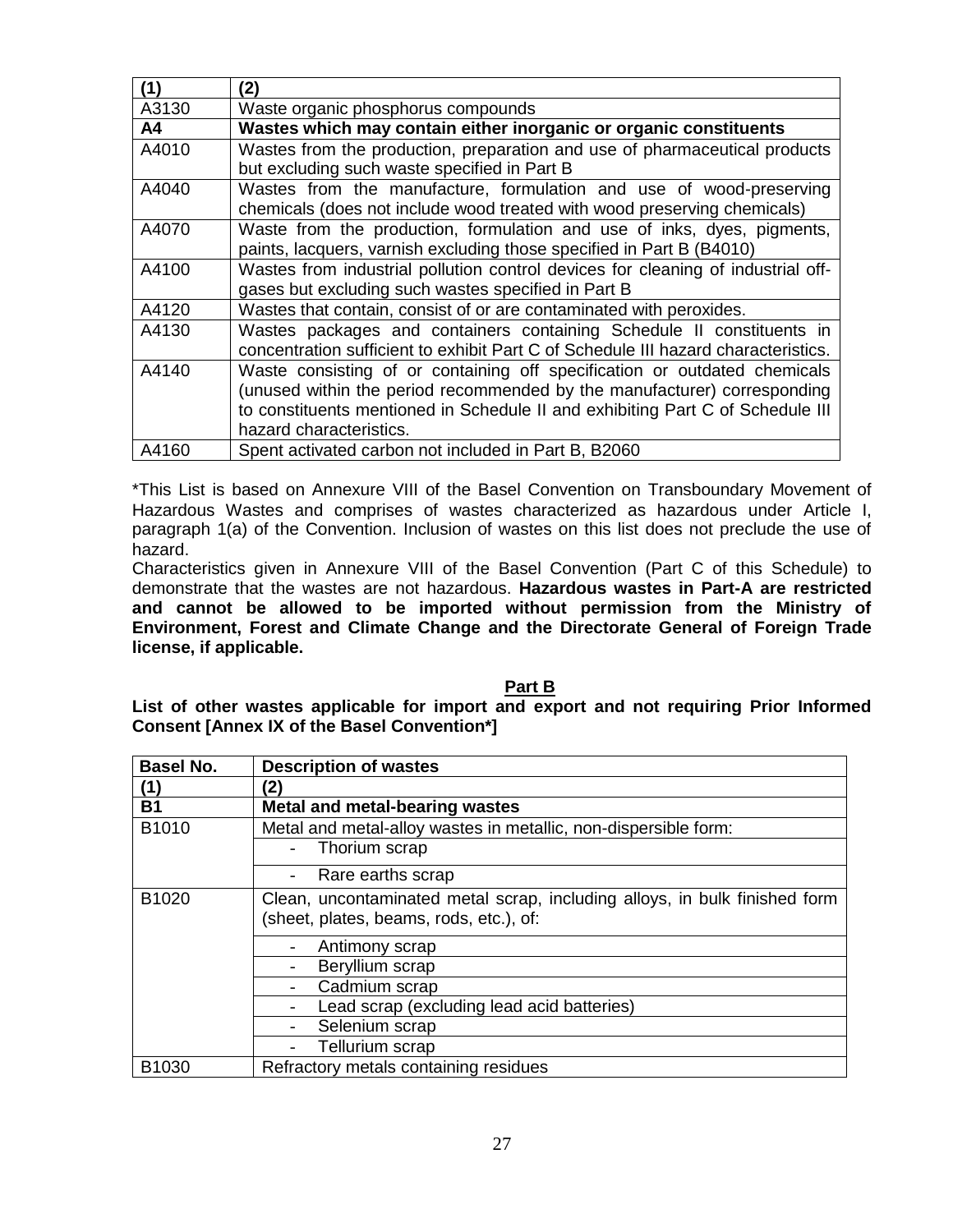| (1)   | (2)                                                                            |
|-------|--------------------------------------------------------------------------------|
| B1031 |                                                                                |
|       | Molybdenum, tungsten, titanium, tantalum, niobium and rhenium metal and        |
|       | metal alloy wastes in metallic dispersible form (metal powder), excluding      |
|       | such wastes as specified in Part A under entry A1050, Galvanic sludges         |
| B1040 | Scrap assemblies from electrical power generation not contaminated with        |
|       | lubricating oil, PCB or PCT to an extent to render them hazardous              |
| B1050 | Mixed non-ferrous metal, heavy fraction scrap, containing cadmium,             |
|       | antimony, lead & tellurium mentioned in Schedule II in concentrations          |
|       | sufficient to exhibit Part C characteristics                                   |
| B1060 | Waste selenium and tellurium in metallic elemental form including powder       |
| B1070 | Waste of copper and copper alloys in dispersible form, unless they contain     |
|       | any of the constituents mentioned in Schedule II to an extent that they        |
|       | exhibit Part C characteristics                                                 |
|       |                                                                                |
| B1080 | Zinc ash and residues including zinc alloys residues in dispersible form       |
|       | unless they contain any of the constituents mentioned in Schedule II in        |
|       | concentration such as to exhibit Part C characteristics                        |
| B1090 | Waste batteries conforming to a standard battery specification, excluding      |
|       | those made with lead, cadmium or mercury                                       |
|       |                                                                                |
| B1100 | Metal bearing wastes arising from melting, smelting and refining of metals:    |
|       |                                                                                |
|       | Slags from copper processing for further processing or refining                |
|       | containing arsenic, lead or cadmium                                            |
|       | Slags from precious metals processing for further refining                     |
|       | Wastes of refractory linings, including crucibles, originating from            |
|       | copper smelting                                                                |
|       | Tantalum-bearing tin slags with less than 0.5% tin                             |
| B1110 | Used Electrical and electronic assemblies other than those listed in Part D    |
|       | of Schedule III                                                                |
|       |                                                                                |
|       | Electronic assemblies consisting only of metals or alloys                      |
|       |                                                                                |
|       | Waste electrical and electronic assemblies or scrap (including printed circuit |
|       | boards) not containing components such as accumulators and other               |
|       | batteries included in Part A of Schedule III, mercury-switches, glass from     |
|       | cathode-ray tubes and other activated glass and PCB-capacitors, or not         |
|       | contaminated with Schedule II constituents such as cadmium, mercury,           |
|       | lead, polychlorinated biphenyl) or from which these have been removed, to      |
|       | an extent that they do not possess any of the characteristics contained in     |
|       | Part C of Schedule III (note the related entry in Schedule VI, A1180)          |
| B1120 | Spent catalysts excluding liquids used as catalysts, containing any of:        |
|       |                                                                                |
|       | Transition metals, excluding waste catalysts (spent catalysts, liquid used     |
|       | catalysts or other catalysts) in Part A and Schedule VI:                       |
|       | Scandium<br>- Titanium                                                         |
|       | Vanadium<br>- Chromium                                                         |
|       | Manganese<br>- Iron                                                            |
|       | Cobalt<br>- Nickel                                                             |
|       | - Zinc<br>Copper                                                               |
|       | Yttrium<br>- Zirconium                                                         |
|       | Niobium<br>- Molybdenum                                                        |
|       | Hafnium<br>- Tantalum                                                          |
|       |                                                                                |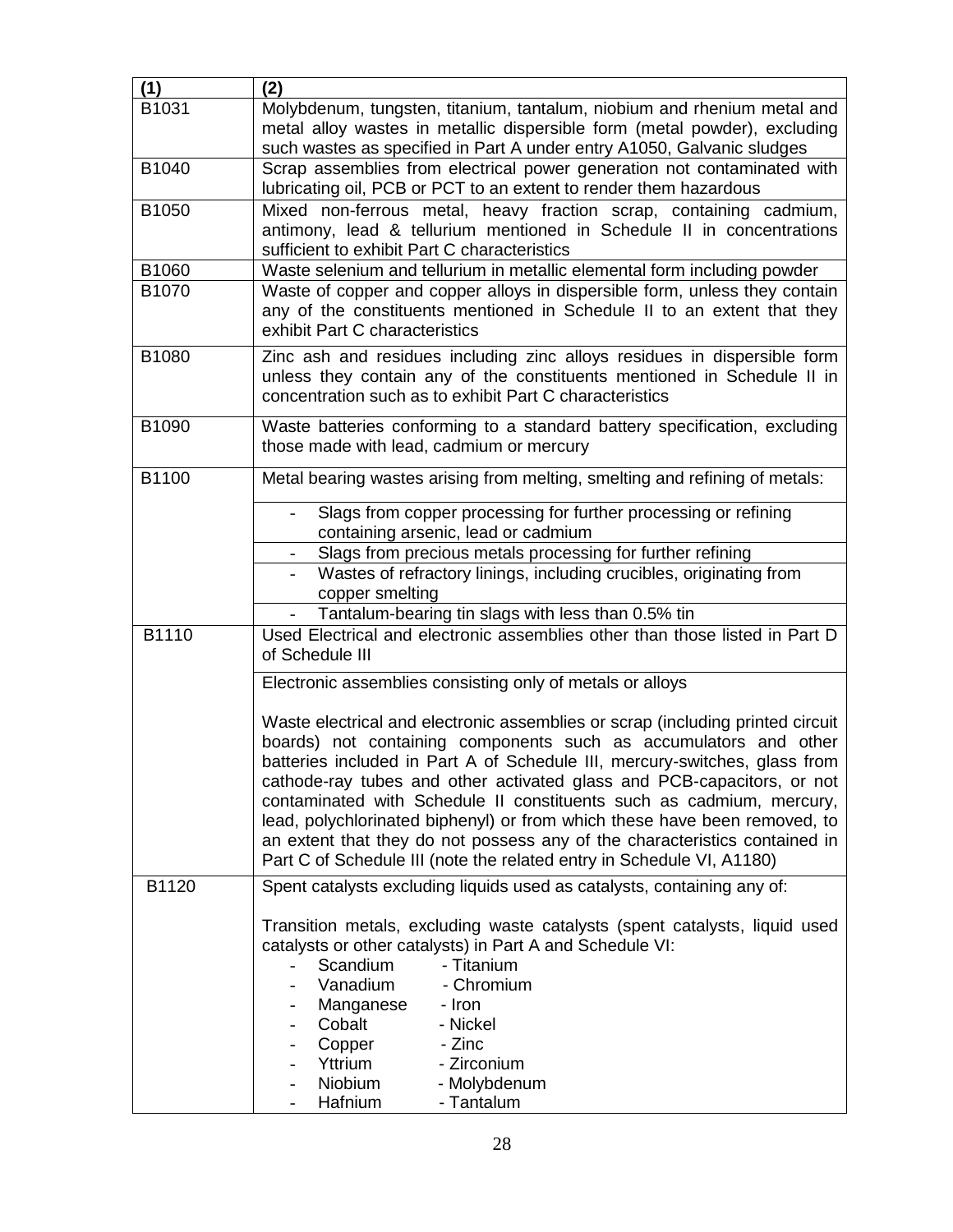| (1)       | (2)                                                                                                                 |
|-----------|---------------------------------------------------------------------------------------------------------------------|
|           | Tungsten<br>- Rhenium                                                                                               |
|           | Lanthanides (rare earth metals):                                                                                    |
|           | Lanthanum<br>- Cerium                                                                                               |
|           | Praseodymium - Neodymium                                                                                            |
|           | Samarium<br>- Europium                                                                                              |
|           | Gadolinium<br>- Terbium                                                                                             |
|           | Dysprosium - Holmium                                                                                                |
|           | Erbium<br>- Thulium                                                                                                 |
|           | Ytterbium<br>- Lutetium                                                                                             |
| B1130     | Cleaned spent precious metal bearing catalysts                                                                      |
| B1140     | Precious metal bearing residues in solid form which contain traces of<br>inorganic cyanides                         |
| B1150     | Precious metals and alloy wastes (gold, silver, the platinum group but not                                          |
|           | mercury) in a dispersible form, non-liquid form with appropriate packaging<br>and labelling                         |
| B1160     | Precious metal ash from the incineration of printed circuit boards (note the                                        |
|           | related entry in Part A A1150)                                                                                      |
| B1170     | Precious metal ash from the incineration of photographic film                                                       |
| B1180     | Waste photographic film containing silver halides and metallic silver                                               |
| B1190     | Waste photographic paper containing silver halides and metallic silver                                              |
| B1200     | Granulated slag arising from the manufacture of iron and steel                                                      |
| B1210     | Slag arising from the manufacture of iron and steel including slags as a<br>source of Titanium dioxide and Vanadium |
| B1220     | Slag from zinc production, chemically stabilised, having a high iron content                                        |
|           | (above 20%) and processed according to industrial specifications mainly for                                         |
|           | construction                                                                                                        |
| B1230     | Mill scale arising from the manufacture of iron and steel                                                           |
| B1240     | Copper Oxide mill-scale                                                                                             |
| <b>B2</b> | Wastes containing principally inorganic constituents, which may                                                     |
|           | contain metals and organic materials                                                                                |
| B2010     | Wastes from mining operations in non-dispersible form:                                                              |
|           | Natural graphite waste                                                                                              |
|           | Slate wastes<br>Mica wastes                                                                                         |
|           |                                                                                                                     |
|           | Leucite, nepheline and nepheline syenite waste<br>Feldspar waste                                                    |
|           | Fluorspar waste                                                                                                     |
|           |                                                                                                                     |
|           | Silica wastes in solid form excluding those used in foundry<br>operations                                           |
| B2020     | Glass wastes in non-dispersible form:                                                                               |
|           | Cullet and other waste and scrap of glass except for glass from<br>cathode-ray tubes and other activated glasses    |
| B2030     | Ceramic wastes in non-dispersible form:                                                                             |
|           | Cermet wastes and scrap (metal ceramic composites)                                                                  |
|           | Ceramic based fibres                                                                                                |
| B2040     | Other wastes containing principally inorganic constituents:                                                         |
|           | Partially refined calcium sulphate produced from flue gas                                                           |
|           | desulphurization (FGD)                                                                                              |
|           | Waste gypsum wallboard or plasterboard arising from the demolition                                                  |
|           | of buildings                                                                                                        |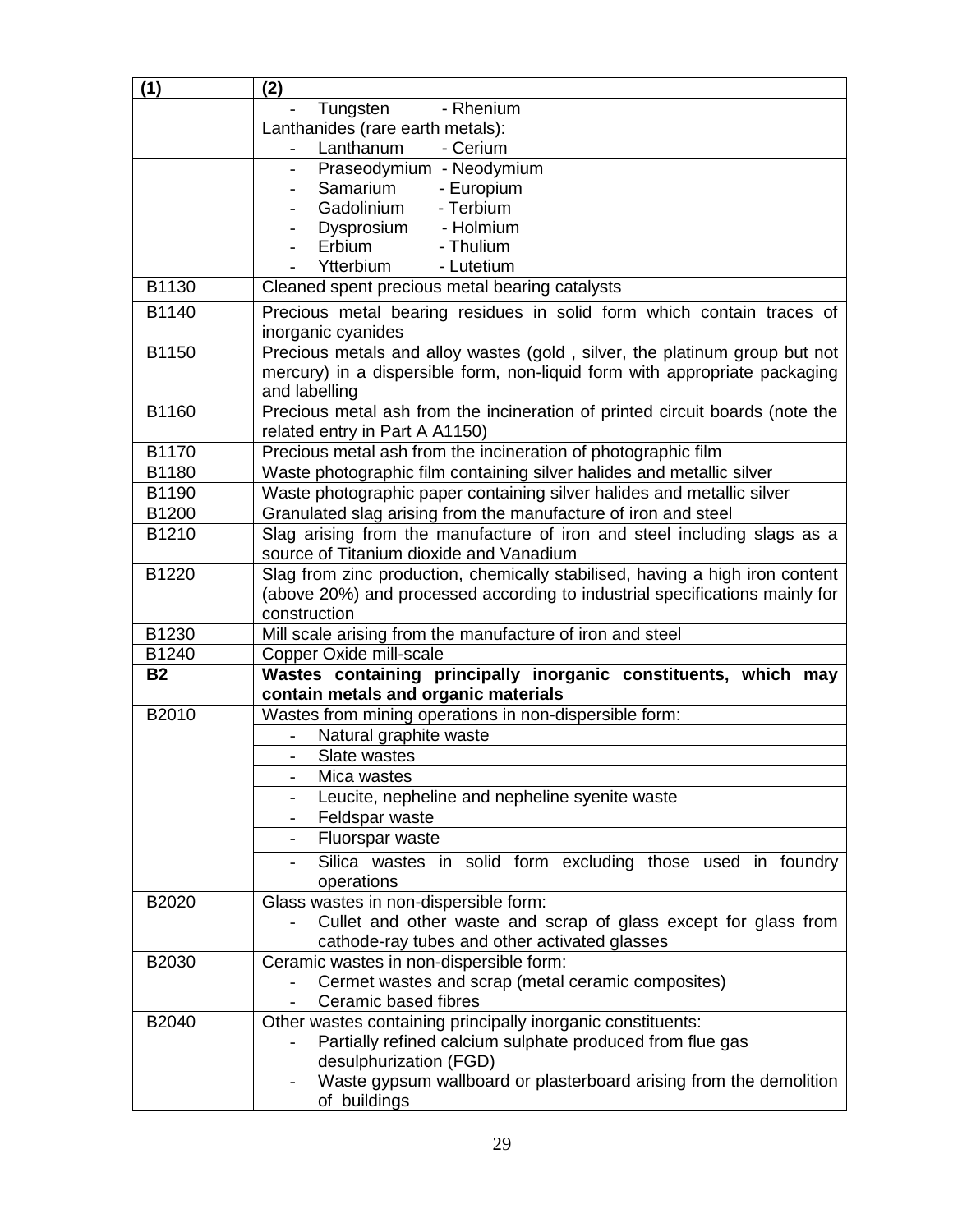| (1)       | (2)                                                                                                                                                                                                     |
|-----------|---------------------------------------------------------------------------------------------------------------------------------------------------------------------------------------------------------|
|           | Slag from copper production, chemically stabilized, having a high<br>iron content (above 20%) and processed according to industrial<br>specifications mainly for construction and abrasive applications |
|           | Sulphur in solid form<br>Limestone from production of calcium cyanamide (pH<9)                                                                                                                          |
|           | Sodium, potassium, calcium chlorides                                                                                                                                                                    |
|           | Carborundum (silicon carbide)                                                                                                                                                                           |
|           | Broken concrete                                                                                                                                                                                         |
|           | Lithium-tantalum and lithium-niobium containing glass scraps                                                                                                                                            |
| B2060     | Spent activated carbon not containing any of Schedule II constituents to the                                                                                                                            |
|           | extent they exhibit Part C characteristics, for example, carbon resulting from                                                                                                                          |
|           | the treatment of potable water and processes of the food industry and                                                                                                                                   |
|           | vitamin production (note the related entry in Part A A4160)                                                                                                                                             |
| B2070     | Calcium fluoride sludge                                                                                                                                                                                 |
| B2080     | Waste gypsum arising from chemical industry processes not included in<br>Schedule VI (note the related entry in A2040)                                                                                  |
| B2090     | Waste anode butts from steel or aluminium production made of petroleum                                                                                                                                  |
|           | coke or bitumen and cleaned to normal industry specifications (excluding                                                                                                                                |
| B2100     | anode butts from chlor alkali electrolyses and from metallurgical industry)                                                                                                                             |
|           | Waste hydrates of aluminium and waste alumina and residues from alumina<br>production, excluding such materials used for gas cleaning, flocculation or                                                  |
|           | filtration processes                                                                                                                                                                                    |
| B2130     | <b>Bituminous</b><br>material<br>(asphalt waste)<br>from<br>road<br>construction<br>and                                                                                                                 |
|           | maintenance, not containing tar (note the related entry in Schedule VI,                                                                                                                                 |
|           | A3200)                                                                                                                                                                                                  |
|           |                                                                                                                                                                                                         |
| <b>B3</b> | Wastes containing principally organic constituents, which may<br>contain metals and inorganic materials                                                                                                 |
| B3027     | Self-adhesive label laminate waste containing raw materials used in label<br>material production                                                                                                        |
| B3030     | <b>Textile wastes</b>                                                                                                                                                                                   |
|           | The following materials, provided they are not mixed with other wastes and                                                                                                                              |
|           | are prepared to a specification:                                                                                                                                                                        |
|           | Silk waste (including cocoons unsuitable for reeling, yarn waste and                                                                                                                                    |
|           | garnetted stock)                                                                                                                                                                                        |
|           | not carded or combed                                                                                                                                                                                    |
|           | other                                                                                                                                                                                                   |
|           | Waste of wool or of fine or coarse animal hair, including yarn waste                                                                                                                                    |
|           | but excluding garnetted stock<br>noils of wool or of fine animal hair                                                                                                                                   |
|           | other waste of wool or of fine animal hair                                                                                                                                                              |
|           | • waste of coarse animal hair                                                                                                                                                                           |
|           | Cotton waste (including yarn waste and garnetted stock)                                                                                                                                                 |
|           | yarn waste (including thread waste)                                                                                                                                                                     |
|           | garnetted stock                                                                                                                                                                                         |
|           | other<br>$\bullet$                                                                                                                                                                                      |
|           | Flax tow and waste                                                                                                                                                                                      |
|           | Tow and waste (including yarn waste and garnetted stock)<br>οf                                                                                                                                          |
|           | true hemp (Cannabis sativa L.)                                                                                                                                                                          |
|           | Tow and waste (including yarn waste and garnetted stock) of jute<br>and other textile bast fibres (excluding flax, true hemp and ramie)                                                                 |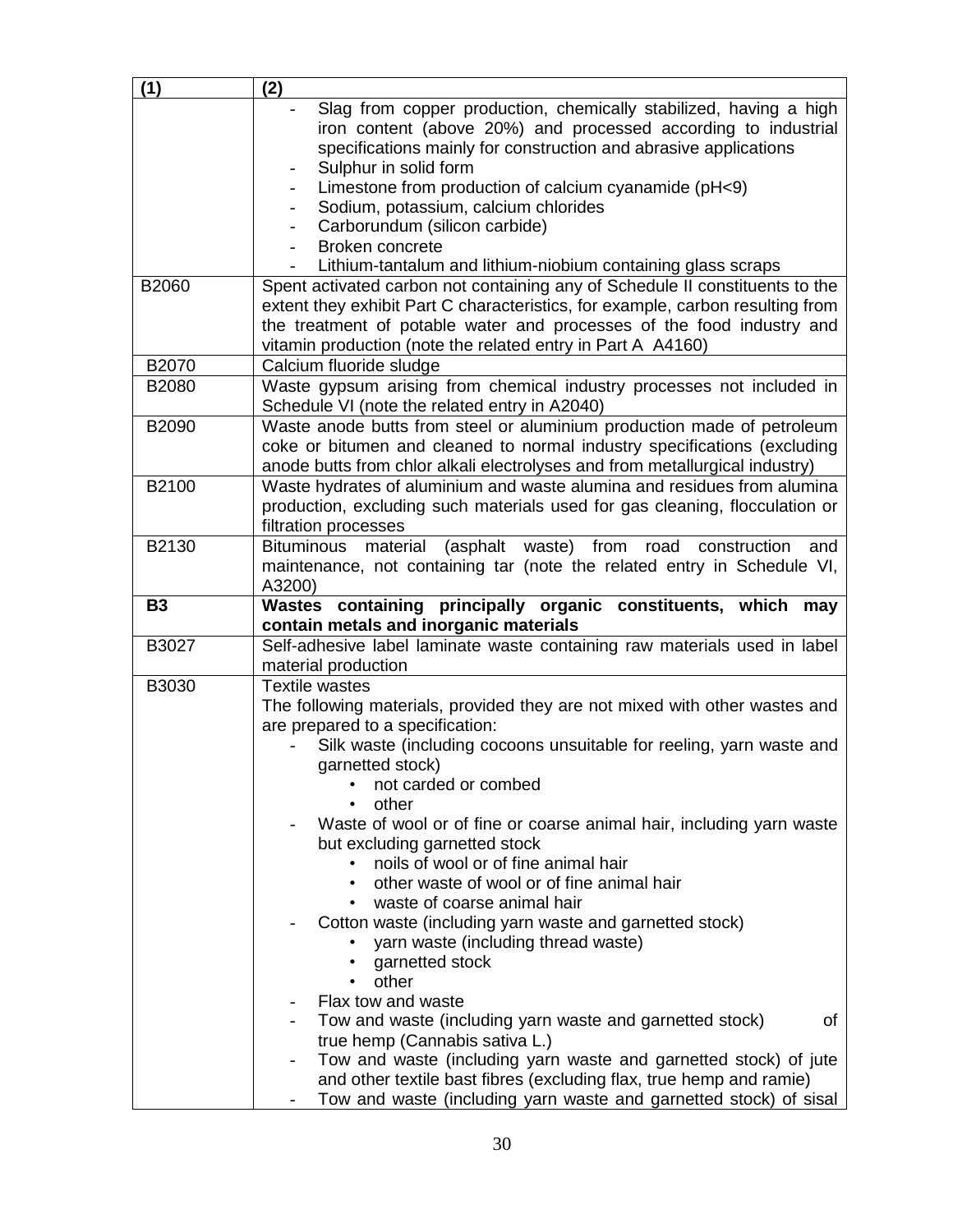| (1)   | (2)                                                                                                                                                  |
|-------|------------------------------------------------------------------------------------------------------------------------------------------------------|
|       | and other textile fibres of the genus Agave                                                                                                          |
|       | Tow, noils and waste (including yarn waste and garneted stock) of<br>coconut                                                                         |
|       | Tow, noils and waste (including yarn waste and garneted stock) of<br>abaca (Manila hemp or Musa textilis Nee)                                        |
|       | Tow, noils and waste (including yarn waste and garneted stock) of<br>ramie and other vegetable textile fibres, not elsewhere specified or            |
|       | included<br>Waste (including noils, yarn waste and garnetted stock) of man-                                                                          |
|       | made fibres<br>of synthetic fibres                                                                                                                   |
|       | of artificial fibres                                                                                                                                 |
|       | Worn clothing and other worn textile articles                                                                                                        |
|       | Used rags, scrap twine, cordage, rope and cables and worn out<br>articles of twine, cordage, rope or cables of textile materials<br>sorted           |
|       | other                                                                                                                                                |
| B3035 | Waste textile floor coverings, carpets                                                                                                               |
| B3040 | <b>Rubber Wastes</b>                                                                                                                                 |
|       | The following materials, provided they are not mixed with other wastes:                                                                              |
|       | Waste and scrap of hard rubber (e.g., ebonite)<br>Other rubber wastes (excluding such wastes specified elsewhere)                                    |
| B3050 | Untreated cork and wood waste:                                                                                                                       |
|       | Wood waste and scrap, whether or not agglomerated in logs,                                                                                           |
|       | briquettes, pellets or similar forms                                                                                                                 |
|       | Cork waste: crushed, granulated or ground cork                                                                                                       |
| B3060 | Wastes arising from agro-food industries provided it is not infectious:<br>Wine lees                                                                 |
|       | Dried and sterilized vegetable waste, residues and by-products,                                                                                      |
|       | whether or not in the form of pellets, of a kind used in animal                                                                                      |
|       | feeding, not elsewhere specified or included                                                                                                         |
|       | Degras: residues resulting from the treatment of fatty substances or                                                                                 |
|       | animal or vegetable waxes<br>Waste of bones and horn-cores, unworked, defatted, simply                                                               |
|       | prepared (but not cut to shape), treated with acid or degelatinised                                                                                  |
|       | Fish waste                                                                                                                                           |
|       | Cocoa shells, husks, skins and other cocoa waste                                                                                                     |
|       | Other wastes from the agro-food industry excluding by-products                                                                                       |
|       | which meet national and international requirements and standards<br>for human or animal consumption                                                  |
| B3070 | The following wastes:                                                                                                                                |
|       | Waste of human hair                                                                                                                                  |
|       | Waste straw                                                                                                                                          |
|       | Deactivated fungus mycelium from penicillin production to be used                                                                                    |
|       | as animal feed                                                                                                                                       |
| B3080 | Waste parings and scrap of rubber                                                                                                                    |
| B3090 | Paring and other wastes of leather or of composition leather not suitable for<br>the manufacture of leather articles, excluding leather sludges, not |
|       | containing hexavalent chromium compounds and biocides (note the related                                                                              |
|       | entry in Schedule VI, A3100)                                                                                                                         |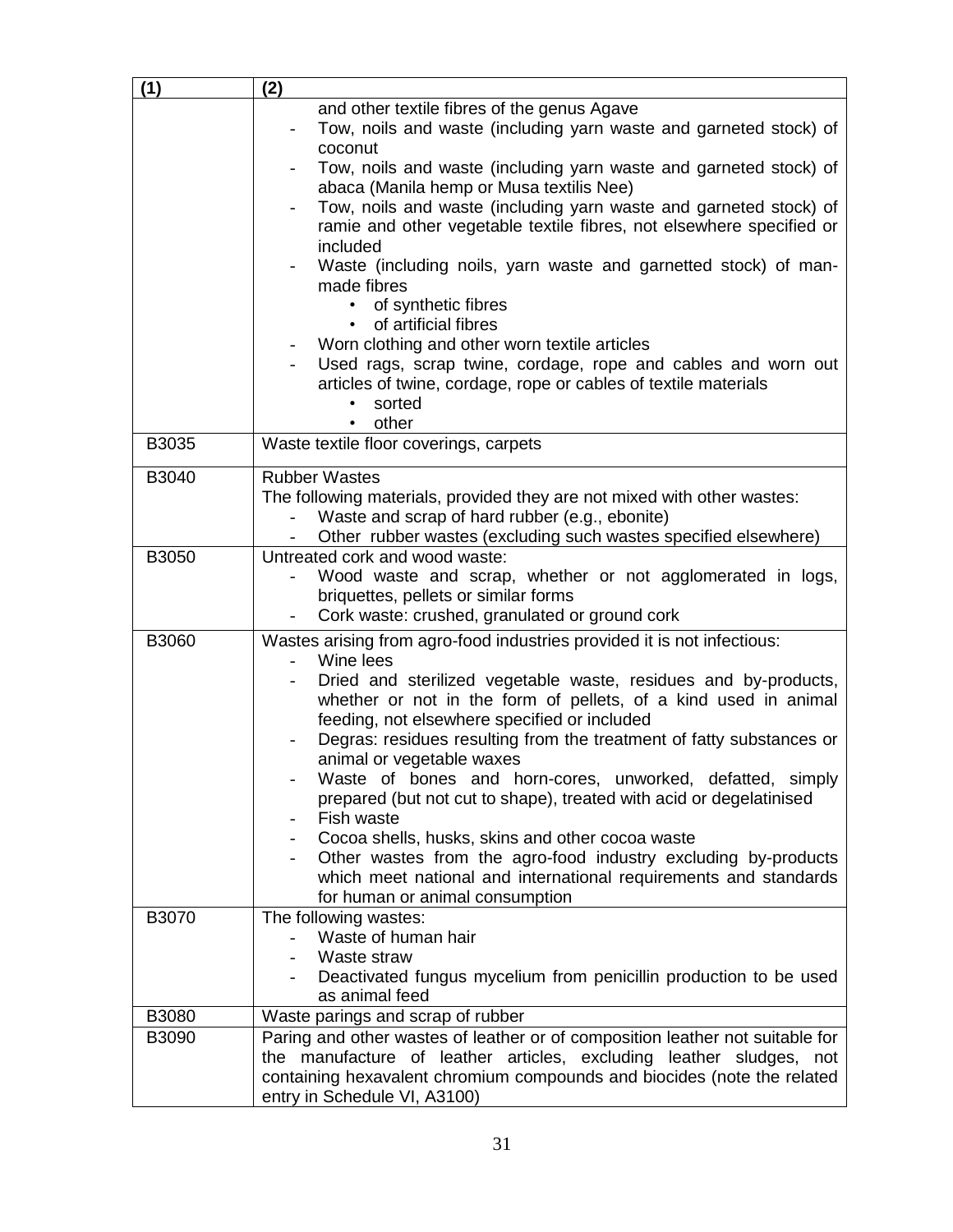| (1)          | (2)                                                                         |
|--------------|-----------------------------------------------------------------------------|
| <b>B3100</b> | Leather dust, ash, sludges or flours not containing hexavalent chromium     |
|              | compounds or biocides (note the related entry in Schedule VI, A3090)        |
| B3110        | Fellmongery wastes not containing hexavalent chromium compounds or          |
|              | biocides or infectious substances (note the related entry in Schedule VI,   |
|              | A3110)                                                                      |
| B3120        | Wastes consisting of food dyes                                              |
| B3130        | Waste polymer ethers and waste non-hazardous monomer ethers incapable       |
|              | of forming peroxides                                                        |
| B3140        | Waste pneumatic and other tyres, excluding those which do not lead to       |
|              | resource recovery, recycling, reclamation but not for direct reuse          |
| <b>B4</b>    | Wastes which may contain either inorganic or organic constituents           |
| B4010        | Wastes consisting mainly of water-based or latex paints, inks and hardened  |
|              | varnishes not containing organic solvents, heavy metals or biocides to an   |
|              | extent to render them hazardous (note the related entry in Part A, A4070)   |
| B4020        | Wastes from production, formulation and use of resins, latex, plasticizers, |
|              | glues or adhesives, not listed in Part A, free of solvents and other        |
|              | contaminants to an extent that they do not exhibit Part C characteristics   |
|              | (note the related entry in Part A, A3050)                                   |
| B4030        | Used single-use cameras, with batteries not included in Part A              |

\* This list is based on Annexure IX of the Basel Convention on Transboundary Movement of Hazardous Wastes and comprises of wastes not characterized as hazardous under Article-I of the Basel Convention. **The wastes in Part- B are restricted and cannot be allowed to be imported without permission from the Ministry of Environment, Forest and Climate Change and the Directorate General of Foreign Trade license, if applicable.** 

**Note:** 

- **(1) Copper dross containing copper greater than 65% and lead and Cadmium equal to or less than 1.25% and 0.1% respectively; spent cleaned metal catalyst containing copper; and copper reverts, cake and residues containing lead and cadmium equal to or less than 1.25% and 0.1% respectively are allowed for import without Director General of Foreign Trade license to units (actual users) authorised by State Pollution Control Board and with the Ministry of Environment, Forest and Climate Change's permission. Copper reverts, cake and residues containing lead and cadmium greater than 1.25% and 0.1% respectively are under restricted category for which import is permitted only against Director General of Foreign Trade license for the purpose of processing or reuse by units permitted with the Ministry of Environment, Forest and Climate Change (actual users).**
- **(2) Zinc ash or skimmings in dispersible form containing zinc more than 65% and lead and cadmium equal to or less than 1.25% and 0.1% respectively and spent cleaned metal catalyst containing zinc are allowed for import without Director General of Foreign Trade license to units authorised by State Pollution control Board, Ministry of Environment, Forest and Climate Change's permission (actual users) upto an annual quantity limit indicated in registration letter. Zinc ash and skimmings containing less than 65% zinc and lead and cadmium equal to or more than 1.25% and 0.1% respectively and hard zinc spelter and brass dross containing lead greater than 1.25% are under restricted category for which import is permitted against Director General of Foreign Trade license and only for purpose of processing or reuse by units registered with the Ministry of Environment Forest and Climate Change (actual users).**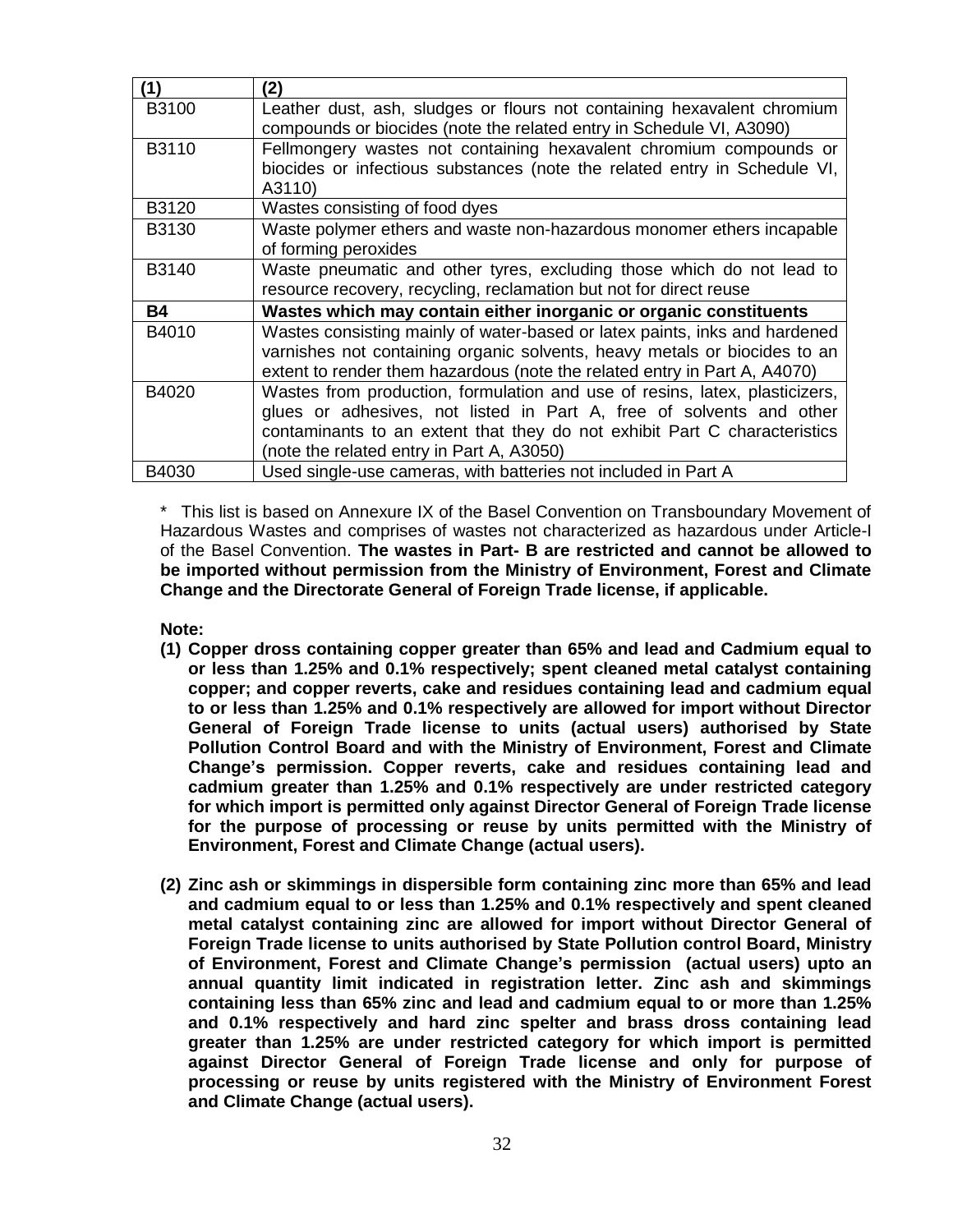#### **Part C List of Hazardous Characteristics**

# **Code Characteristic**

## **H 1 Explosive**

An explosive substance or waste is a solid or liquid substance or waste (or mixture of substances or wastes) which is in itself capable by chemical reaction of producing gas at such a temperature and pressure and at such a speed as to cause damage to the surrounding.

# **H 3 Flammable liquids**

The word "flammable" has the same meaning as "inflammable". Flammable liquids are liquids, or mixtures of liquids, or liquids containing solids in solution or suspension (for example, paints, varnishes, lacquers, etc. but not including substances or wastes otherwise classified on account of their dangerous characteristics) which give off a flammable vapour at temperatures of not more than 60.5ºC, closed-cup test, or not more than 65.6ºC, open-cup test. (Since the results of open-cups tests and of closed-cup tests are not strictly comparable and even individual results by the same test are often variable, regulations varying from the above figures to make allowance for such differences would be within the spirit of this definition).

## **H 4.1 Flammable solids**

Solids, or waste solids, other than those classed as explosives, which under conditions encountered in transport are readily combustible, or may cause or contribute to fire through friction.

#### **H 4.2 Substances or wastes liable to spontaneous combustion**

Substances or wastes which are liable to spontaneous heating under normal conditions encountered in transport, or to heating up on contact with air, and being then liable to catch fire.

#### **H 4.3 Substances or wastes which, in contact with water emit flammable gases**

Substances or wastes which, by interaction with water, are liable to become spontaneously flammable or to give off flammable gases in dangerous quantities.

#### **H 5.1 Oxidizing**

Substances or wastes which, while in themselves not necessarily combustible, may, generally by yielding oxygen cause, or contribute to, the combustion or other materials.

# **H 5.2 Organic Peroxides**

Organic substances or wastes which contain the bivalent-o-o-structure are thermally unstable substances which may undergo exothermic self-accelerating decomposition.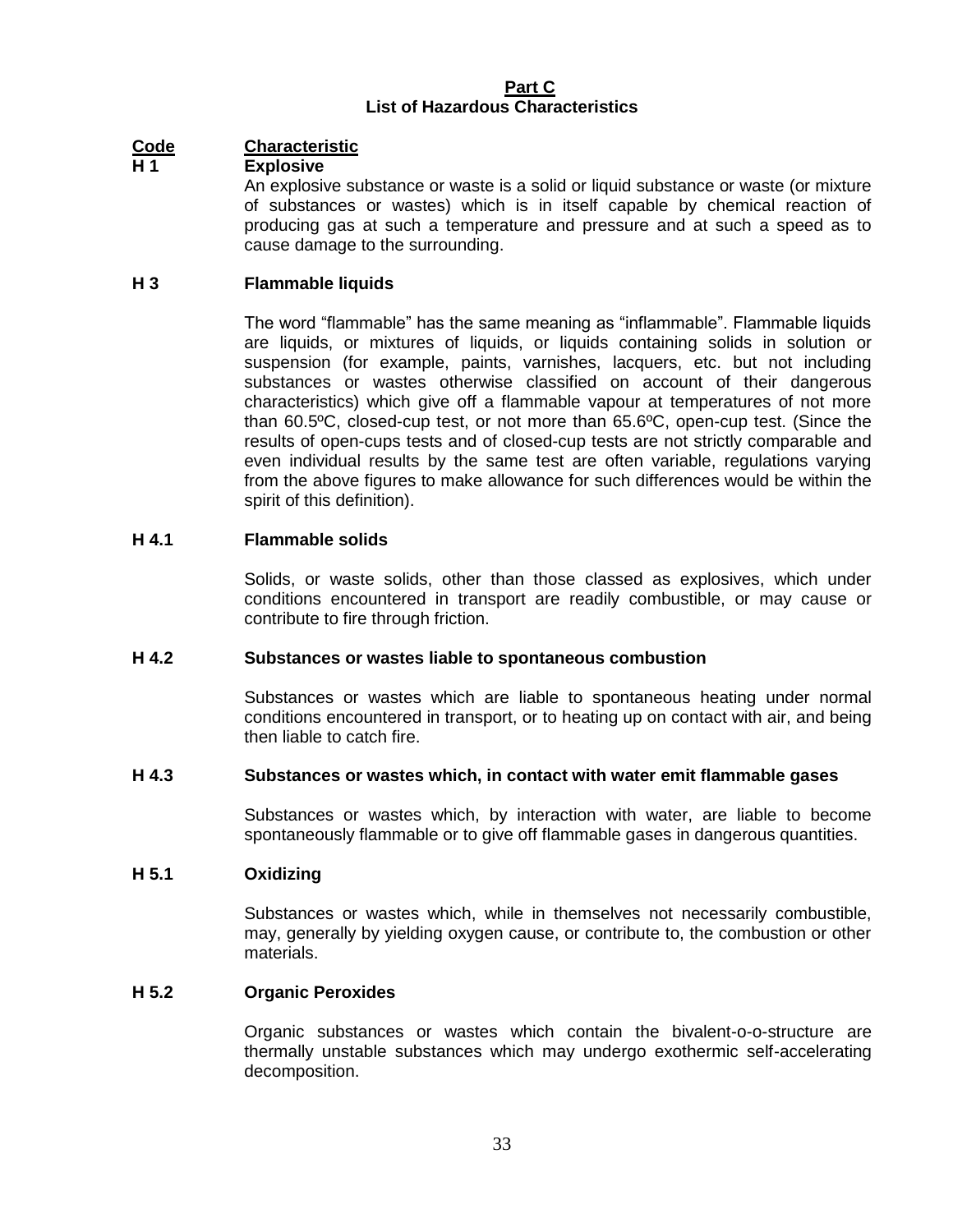## **H 6.1 Poisons (acute)**

Substances or wastes liable either to cause death or serious injury or to harm human health if swallowed or inhaled or by skin contact.

#### **H 6.2 Infectious substances**

Substances or wastes containing viable micro-organisms or their toxins which are known or suspected to cause disease in animals or humans.

#### **H 8 Corrosives**

Substances or wastes which, by chemical action, will cause severe damage when in contact with living tissue, or, in the case of leakage, will materially damage, or even destroy, other goods or the means of transport; they may also cause other hazards.

#### **H 10 Liberation of toxic gases in contact with air or water**

Substances or wastes which, by interaction with air or water, are liable to give off toxic gases in dangerous quantities.

#### **H 11 Toxic (delayed or chronic)**

Substances or wastes which, if they are inhaled or ingested or if they penetrate the skin, may involve delayed or chronic effects, including carcinogenicity).

#### **H 12 Eco-toxic**

Substances or wastes which if released, present or may present immediate or delayed adverse impacts to the environment by means of bioaccumulation or toxic effects upon biotic systems or both.

**H 13 Capable,** by any means, after disposal, of yielding another material, e.g., leachate, which possesses any of the characteristics listed above.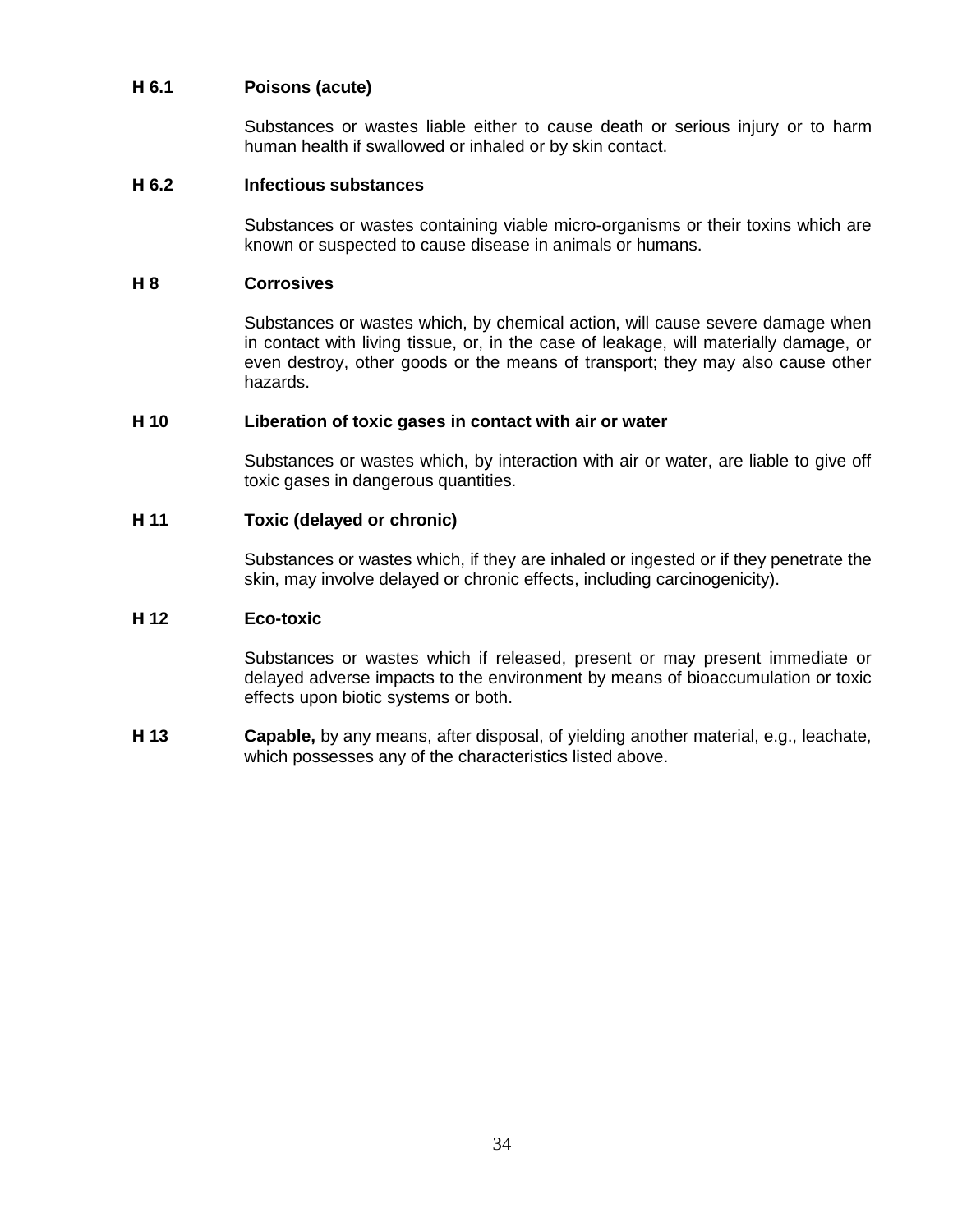#### **Part D**

**List of other wastes applicable for import and export without permission from Ministry of Environment, Forest and Climate Change [Annex IX of the Basel Convention\*]**

| <b>Basel No.</b> | <b>Description of wastes</b>                                                                                                                                                                                                            |
|------------------|-----------------------------------------------------------------------------------------------------------------------------------------------------------------------------------------------------------------------------------------|
| (1)              | (2)                                                                                                                                                                                                                                     |
| <b>B1</b>        | Metal and metal-bearing wastes                                                                                                                                                                                                          |
| B1010            | Metal and metal-alloy wastes in metallic, non-dispersible form :                                                                                                                                                                        |
|                  | Precious metals (gold, silver, platinum but not mercury) **                                                                                                                                                                             |
|                  | Iron and steel scrap **                                                                                                                                                                                                                 |
|                  | Nickel scrap * *<br>$\overline{\phantom{0}}$                                                                                                                                                                                            |
|                  | Aluminium scrap* *                                                                                                                                                                                                                      |
|                  | Zinc scrap <sup>**</sup>                                                                                                                                                                                                                |
|                  | Tin scrap <sup>**</sup>                                                                                                                                                                                                                 |
|                  | Tungsten scrap * *                                                                                                                                                                                                                      |
|                  | Molybdenum scrap <sup>**</sup><br>$\overline{\phantom{a}}$                                                                                                                                                                              |
|                  | Tantalum scrap * *                                                                                                                                                                                                                      |
|                  | Cobalt scrap * *                                                                                                                                                                                                                        |
|                  | Bismuth scrap * *                                                                                                                                                                                                                       |
|                  | Titanium scrap * *                                                                                                                                                                                                                      |
|                  | Zirconium scrap * *<br>$-$                                                                                                                                                                                                              |
|                  | Manganese scrap * *                                                                                                                                                                                                                     |
|                  | Germanium scrap **                                                                                                                                                                                                                      |
|                  | Vanadium scrap **                                                                                                                                                                                                                       |
|                  | Hafnium scrap * *                                                                                                                                                                                                                       |
|                  | Indium scrap * *<br>$\blacksquare$                                                                                                                                                                                                      |
|                  | Niobium scrap * *                                                                                                                                                                                                                       |
|                  | Rhenium scrap * *                                                                                                                                                                                                                       |
|                  | Gallium scrap * *                                                                                                                                                                                                                       |
|                  | Magnesium scrap * *                                                                                                                                                                                                                     |
|                  | Copper scrap * *<br>$\sim$ 10 $\pm$                                                                                                                                                                                                     |
|                  | Chromium scrap <sup>**</sup>                                                                                                                                                                                                            |
| B1050            | Mixed non-ferrous metal, heavy fraction scrap, containing metals other<br>than<br>specified in Part B1050 and not containing constituents mentioned in Schedule II<br>in concentrations sufficient to exhibit Part C characteristics* * |
| B1100            | Metal bearing wastes arising from melting, smelting and refining of metals:                                                                                                                                                             |
|                  | Hard Zinc spelter **                                                                                                                                                                                                                    |
|                  | Zinc-containing drosses <sup>**</sup> :                                                                                                                                                                                                 |
|                  | ~ Galvanizing slab zinc top dross (>90% Zn)                                                                                                                                                                                             |
|                  | ~ Galvanizing slab zinc bottom dross (>92% Zn)                                                                                                                                                                                          |
|                  | $\sim$ Zinc die casting dross (>85% Zn)                                                                                                                                                                                                 |
|                  | ~ Hot dip galvanizers slab zinc dross (batch) (>92% Zn)                                                                                                                                                                                 |
|                  | $\sim$ Zinc skimmings                                                                                                                                                                                                                   |
|                  | Aluminium skimmings (or skims) excluding salt slag                                                                                                                                                                                      |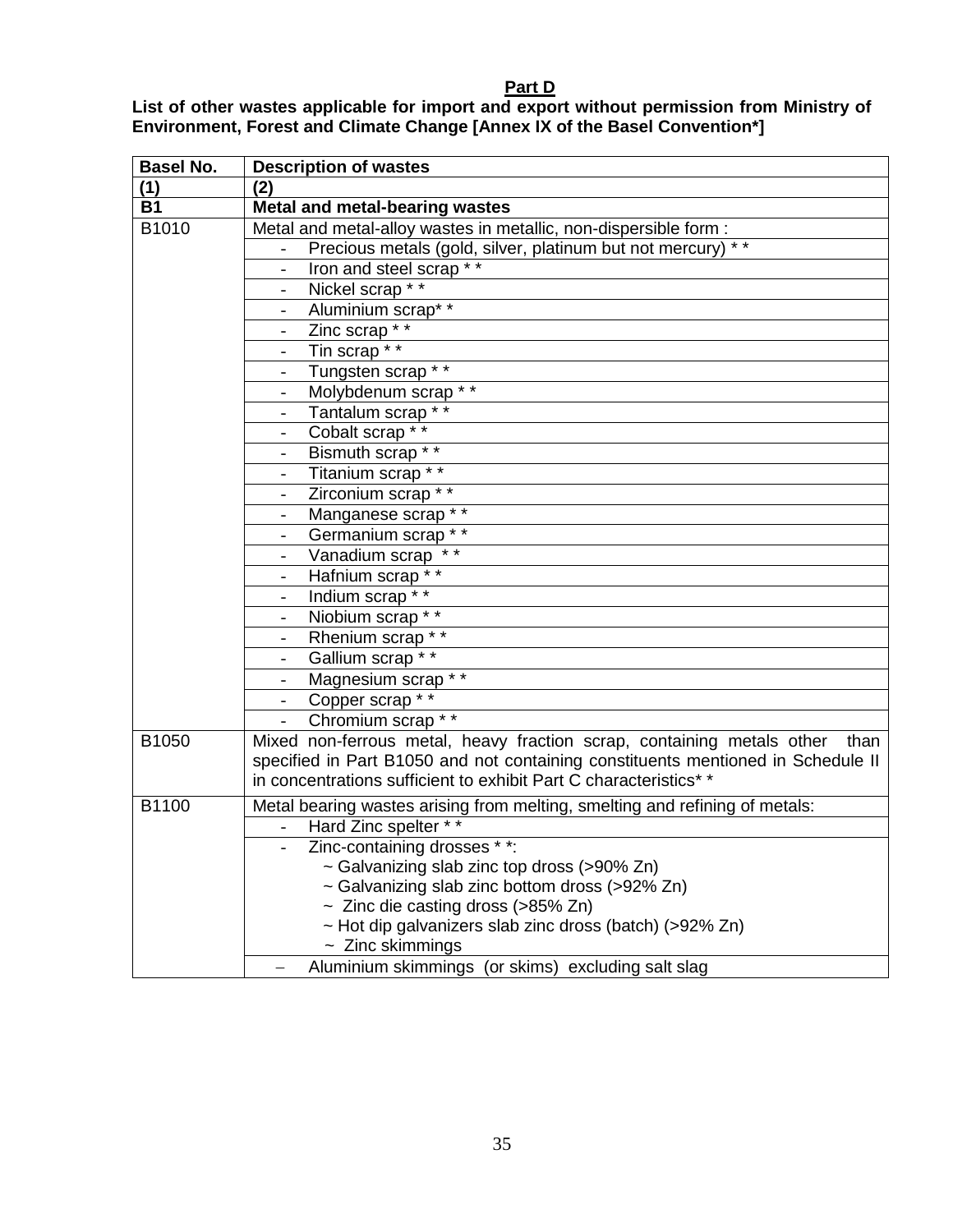| (1)       | (2)                                                                                                                                                                                                                                                                                                                                                |
|-----------|----------------------------------------------------------------------------------------------------------------------------------------------------------------------------------------------------------------------------------------------------------------------------------------------------------------------------------------------------|
| B1110     | Electrical and electronic assemblies (including printed circuit boards, electronic                                                                                                                                                                                                                                                                 |
|           | components and wires) destined for direct reuse and not for recycling or final<br>disposal                                                                                                                                                                                                                                                         |
|           | Used electrical and electronic assemblies imported for repair and to be re-                                                                                                                                                                                                                                                                        |
|           | exported back after repair within one year of import * * *                                                                                                                                                                                                                                                                                         |
|           | Used electrical and electronic assemblies imported for rental purpose and                                                                                                                                                                                                                                                                          |
|           | re-exported back within one year of import ***                                                                                                                                                                                                                                                                                                     |
|           | Used electrical and electronic assemblies exported for repair and to be re-<br>import after repair                                                                                                                                                                                                                                                 |
|           | Used electrical and electronic assemblies imported for testing, research<br>and development, project work purposes and to be re-exported back within<br>a period of three years from the date of import * * *                                                                                                                                      |
|           | Spares imported for warranty replacements provided equal number of<br>defective or non-functional parts are exported back within one year of the<br>import * * *                                                                                                                                                                                   |
|           | Used electrical and electronic assemblies imported by Ministry of Defence,<br>Department of Space and Department of Atomic Energy ***                                                                                                                                                                                                              |
|           | Used electrical and electronic assemblies (not in bulk; quantity less than or<br>equal to three) imported by the individuals for their personal uses                                                                                                                                                                                               |
|           | Used Laptop, Personal Computers, Mobile, Tablet up to 01 number each<br>imported by organisations in a year                                                                                                                                                                                                                                        |
|           | Used electrical and electronic assemblies owned by individuals and<br>imported on transfer of residence                                                                                                                                                                                                                                            |
|           | Used multifunction print and copying machines (MFDs) <sup>****</sup>                                                                                                                                                                                                                                                                               |
|           | Used electrical and electronic assemblies imported by airlines for aircraft<br>maintenance and remaining either on board or under the custodianship of<br>the respective airlines warehouses located on the airside of the custom<br>bonded areas.                                                                                                 |
| <b>B3</b> | Wastes containing principally organic constituents, which may contain<br>metals and inorganic materials                                                                                                                                                                                                                                            |
| B3020     | Paper, paperboard and paper product wastes **<br>The following materials, provided they are not mixed with hazardous wastes:<br>Waste and scrap of paper or paperboard of:<br>unbleached paper or paperboard or of corrugated paper or paperboard<br>other paper or paperboard, made mainly of bleached chemical pulp, not<br>coloured in the mass |
|           | paper or paperboard made mainly of mechanical pulp (for example<br>newspapers, journals and similar printed matter)<br>other, including but not limited to<br>(1) laminated paperboard<br>(2) unsorted scrap                                                                                                                                       |
| B3140     | Aircraft Tyres exported to Original Equipment Manufacturers for re-treading and<br>re-imported after re-treading by airlines for aircraft maintenance and remaining<br>either on board or under the custodianship of the respective airlines warehouses<br>located on the airside of the custom bonded areas                                       |

**Note:**

\* This list is based on Annexure IX of the Basel Convention on Transboundary Movement of Hazardous Wastes and comprises of wastes not characterized as hazardous under Article-I of the Basel Convention.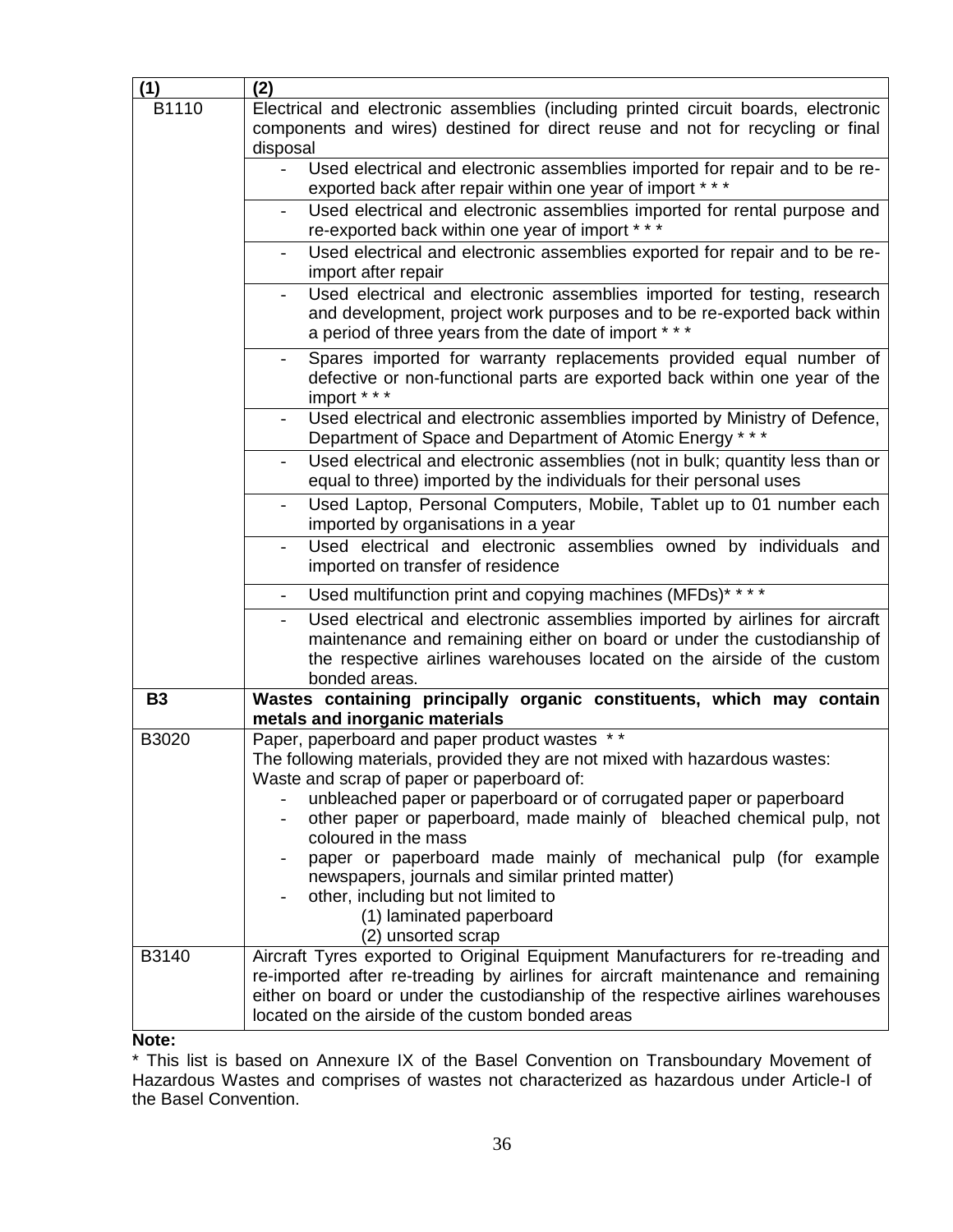\* \* Import permitted in the country to the actual user or to the trader on behalf of the actual users authorised by SPCB on one time basis and subject to verification of documents specified in Schedule VIII of these rules by the Custom Authority.

\* \* \* Import permitted in the country only to the actual users from Original Equipment Manufacturers (OEM) and subject to verification of documents specified in Schedule VIII of these rules by the Custom Authority.

\* \* \* \* Import permitted in the country to the actual users or trader on behalf of the actual user in accordance with the documents required and verified by the Custom Authority as specified under Schedule VIII of these rules. The policy for free trade for multifunction print and copying machine to be reviewed once the MFDs are domestically manufactured.

#### *All other wastes listed in Part D of Schedule III having no "Stars" are permitted without any documents from MoEF&CC subject to compliance of the conditions of the Customs Authority, if any.*

# **SCHEDULE IV**

[*See rules 6 (1) (ii) and 6 (2)*]

#### **List of commonly recyclable hazardous wastes**

| S.No.            | <b>Wastes</b>                                                                    |
|------------------|----------------------------------------------------------------------------------|
| (1)              | (2)                                                                              |
| 1.               | <b>Brass Dross</b>                                                               |
| 2.               | <b>Copper Dross</b>                                                              |
| 3.               | Copper Oxide mill scale                                                          |
| $\overline{4}$ . | Copper reverts, cake and residue                                                 |
| 5.               | Waste Copper and copper alloys in dispersible from                               |
| 6.               | Slags from copper processing for further processing or refining                  |
| 7 <sub>1</sub>   | Insulated Copper Wire Scrap or copper with PVC sheathing including ISRI-code     |
|                  | material namely "Druid"                                                          |
| 8.               | Jelly filled Copper cables                                                       |
| 9.               | Spent cleared metal catalyst containing copper                                   |
| 10.              | Spent catalyst containing nickel, cadmium, Zinc, copper, arsenic, vanadium and   |
|                  | cobalt                                                                           |
| 11.              | Zinc Dross-Hot dip Galvanizers SLAB                                              |
| 12.              | <b>Zinc Dross-Bottom Dross</b>                                                   |
| 13.              | Zinc ash/Skimmings arising from galvanizing and die casting operations           |
| 14.              | Zinc ash/Skimming/other zinc bearing wastes arising from smelting and refining   |
| 15.              | Zinc ash and residues including zinc alloy residues in dispersible from          |
| 16.              | Spent cleared metal catalyst containing zinc                                     |
| 17.              | Used Lead acid battery including grid plates and other lead scrap/ashes/residues |
|                  | not covered under Batteries (Management and Handling) Rules, 2001.               |
|                  | [Battery scrap, namely: Lead battery plates covered by ISRI, Code word "Rails"   |
|                  | Battery lugs covered by ISRI, Code word "Rakes". Scrap drained/dry while intact, |
|                  | lead batteries covered by ISRI, Code word "rains".                               |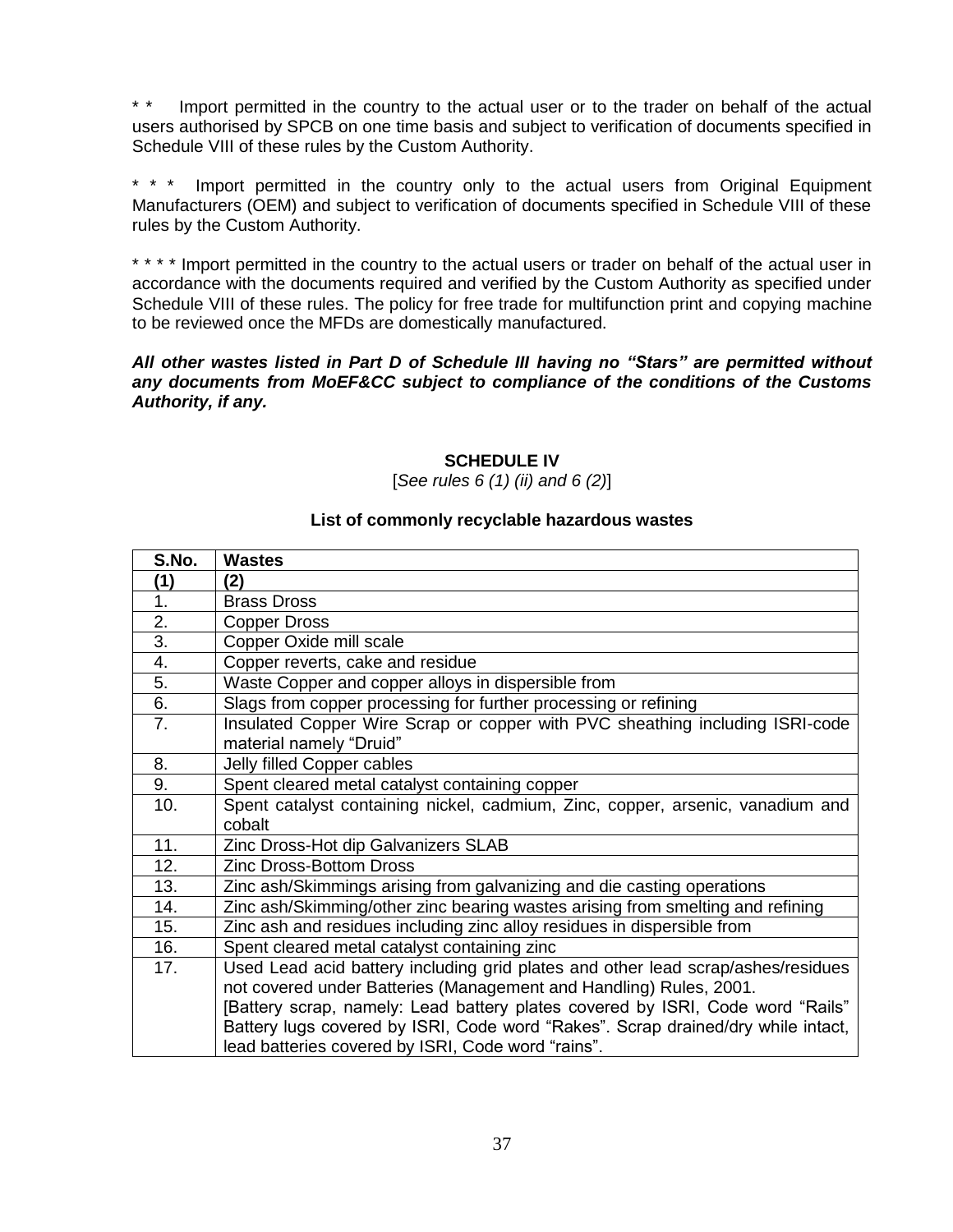|     | (2)                                                                                                                                                                                                                                                                                                                                                                                                                                                                                         |
|-----|---------------------------------------------------------------------------------------------------------------------------------------------------------------------------------------------------------------------------------------------------------------------------------------------------------------------------------------------------------------------------------------------------------------------------------------------------------------------------------------------|
| 18. | Components of waste electrical and electronic assembles comprising<br>accumulators and other batteries included in Part A of Schedule III, mercury-<br>switches, activated glass cullets from cathode-ray tubes and other activated glass<br>and PCB-capacitors, or any other component contaminated with Schedule II<br>constituents (e.g. cadmium, mercury, lead, polychlorinated biphenyl) to an extent<br>that they exhibit hazard characteristics indicated in part C of Schedule III. |
| 19. | Paint and ink Sludge/residues                                                                                                                                                                                                                                                                                                                                                                                                                                                               |
| 20. | Used oil and waste oil                                                                                                                                                                                                                                                                                                                                                                                                                                                                      |

# **SCHEDULE V**

*[See rules 3 (36) and 3 (39)]*

# **PART A Specifications of Used Oil Suitable for recycling**

| S.No. | <b>Parameter</b>                        | <b>Maximum permissible</b><br><b>Limits</b> |
|-------|-----------------------------------------|---------------------------------------------|
| (1)   | 2)                                      | (3)                                         |
|       | <b>Polychlorinated biphenyls (PCBs)</b> | $<$ 2ppm $*$                                |
| 2.    | Lead                                    | <b>100 ppm</b>                              |
| 3.    | <b>Arsenic</b>                          | 5 ppm                                       |
| 4.    | Cadmium+Chromium+Nickel                 | 500 ppm                                     |
| 5.    | <b>Polyaromatic hydrocarbons (PAH)</b>  | 6%                                          |

#### **Part B Specification of fuel derived from waste oil**

| S.No. | <b>Parameter</b>                          | <b>Maximum permissible</b><br><b>limits</b> |
|-------|-------------------------------------------|---------------------------------------------|
| (1)   | (2)                                       | [3]                                         |
| 1.    | <b>Sediment</b>                           | 0.25%                                       |
| 2.    | Lead                                      | <b>100 ppm</b>                              |
| 3.    | <b>Arsenic</b>                            | 5 ppm                                       |
| 4.    | Cadmium+Chromium+Nickel                   | <b>500 ppm</b>                              |
| 5.    | <b>Polyaromatic hydrocarbons</b><br>(PAH) | 6%                                          |
| 6.    | <b>Total halogents</b>                    | 4000 ppm                                    |
| 7.    | <b>Polychlorinated biphenyls (PCBs)</b>   | $<$ 2 ppm $*$                               |
| 8.    | <b>Sulfur</b>                             | 4.5%                                        |
| 9.    | <b>Water Content</b>                      | 1%                                          |

**\*The detection limit is 2 ppm by gas Liquid Chromatography (GLC) using Electron Capture detector (ECD)**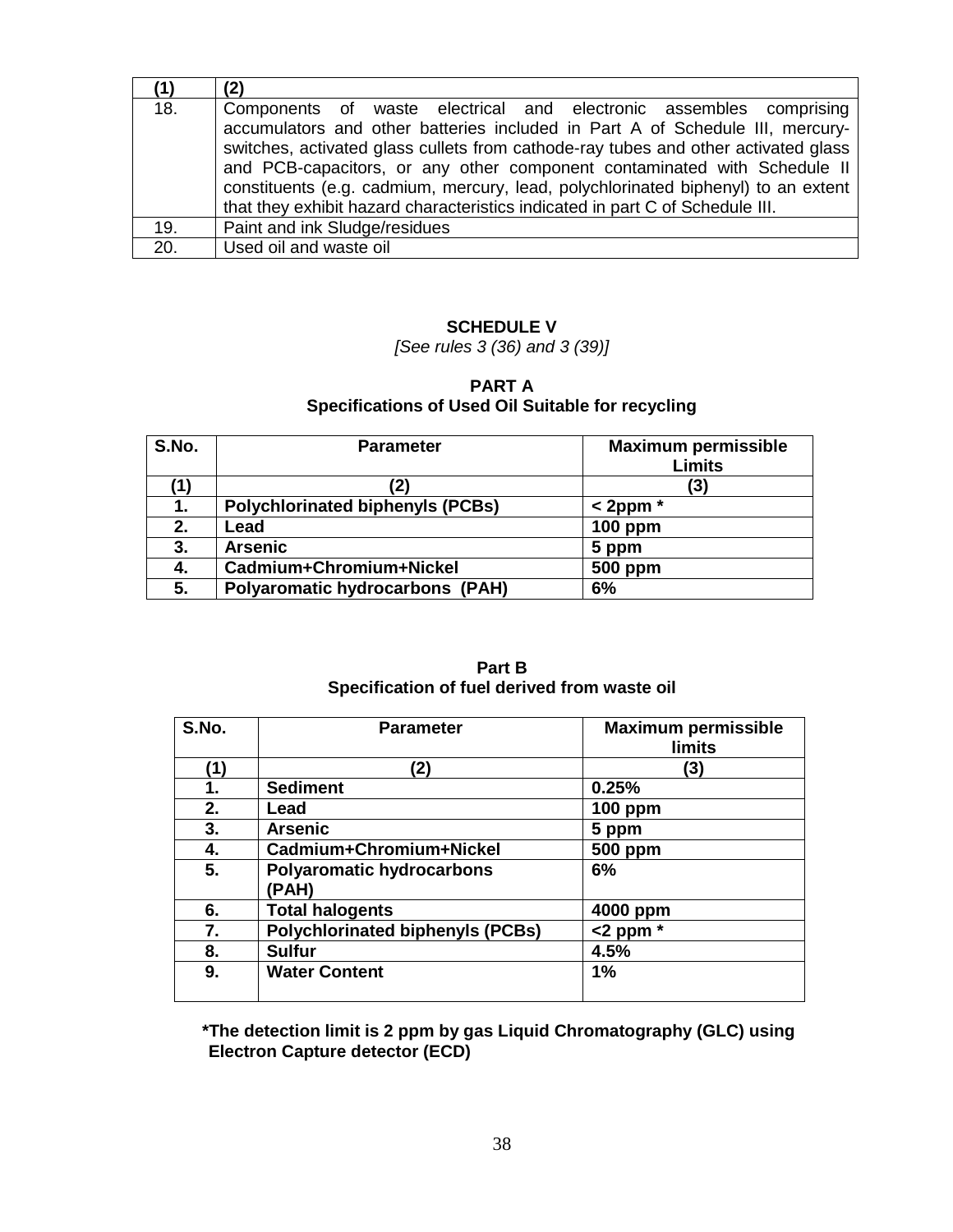# **SCHEDULE VI**

*[See rules 12 (6), 12 (7) and 14(1)]*

# **Hazardous and Other wastes prohibited for import**

| <b>Basel No</b> | Description of hazardous and other wastes                                                                                                                                                                                                                                                                                                                                                                                                                                                                                                                                             |  |
|-----------------|---------------------------------------------------------------------------------------------------------------------------------------------------------------------------------------------------------------------------------------------------------------------------------------------------------------------------------------------------------------------------------------------------------------------------------------------------------------------------------------------------------------------------------------------------------------------------------------|--|
| (1)             | (2)                                                                                                                                                                                                                                                                                                                                                                                                                                                                                                                                                                                   |  |
| A <sub>1</sub>  | <b>Metal and Metal bearing wastes</b>                                                                                                                                                                                                                                                                                                                                                                                                                                                                                                                                                 |  |
| A1010           | Metal wastes and waste consisting of alloys of any of the following but<br>excluding such wastes specifically listed in Part B and Part D of Schedule III<br>- Arsenic                                                                                                                                                                                                                                                                                                                                                                                                                |  |
|                 | - Beryllium                                                                                                                                                                                                                                                                                                                                                                                                                                                                                                                                                                           |  |
|                 | - Mercury                                                                                                                                                                                                                                                                                                                                                                                                                                                                                                                                                                             |  |
|                 | - Selenium                                                                                                                                                                                                                                                                                                                                                                                                                                                                                                                                                                            |  |
|                 | - Thallium                                                                                                                                                                                                                                                                                                                                                                                                                                                                                                                                                                            |  |
| A1020           | Wastes having as constituents or contaminants, excluding metal wastes in<br>massive form, any of the following:                                                                                                                                                                                                                                                                                                                                                                                                                                                                       |  |
|                 | - Beryllium; beryllium compounds                                                                                                                                                                                                                                                                                                                                                                                                                                                                                                                                                      |  |
|                 | - Selenium; selenium compounds                                                                                                                                                                                                                                                                                                                                                                                                                                                                                                                                                        |  |
| A1030           | Wastes having as constituents or contaminants any of the following:                                                                                                                                                                                                                                                                                                                                                                                                                                                                                                                   |  |
|                 | - Arsenic; arsenic compounds                                                                                                                                                                                                                                                                                                                                                                                                                                                                                                                                                          |  |
|                 | - Mercury; mercury compounds                                                                                                                                                                                                                                                                                                                                                                                                                                                                                                                                                          |  |
|                 | - Thallium; thallium compounds                                                                                                                                                                                                                                                                                                                                                                                                                                                                                                                                                        |  |
| A1040           | Waste having hexavalent chromium compounds as constituents                                                                                                                                                                                                                                                                                                                                                                                                                                                                                                                            |  |
| A1140           | Waste cupric chloride and copper cyanide catalysts in liquid form (note the<br>related entry in Part A of Schedule III)                                                                                                                                                                                                                                                                                                                                                                                                                                                               |  |
| A1060           | Wastes liquors from the pickling of metals                                                                                                                                                                                                                                                                                                                                                                                                                                                                                                                                            |  |
| A1110           | Spent electrolytic solutions from copper electrorefining and electrowinning<br>operations                                                                                                                                                                                                                                                                                                                                                                                                                                                                                             |  |
| A1130           | Spent etching solutions containing dissolved copper                                                                                                                                                                                                                                                                                                                                                                                                                                                                                                                                   |  |
| A1180           | Waste electrical and electronic assembles or scrap (does not include scrap<br>assemblies from electric power generation) containing components such as<br>accumulators and other batteries included in Part A of Schedule III, mercury-<br>switches, glass from cathode-ray tubes and other activated glass and PCB-<br>capacitors, or contaminated with Schedule II constituents (e.g. cadmium,<br>mercury, lead, polychlorinated biphenyl) to an extent that they exhibit hazard<br>characteristics indicated in Part C of Schedule III (note the related entry in Part<br>B B1110) |  |
| A1190           | Waste metal cables coated or insulated with plastics containing or contaminated<br>with coal tar, PCB, lead, cadmium, other organohalogen compounds or other<br>constituents as mentioned in Schedule II to the extent that they exhibit hazard<br>characteristics indicated in Part C of Schedule III                                                                                                                                                                                                                                                                                |  |
| A2              | Wastes containing principally inorganic constituents, which may contain<br>metals and organic materials                                                                                                                                                                                                                                                                                                                                                                                                                                                                               |  |
| A2020           | Waste inorganic fluorine compounds in the form of liquids or sludges but<br>excluding such wastes specified in Part B                                                                                                                                                                                                                                                                                                                                                                                                                                                                 |  |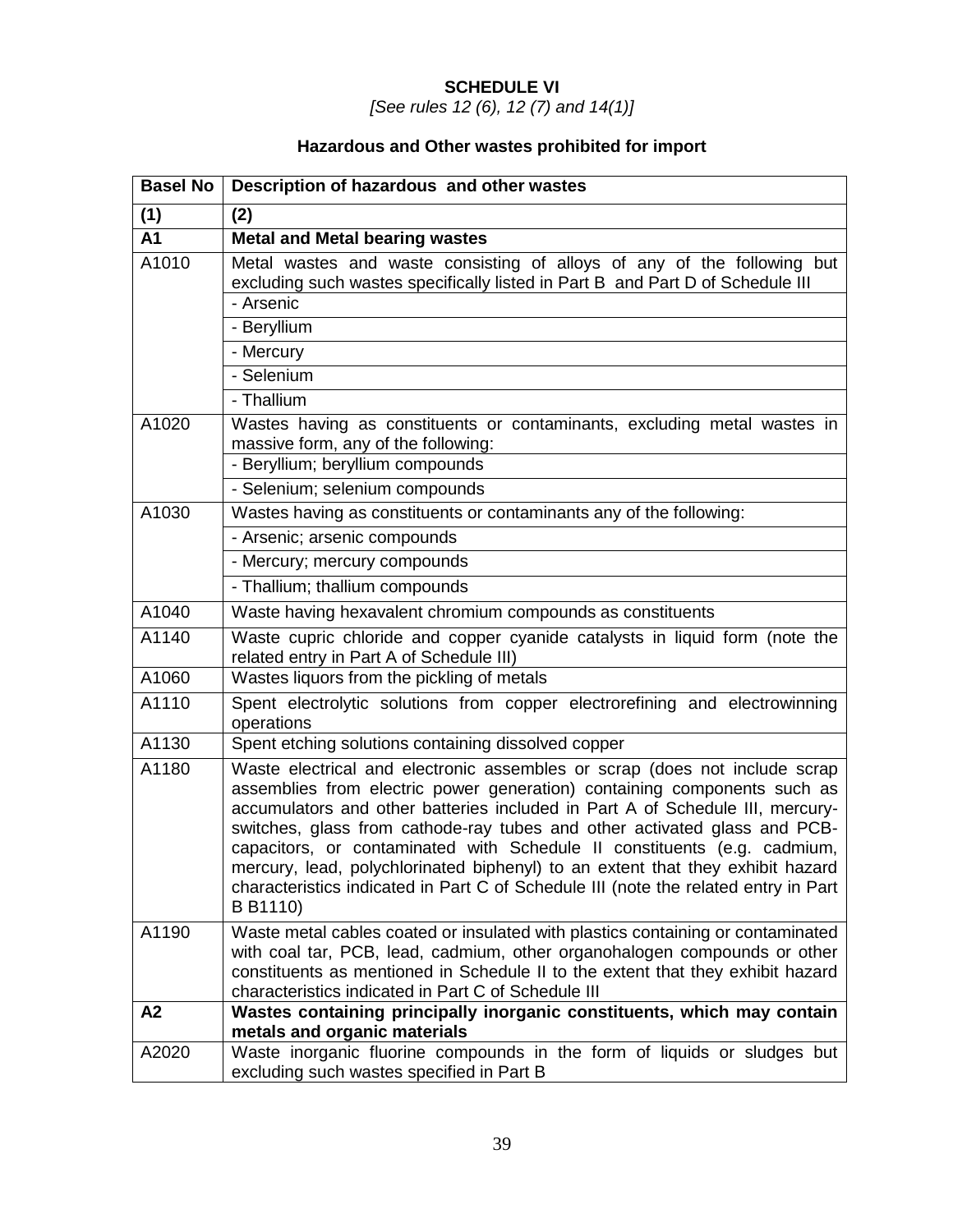| (1)   | (2)                                                                                                                                                                                                                                                                                                       |  |
|-------|-----------------------------------------------------------------------------------------------------------------------------------------------------------------------------------------------------------------------------------------------------------------------------------------------------------|--|
| A2040 | Waste gypsum arising from chemical industry processes, if it contains any of<br>the constituents mentioned in Schedule 2 to the extent that they exhibit hazard<br>characteristics indicated in Part C of Schedule III (note the related entry in Part<br>B B2080)                                        |  |
| A2050 | Waste asbestos (dusts and fibres)                                                                                                                                                                                                                                                                         |  |
| A2060 | Coal-fired power plant fly-ash containing Schedule<br>II constituents<br>in<br>concentrations sufficient to exhibit Part C characteristics                                                                                                                                                                |  |
| A3    | Wastes containing principally organic constituents, which may contain<br>metals and inorganic materials                                                                                                                                                                                                   |  |
| A3030 | Wastes that contain, consist of or are contaminated with leaded anti-knock<br>compounds sludges.                                                                                                                                                                                                          |  |
| A3040 | Waste thermal (heat transfer) fluids                                                                                                                                                                                                                                                                      |  |
| A3060 | Waste nitrocellulose                                                                                                                                                                                                                                                                                      |  |
| A3070 | Waste phenols, phenol compounds including chlorophenol in the form of liquids<br>or sludges                                                                                                                                                                                                               |  |
| A3080 | Waste ethers not including those specified in Part B                                                                                                                                                                                                                                                      |  |
| A3090 | Waste leather dust, ash, sludges and flours when containing hexavalent<br>chromium compounds or biocides (note the related entry in Part B B3100)                                                                                                                                                         |  |
| A3100 | Waste paring and other waste of leather or of composition leather not suitable<br>for the manufacture of leather articles, containing hexavalent chromium<br>compound and biocides (note the related entry in Part B B3090)                                                                               |  |
| A3110 | Fellmongery wastes containing hexavalent chromium compounds or biocides or<br>infectious substances (note the related entry in Part B B3110)                                                                                                                                                              |  |
| A3140 | Waste non-halogenated organic solvents but excluding such wastes specified in<br>Part B                                                                                                                                                                                                                   |  |
| A3150 | Waste halogenated organic solvents                                                                                                                                                                                                                                                                        |  |
| A3160 | Waste halogenated or unhalogenated non-aqueous distillation residues arising<br>from organic solvent recovery operations                                                                                                                                                                                  |  |
| A3170 | Waste arising from the production of aliphatic halogenated hydrocarbons (such<br>as chloromethane, dichloro-ethane, vinyl chloride, vinylidene chloride, allyl<br>chloride and epichlorhydrin)                                                                                                            |  |
| A3180 | Wastes, substances and articles containing, consisting of or contaminated with<br>$(PCB)$ ,<br>polychlorinated<br>polychlorinated<br>biphenyl<br>terphenyl<br>$(PCT)$ ,<br>polychlorinated naphthalene (PCN) or polybrominated biphenyl (PBB) or any<br>other polybrominated analogues of these compounds |  |
| A3190 | Waste tarry residues (excluding asphalt cements) arising from refining,<br>distillation and any pyrolytic treatment of organic materials                                                                                                                                                                  |  |
| A3200 | Bituminous material (asphalt waste) from road construction and maintenance,<br>containing tar (note the related entry in Part B, B2130)                                                                                                                                                                   |  |
| A4    | Wastes which may contain either inorganic or organic constituents                                                                                                                                                                                                                                         |  |
| A4020 | Clinical and related wastes; that is wastes arising from medical, nursing, dental,<br>veterinary, or similar practices, and wastes generated in hospitals or other<br>facilities during the investigation or treatment of patients, or research projects.                                                 |  |
| A4030 | Waste from the production, formulation and use of biocide and phyto-<br>pharmaceuticals, including waste pesticides and herbicides which are off-<br>specification, out-dated (unused within the period recommended by the<br>manufacturer), or unfit for their originally intended use,                  |  |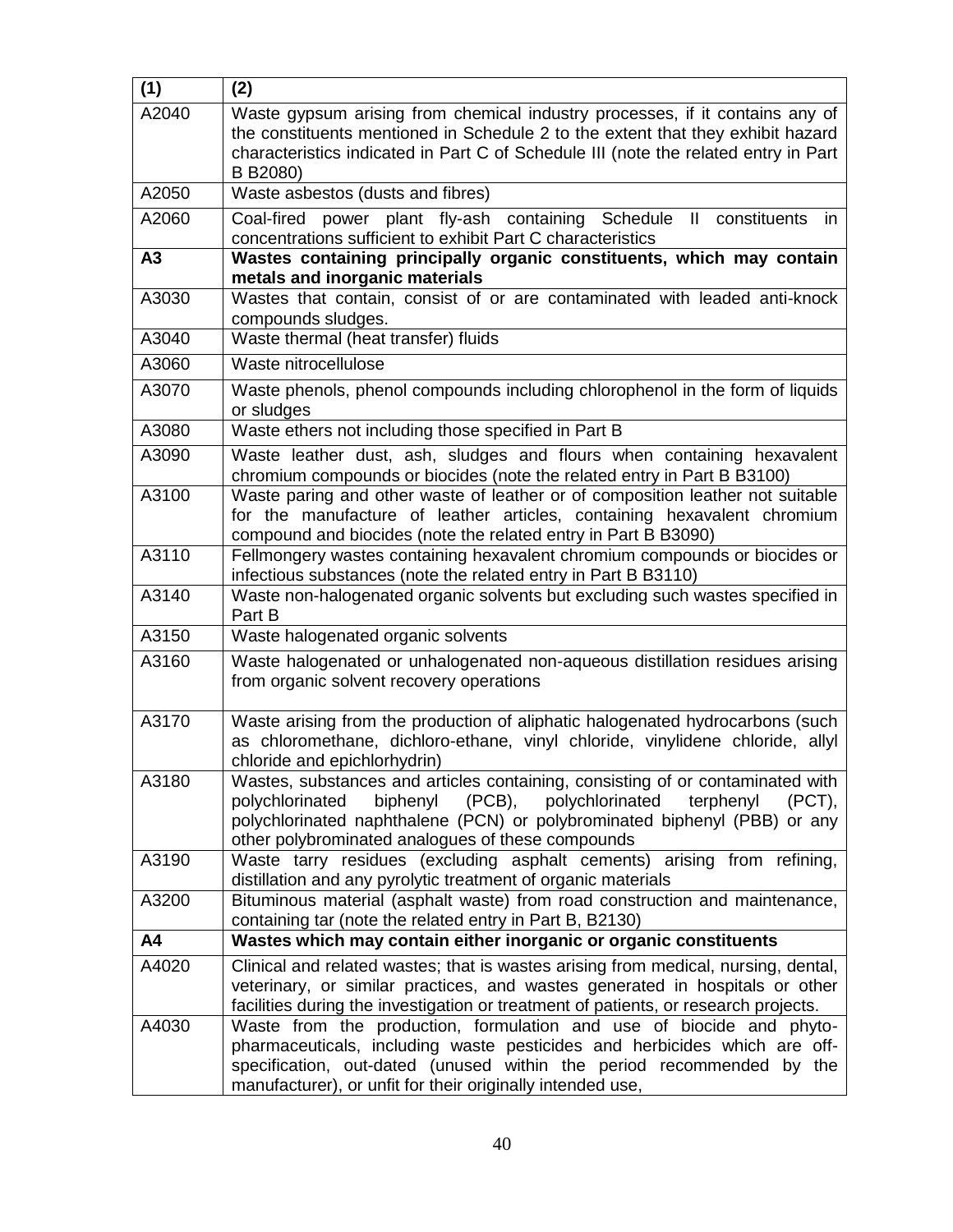| (1)       | (2)                                                                                                                                                            |  |
|-----------|----------------------------------------------------------------------------------------------------------------------------------------------------------------|--|
| A4050     | Wastes that contain, consist of, or are contaminated with any of the following:                                                                                |  |
|           | Inorganic cyanides, excepting precious-metal-bearing residues in solid                                                                                         |  |
|           | form containing traces of inorganic cyanides.<br>Organic cyanides                                                                                              |  |
| A4060     | Waste oils/water, hydrocarbons/water mixtures, emulsions                                                                                                       |  |
| A4080     | Wastes of an explosive nature (but excluding such wastes specified in Part B)                                                                                  |  |
| A4090     | Waste acidic or basic solutions, other than those specified at B2120 of this                                                                                   |  |
|           | Schedule                                                                                                                                                       |  |
| A4110     | Wastes that contain, consist of or are contaminated with any of the following:                                                                                 |  |
|           | Any congenor of polychlorinated dibenzo-furan.                                                                                                                 |  |
| A4150     | Any congenor of polychlorinated dibenzo-P-dioxin.                                                                                                              |  |
|           | Waste chemical substances arising from research and development or teaching<br>activities which are not identified and /or are new and whose effects on human  |  |
|           | health and /or the environment are not known                                                                                                                   |  |
| <b>B1</b> | <b>Metal and Metal bearing wastes</b>                                                                                                                          |  |
| B 1110    | Used critical care medical equipment for re-use                                                                                                                |  |
| B1115     | Waste metal cables coated or insulated with plastics, not included in A1190 of                                                                                 |  |
|           | this schedule, excluding those destined for operations which do not lead to                                                                                    |  |
|           | resource recovery, recycling, reclamation, direct re-use or alternative uses or<br>any other disposal operations involving, at any stage, uncontrolled thermal |  |
|           | processes, such as open-burning.                                                                                                                               |  |
| B1250     | Waste end-of-life motor vehicles, containing neither liquids nor other hazardous                                                                               |  |
|           | components                                                                                                                                                     |  |
| <b>B2</b> | Wastes containing principally inorganic constituents, which may contain<br>metals and organic materials                                                        |  |
| B2050     | Coal-fired power plant fly-ash, note the related entry at A2060 of this Schedule                                                                               |  |
| B2110     | Bauxite residue (red mud) (pH moderated to less than 11.5)                                                                                                     |  |
| B2120     | Waste acidic or basic solutions with a pH greater than 2 and less than 11.5,                                                                                   |  |
|           | which are not corrosive or otherwise hazardous (note the related entry at A4090                                                                                |  |
|           | of this schedule)                                                                                                                                              |  |
| <b>B3</b> | Wastes containing principally organic constituents, which may contain                                                                                          |  |
| B3010     | metals and inorganic materials<br>Solid plastic waste                                                                                                          |  |
|           | The following plastic or mixed plastic waste, prepared to a specification:                                                                                     |  |
|           | Scrap plastic of non-halogenated polymers and co-polymers, including                                                                                           |  |
|           | but not limited to the following:                                                                                                                              |  |
|           | Ethylene, Styrene, Polypropylene, polyethylene<br>terephthalate,                                                                                               |  |
|           | Acrylonitrile, Butadiene, Polyacetals, Polyamides, polybutylene tere-<br>phthalate, Polycarbonates, Polyethers, polyphenylene sulphides, acrylic               |  |
|           | polymers, alkanes C10-C13 (plasticiser), polyurethane (not containing                                                                                          |  |
|           | CFC's), Polysiloxanes, polymethyl methacrylate, polyvinyl alcohol,                                                                                             |  |
|           | polyvinyl butyral, Polyvinyl acetate                                                                                                                           |  |
|           | Cured waste resins or condensation products including the following:<br>$\overline{\phantom{a}}$                                                               |  |
|           | urea formaldehyde resins, phenol formaldehyde resins, melamine                                                                                                 |  |
|           | formaldehyde resins, epoxy resins, alkyd resins, polyamides                                                                                                    |  |
|           | The following fluorinated polymer wastes (excluding post-consumer                                                                                              |  |
|           | wastes):                                                                                                                                                       |  |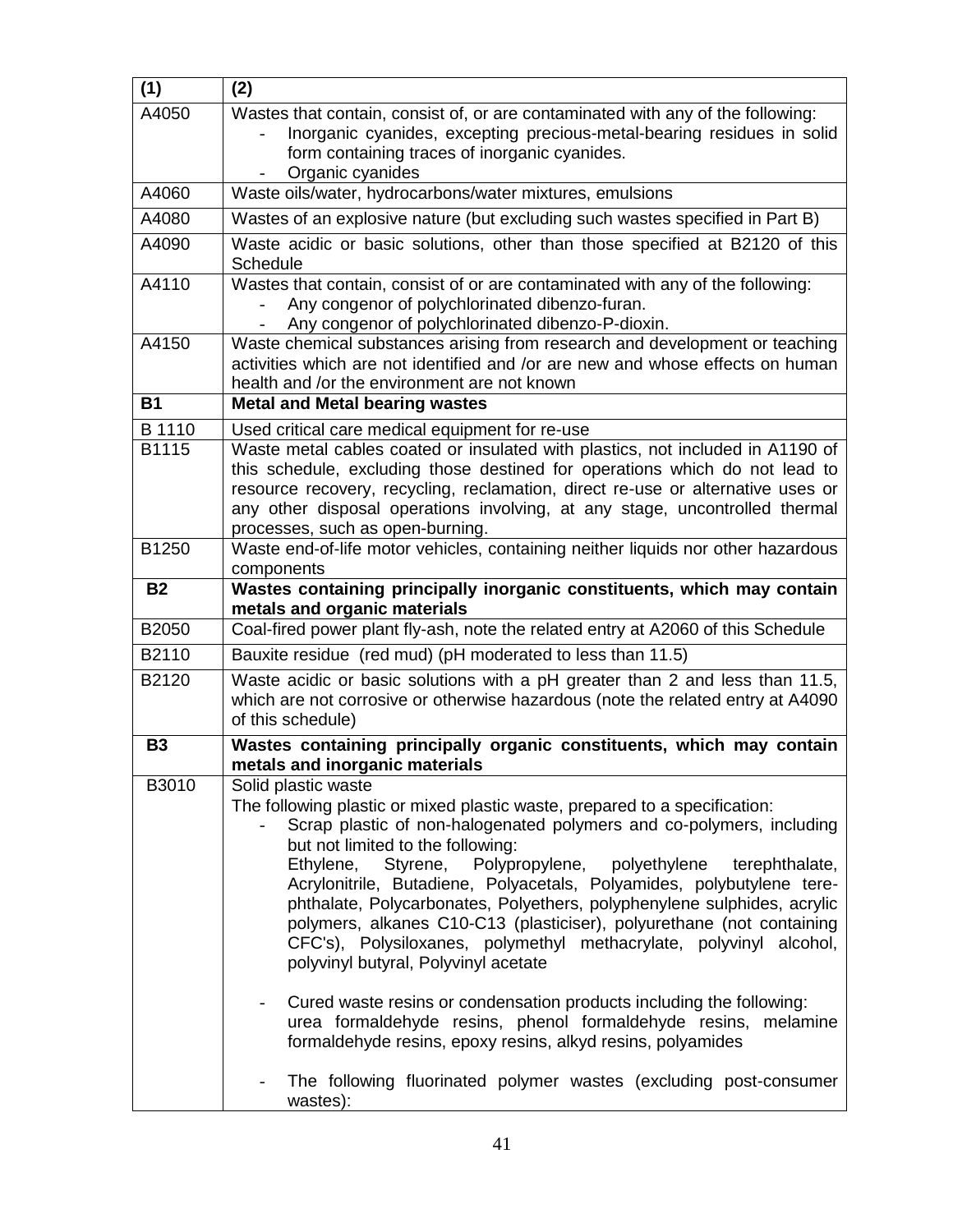| (1)   | (2)                                                                                                                                                                                                                                                                                     |  |
|-------|-----------------------------------------------------------------------------------------------------------------------------------------------------------------------------------------------------------------------------------------------------------------------------------------|--|
|       | perfluoroethylene/ propylene, perfluoro alkoxy<br>alkane,<br>tetrafluoroethylene/per fluoro vinyl ether (PFA), tetrafluoroethylene/per<br>fluoro methylvinyl ether (MFA), polyvinylfluoride, polyvinylidenefluoride                                                                     |  |
| B3026 | The following waste from the pre-treatment of composite packaging for liquids,<br>not containing constituents mentioned in Schedule II in concentrations sufficient<br>to exhibit Part C characteristics:<br>Non-separable plastic fraction<br>Non-separable plastic-aluminium fraction |  |
| B3065 | Waste edible fats and oils of animal or vegetable origin (e.g. frying oil)                                                                                                                                                                                                              |  |
| B3140 | Waste pneumatic tyres for direct reuse                                                                                                                                                                                                                                                  |  |
| Y 46  | Wastes collected from household/municipal waste                                                                                                                                                                                                                                         |  |
| Y 47  | Residues arising from the incineration of household wastes                                                                                                                                                                                                                              |  |

# **SCHEDULE VII**

[*See rules 13 (6) and 21*]

# **List of authorities and corresponding duties**

| <b>S. No.</b> | <b>Authority</b>                                                                                                           | <b>Corresponding Duties</b>                                                                                                                                                                                                                                                                                                                                                                                                                                                                      |
|---------------|----------------------------------------------------------------------------------------------------------------------------|--------------------------------------------------------------------------------------------------------------------------------------------------------------------------------------------------------------------------------------------------------------------------------------------------------------------------------------------------------------------------------------------------------------------------------------------------------------------------------------------------|
| (1)           | (2)                                                                                                                        | (3)                                                                                                                                                                                                                                                                                                                                                                                                                                                                                              |
| 1.            | Ministry of Environment, Forests<br>and Climate Change under the<br>Environment<br>(Protection) Act,<br>1986               | (i)<br>Identification of hazardous and other<br>wastes<br>Permission to exporters of hazardous and<br>(ii)<br>other wastes<br>Permission to importer of hazardous and<br>(iii)<br>other wastes<br>(iv) Permission for transit of hazardous and<br>other wastes through India.<br>Promote environmentally sound<br>(V)<br>management of hazardous and other<br>waste.<br>Sponsoring of training and awareness<br>(vi)<br>programme on Hazardous and Other<br>Waste Management related activities. |
| 2.            | Central Pollution Control Board<br>the Water<br>constituted under<br>(Prevention and<br>Control of<br>Pollution) Act, 1974 | Co-ordination of activities of State Pollution<br>(i)<br><b>Control Boards</b><br>Conduct training courses for authorities<br>(ii)<br>dealing with management of hazardous<br>and other wastes<br>Recommend standards and specifications<br>(iii)<br>for treatment and disposal of wastes and<br>leachates, recommend procedures for<br>characterisation of hazardous wastes.                                                                                                                    |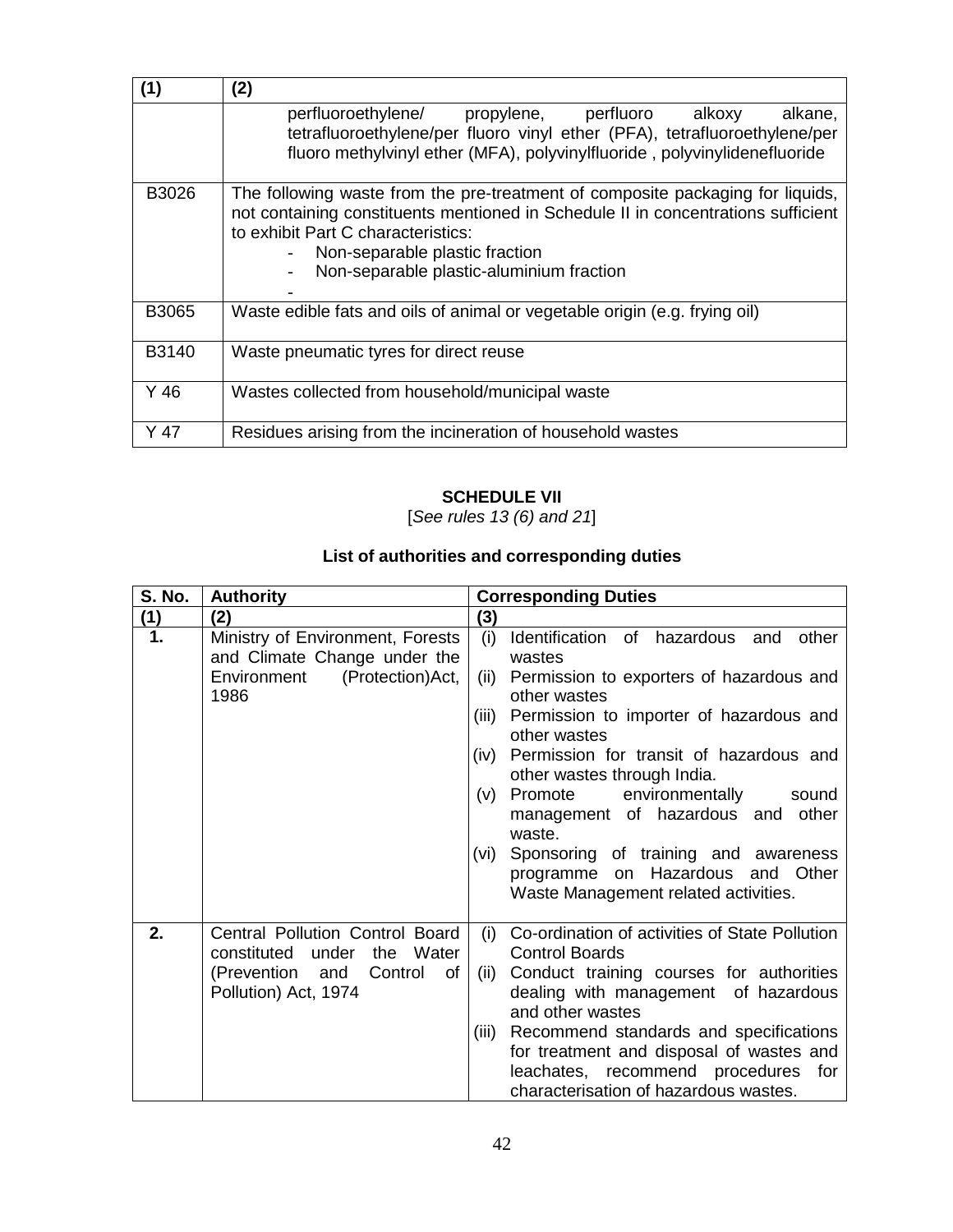| (1) | (2)                                      | (3)           |                                                                              |
|-----|------------------------------------------|---------------|------------------------------------------------------------------------------|
|     |                                          | (iv)          | Inspection of facilities handling hazardous                                  |
|     |                                          |               | waste as and when necessary.                                                 |
|     |                                          | (v)           | Sector specific documentation to identify                                    |
|     |                                          |               | waste for inclusion in these rules.                                          |
|     |                                          | (vi)          | Prepare and update guidelines to prevent                                     |
|     |                                          |               | or minimise the generation and handling of                                   |
|     |                                          |               | hazardous and other wastes.                                                  |
|     |                                          | (vii)         | Prepare and update guidelines/ Standard                                      |
|     |                                          |               | Operating Procedures (SoPs) for recycling,                                   |
|     |                                          |               | utilization, pre-processing, co-processing<br>of hazardous and other wastes. |
|     |                                          |               | (viii) To prepare annual review report on                                    |
|     |                                          |               | management of hazardous waste.                                               |
|     |                                          | (ix)          | Any other function assigned by the Ministry                                  |
|     |                                          |               | Forest and<br>of Environment,<br>Climate                                     |
|     |                                          |               | Change, from time to time.                                                   |
| 3.  | Government/Union<br><b>State</b>         | (i)           | Identification of site<br>(s) for<br>common                                  |
|     | <b>Territory</b>                         |               | Hazardous and Other Waste Treatment                                          |
|     | Government/Administration                |               | Storage and Disposal Facility (TSDF)                                         |
|     |                                          | (ii)          | Asses Environment Impact Assessment                                          |
|     |                                          |               | (EIA) reports and convey the decision of                                     |
|     |                                          |               | approval of site or otherwise Acquire the                                    |
|     |                                          |               | site or inform operator of<br>facility or                                    |
|     |                                          |               | occupier or association of<br>occupiers to                                   |
|     |                                          |               | acquire the site<br>Notification of sites.                                   |
|     |                                          | (iii)<br>(iv) | Publish periodically an inventory of all                                     |
|     |                                          |               | potential or existing disposal sites in the                                  |
|     |                                          |               | <b>State or Union Territory</b>                                              |
| 4.  | <b>State Pollution Control Boards or</b> | (i)           | Inventorisation of hazardous and other                                       |
|     | Pollution Control<br>Committees          |               | wastes                                                                       |
|     | constituted<br>under<br>the Water        | (ii)          | Grant and renewal of authorisation                                           |
|     | (Prevention<br>Control<br>and<br>of      | (iii)         | Monitoring<br>of compliance<br>of<br>various                                 |
|     | Pollution) Act, 1974                     |               | provisions and conditions of permission                                      |
|     |                                          |               | including conditions of permission for                                       |
|     |                                          |               | issued by Ministry of Environment, Forest                                    |
|     |                                          |               | and Climate Change for exports and<br>imports                                |
|     |                                          | (iv)          | Examining the applications for imports                                       |
|     |                                          |               | submitted by the importers and forwarding                                    |
|     |                                          |               | the same to Ministry of Environment,                                         |
|     |                                          |               | <b>Forest and Climate Change</b>                                             |
|     |                                          | (v)           | Implementation of programmes to prevent                                      |
|     |                                          |               | or reduce or minimise the generation of                                      |
|     |                                          |               | hazardous and other wastes.                                                  |
|     |                                          |               | (vi) Action against violations of these rules.                               |
|     |                                          | (vii)         | Any other function under these Rules                                         |
|     |                                          |               | assigned by Ministry of Environment,                                         |
|     |                                          |               | Forest and Climate Change from time to                                       |
| 5.  | Directorate General of Foreign           | (i)           | time.                                                                        |
|     |                                          |               | Grant of licence for import of hazardous                                     |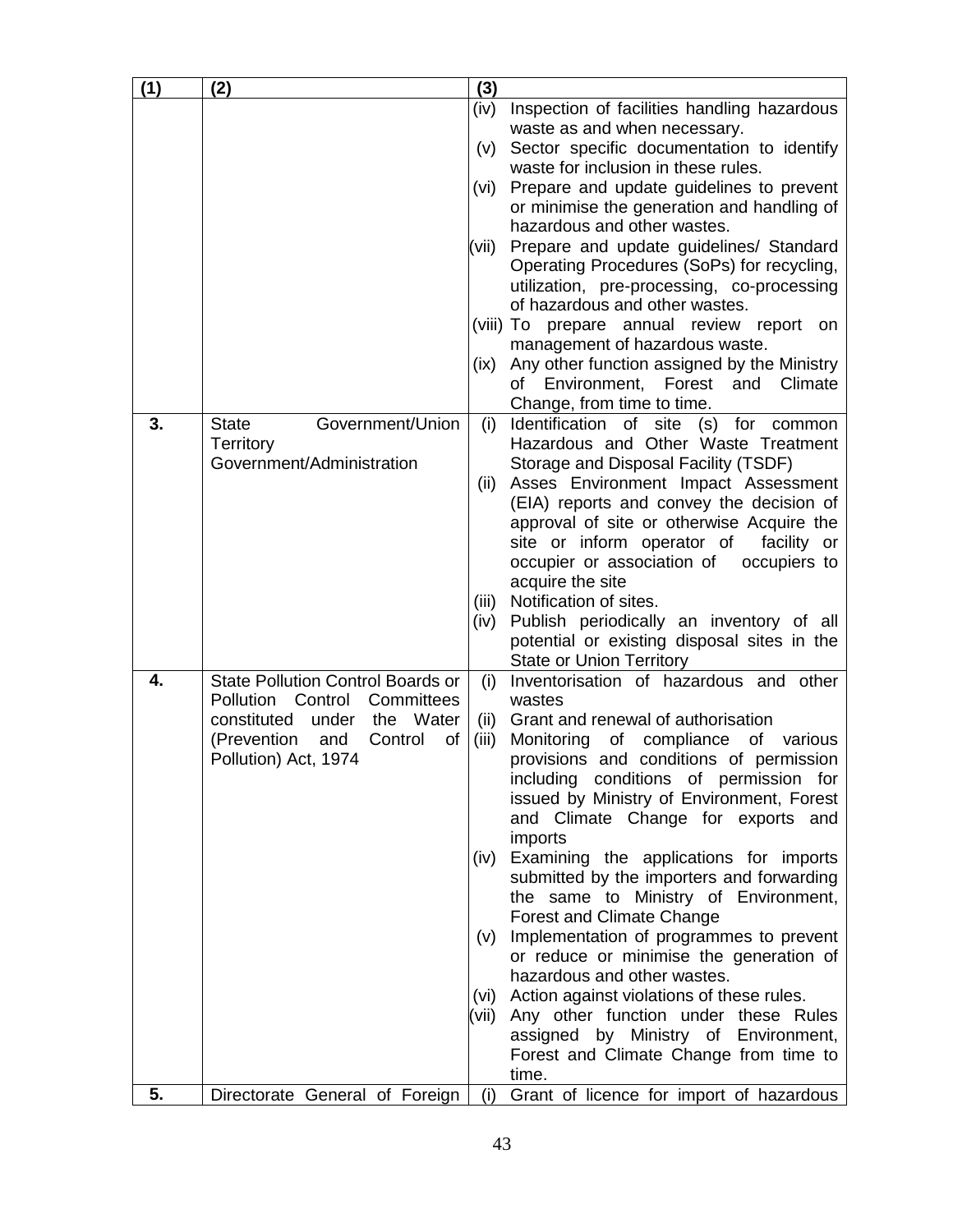|    | 2)                                | (3)   |                                                 |
|----|-----------------------------------|-------|-------------------------------------------------|
|    | Trade constituted under<br>the    |       | and other wastes                                |
|    | Foreign Trade (Development        | (ii)  | Refusal of licence for hazardous and other      |
|    | and Regulation) Act, 1992         |       | wastes prohibited for imports and export        |
| 6. | Port authority under Indian Ports | (i)   | Verify the documents                            |
|    | Act, 1908 (15 of 1908) and        | (ii)  | Inform the Ministry of Environment, Forests     |
|    | Customs Authority under the       |       | and Climate Change of any illegal traffic       |
|    | Customs Act, 1962 (52 of 1962)    | (iii) | Analyse wastes permitted for imports and        |
|    |                                   |       | exports, wherever required.                     |
|    |                                   |       | (iv) Train officials on the provisions of these |
|    |                                   |       | rules and in the analysis of hazardous and      |
|    |                                   |       | other wastes                                    |
|    |                                   |       | (v) Take action against exporter or importer    |
|    |                                   |       | for violations under the Indian Ports Act,      |
|    |                                   |       | 1908 or Customs Act, 1962                       |

# **SCHEDULE VIII**

[*See rules 13(2) and 13 (4)*]

## **List of documents for verification by Customs for import of other wastes specified in Part D of Schedule III**

| S.           | <b>Basel</b> | <b>Description of other wastes</b>              |     | <b>List of Documents</b>                 |
|--------------|--------------|-------------------------------------------------|-----|------------------------------------------|
| No.          | No.          |                                                 |     |                                          |
| (1)          | (2)          | (3)                                             | (4) |                                          |
| $\mathbf{1}$ | B1010        | Metal and metal-alloy wastes in                 | (a) | Duly filled up Form 6 - Movement         |
|              |              | metallic, non-dispersible form:                 |     | document;                                |
|              |              | Precious metals (gold, silver,                  | (b) | The import license from Directorate      |
|              |              | platinum)                                       |     | General<br>Foreign<br>of<br>Trade,       |
|              |              | Iron and steel scrap                            |     | wherever applicable;                     |
|              |              | - Nickel scrap                                  |     | (a) Pre-shipment inspection certificate  |
|              |              | - Aluminium scrap                               |     | issued by the inspection agency of       |
|              |              | - Zinc scrap                                    |     | exporting<br>country<br>the<br>or<br>the |
|              |              | Tin scrap                                       |     | inspection and certification agency      |
|              |              | Tungsten scrap<br>$\overline{\phantom{a}}$      |     | approved by Directorate General of       |
|              |              | Molybdenum scrap                                |     | Foreign Trade;                           |
|              |              | Tantalum scrap<br>$\overline{\phantom{a}}$      | (c) | The valid consents to operate            |
|              |              | Cobalt scrap                                    |     | under the Air and Water Acts and         |
|              |              | <b>Bismuth scrap</b>                            |     | the authorisation under these rules,     |
|              |              | Titanium scrap                                  |     | for actual users. For traders, only      |
|              |              | Zirconium scrap                                 |     | valid one time authorisation from        |
|              |              | Manganese scrap<br>$\overline{\phantom{a}}$     |     | concerned SPCB is required;              |
|              |              | Germanium scrap                                 | (d) | The chemical analysis report of the      |
|              |              | - Vanadium scrap                                |     | waste being imported;                    |
|              |              | Hafnium scrap<br>$\overline{\phantom{a}}$       | (e) | an acknowledged copy of the              |
|              |              | Indium scrap<br>$\overline{\phantom{a}}$        |     | annual return filed with concerned       |
|              |              | Niobium scrap<br>$\overline{\phantom{a}}$       |     | State Pollution Control Board for        |
|              |              | Rhenium scrap<br>$\overline{\phantom{a}}$       |     | import in the last financial year.       |
|              |              | Gallium scrap                                   |     |                                          |
|              |              | Magnesium scrap<br>$\qquad \qquad \blacksquare$ |     |                                          |
|              |              | Copper scrap                                    |     |                                          |
|              |              | - Chromium scrap                                |     |                                          |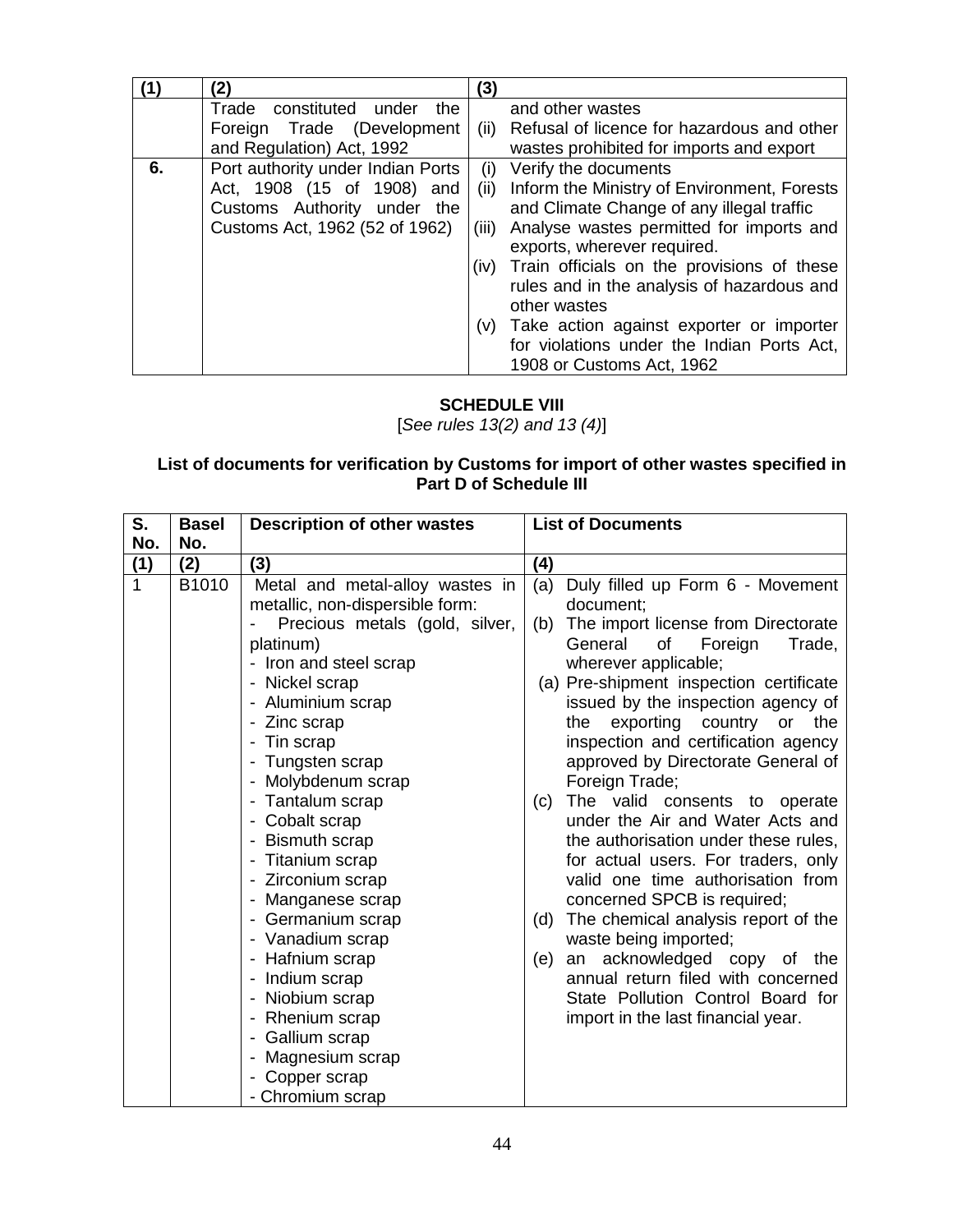| (1)            | (2)   | (3)                                                                       | (4)                                                                         |
|----------------|-------|---------------------------------------------------------------------------|-----------------------------------------------------------------------------|
| $\overline{2}$ | B1050 | Mixed non-ferrous metal, heavy                                            | (a) Duly filled up Form 6 - Movement                                        |
|                |       | fraction scrap, containing metals                                         | document;                                                                   |
|                |       | other than specified in Part B1050                                        | (b) The import license from Directorate                                     |
|                |       | and not containing constituents<br>mentioned<br>Schedule<br>in<br>Ш<br>in | General<br>Οf<br>Foreign<br>Trade,<br>wherever applicable;                  |
|                |       | concentrations sufficient to exhibit                                      | (b) Pre-shipment inspection certificate                                     |
|                |       | Part C characteristics* *                                                 | issued by the inspection agency of                                          |
|                |       |                                                                           | exporting country<br>the<br>or<br>the                                       |
|                |       |                                                                           | inspection and certification agency                                         |
|                |       |                                                                           | approved by Directorate General of                                          |
|                |       |                                                                           | Foreign Trade;                                                              |
|                |       |                                                                           | (c) The valid consents to operate                                           |
|                |       |                                                                           | under the Air and Water Acts and<br>the authorisation under these rules,    |
|                |       |                                                                           | for actual users. For traders, only                                         |
|                |       |                                                                           | valid authorisation from concerned                                          |
|                |       |                                                                           | SPCB is required;                                                           |
|                |       |                                                                           | (d) The chemical analysis report of the                                     |
|                |       |                                                                           | waste being imported;                                                       |
|                |       |                                                                           | (e) An acknowledged copy of the                                             |
|                |       |                                                                           | annual return filed with concerned<br>SPCB for import in the last financial |
|                |       |                                                                           | year.                                                                       |
| 3              | B1100 | Metal bearing wastes arising from                                         | (c) Duly filled up Form 6 - Movement                                        |
|                |       | melting, smelting and refining of                                         | document;                                                                   |
|                |       | metals:                                                                   | (d) The import license from Directorate                                     |
|                |       | Hard Zinc spelter                                                         | General<br>of<br>Foreign<br>Trade,                                          |
|                |       | Zinc-containing drosses:<br>~ Galvanizing slab zinc                       | wherever applicable;<br>(e) Pre-shipment inspection certificate             |
|                |       | top dross $(>90\%$ Zn)                                                    | issued by the inspection agency of                                          |
|                |       | $\sim$ Galvanizing slab zinc                                              | exporting<br>country<br>or the<br>the                                       |
|                |       | bottom dross (>92% Zn)                                                    | inspection and certification agency                                         |
|                |       | ~Zinc die casting dross                                                   | approved by Directorate General of                                          |
|                |       | (>85% Zn)                                                                 | Foreign Trade;                                                              |
|                |       | $\sim$ Hot dip galvanizers slab zinc<br>dross (batch) (>92% Zn)           | (f) The valid consents to operate<br>under the Air and Water Acts and       |
|                |       | $\sim$ Zinc skimmings                                                     | the authorisation under these rules,                                        |
|                |       | Aluminium skimmings<br>(or                                                | for actual users. For traders, only                                         |
|                |       | skims) excluding salt slag                                                | valid authorisation from concerned                                          |
|                |       |                                                                           | SPCB is required;                                                           |
|                |       |                                                                           | (g) The chemical analysis report of the                                     |
|                |       |                                                                           | waste being imported;<br>(h) An acknowledged copy of the                    |
|                |       |                                                                           | annual return filed with concerned                                          |
|                |       |                                                                           | SPCB for import in the last financial                                       |
|                |       |                                                                           | year.                                                                       |
| 4              | B1110 | electronic assemblies<br>Electrical and                                   | (including printed circuit boards,                                          |
|                |       |                                                                           | electronic components and wires) destined for direct reuse and not for      |
| (a)            |       | recycling or final disposal<br>electrical<br>Used<br>and<br>electronic    | (a) Duly filled up Form 6 - Movement                                        |
|                |       | assemblies imported for repair and                                        | document;                                                                   |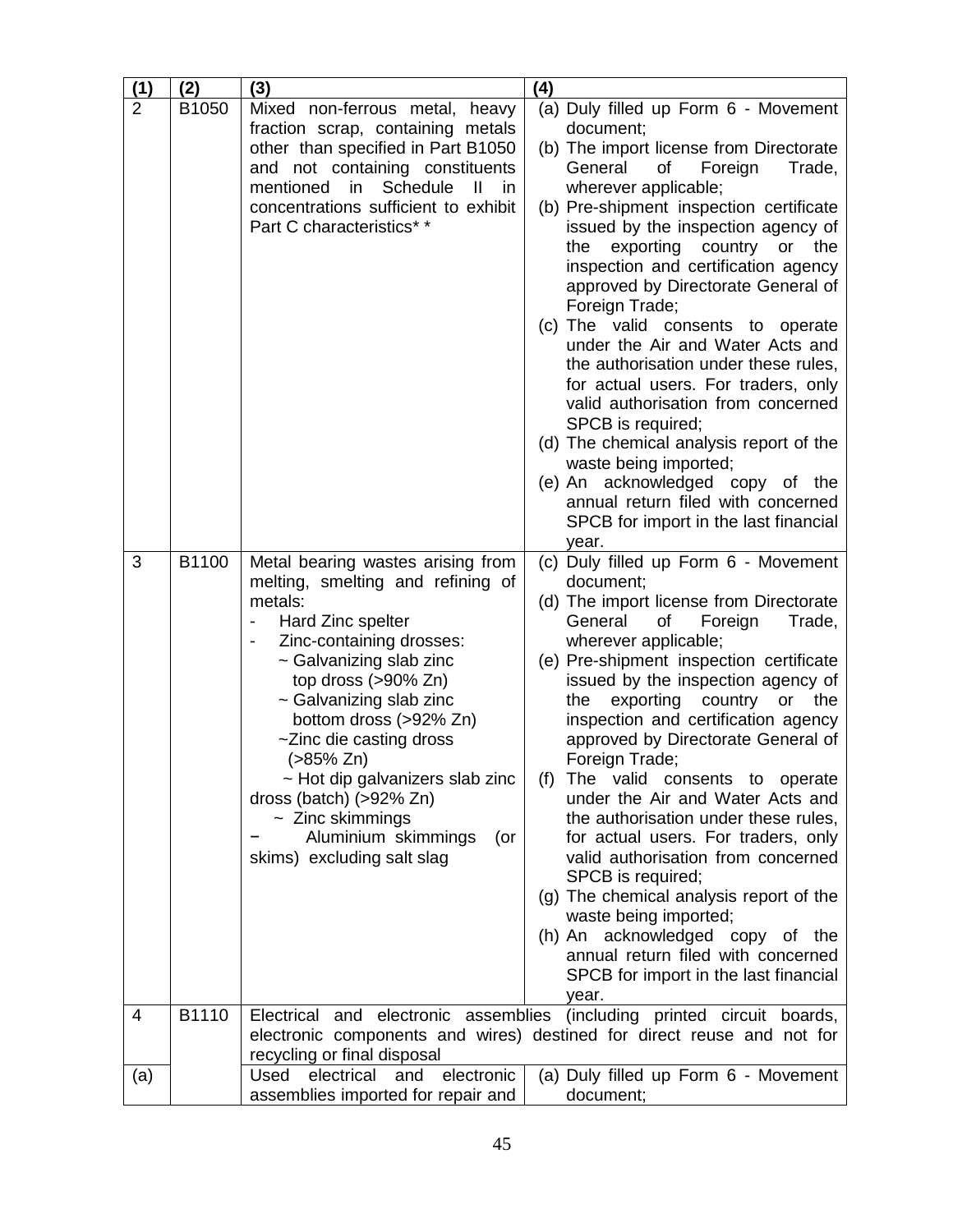| (1) | (2) | (3)                                                                                                                                                                                                                        | (4)                                                                                                                                                                                                                                                                                                                                                                                                                                                                                                                                                                                                                                                                                                                                                  |
|-----|-----|----------------------------------------------------------------------------------------------------------------------------------------------------------------------------------------------------------------------------|------------------------------------------------------------------------------------------------------------------------------------------------------------------------------------------------------------------------------------------------------------------------------------------------------------------------------------------------------------------------------------------------------------------------------------------------------------------------------------------------------------------------------------------------------------------------------------------------------------------------------------------------------------------------------------------------------------------------------------------------------|
|     |     | be re-exported after<br>to<br>repair<br>within one year of import                                                                                                                                                          | (b) Undertaking for re-export;<br>(c) Details of previous import, if there<br>has been any and confirmation<br>regarding their re-export;<br>(d) An acknowledged copy of the<br>annual return filed with concerned<br>SPCB for import in the last financial<br>year<br>(e) Certificate from exporting company<br>for accepting the repaired<br>and<br>unrepairable<br>electrical<br>and<br>electronic assemblies<br>the<br>and<br>spares or part or component or<br>consumables being re-exported.                                                                                                                                                                                                                                                   |
| (b) |     | electrical<br>electronic<br>Used<br>and<br>assemblies imported<br>for<br>rental<br>purpose and re-exported<br>back<br>within one year of import                                                                            | (a) Duly filled up Form 6 - Movement<br>document;<br>(b) Undertaking for re-export;<br>(c) Details of previous import, if there<br>has been any and confirmation<br>regarding their re-export;<br>(d) An acknowledged copy of the<br>annual return filed with concerned<br>SPCB for import in the last financial<br>year                                                                                                                                                                                                                                                                                                                                                                                                                             |
| (c) |     | electrical<br>and<br>electronic<br>Used<br>assemblies exported for repair and<br>to be re-imported after repair                                                                                                            | (a) Duly filled up Form 6 - Movement<br>document;<br>(b) Proof of export of the defective<br>electrical and electronic assemblies<br>i.e. shipping or airway document<br>authenticated by Customs                                                                                                                                                                                                                                                                                                                                                                                                                                                                                                                                                    |
| (d) |     | electronic<br>Used<br>electrical<br>and<br>assemblies imported for testing,<br>research and development, project<br>work purposes and to be re-<br>exported back within a period of<br>three years from the date of import | (a) Duly filled up Form 6 - Movement<br>document;<br>(b) Undertaking for re-export;<br>(c) Details of previous import, if there<br>has been any and confirmation<br>regarding their re-export;<br>(d) Chartered Engineer Certificate or<br>certificate from accredited agency<br>of exporting country indicating the<br>functionality, manufacturing date,<br>residual life and serial number;<br>(e) an acknowledged copy of the<br>annual return filed with concerned<br>SPCB for import in the last financial<br>year;<br>(f) Certificate from exporting company<br>for accepting the second hand<br>functional<br>non-functional<br>or<br>electrical and electronic assemblies<br>and/or the spares or part or<br>component or consumables being |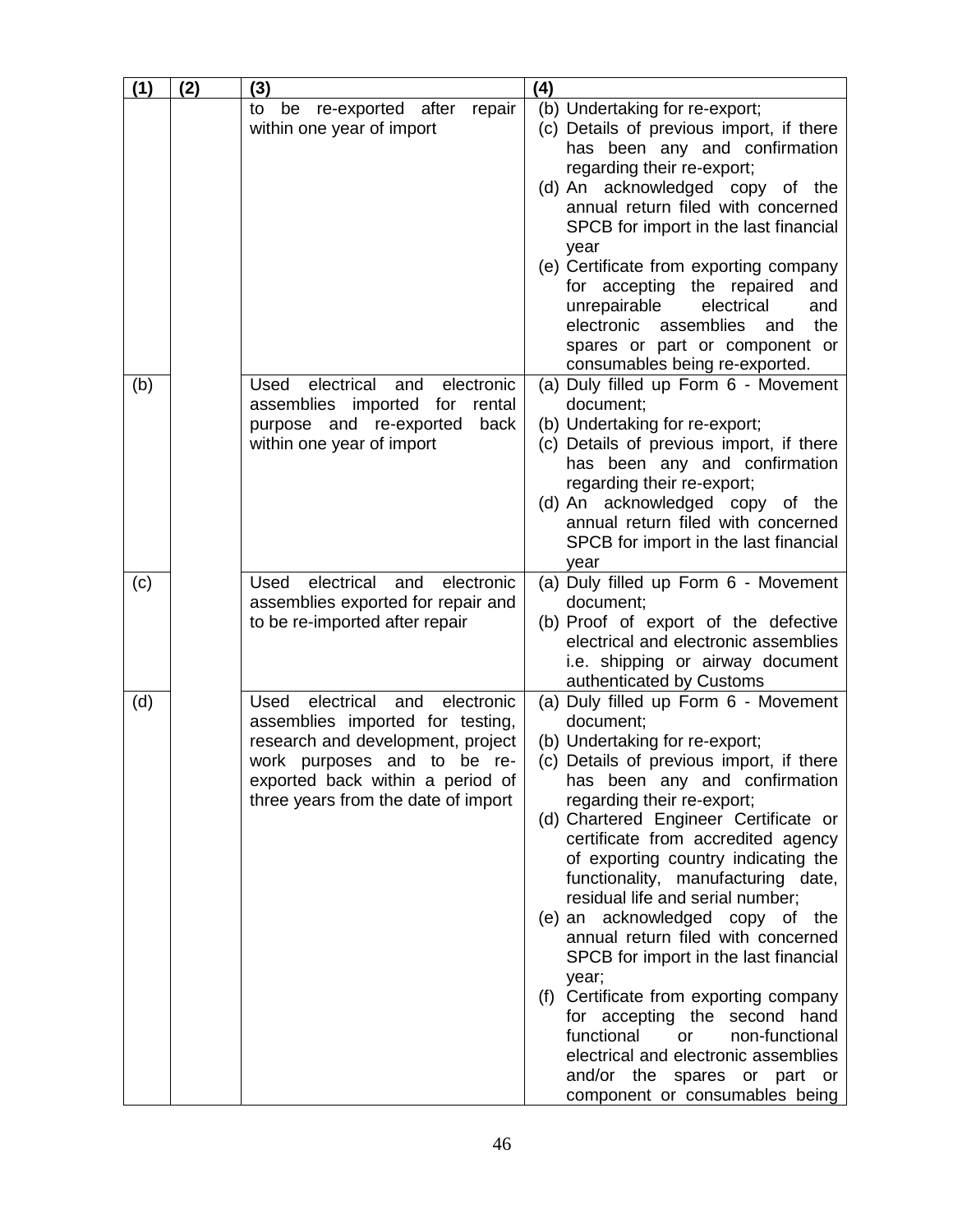| (1) | (2) | (3)                                                                                                                                                                                                                                                                           | (4)                                                                                                                                                                                                                                                                                                                                                                                                                                                                                                                                                                                                                                                                                                                                                                          |
|-----|-----|-------------------------------------------------------------------------------------------------------------------------------------------------------------------------------------------------------------------------------------------------------------------------------|------------------------------------------------------------------------------------------------------------------------------------------------------------------------------------------------------------------------------------------------------------------------------------------------------------------------------------------------------------------------------------------------------------------------------------------------------------------------------------------------------------------------------------------------------------------------------------------------------------------------------------------------------------------------------------------------------------------------------------------------------------------------------|
|     |     |                                                                                                                                                                                                                                                                               | re-exported at the end of three                                                                                                                                                                                                                                                                                                                                                                                                                                                                                                                                                                                                                                                                                                                                              |
|     |     |                                                                                                                                                                                                                                                                               | years.                                                                                                                                                                                                                                                                                                                                                                                                                                                                                                                                                                                                                                                                                                                                                                       |
| (e) |     | <b>Spares</b><br>imported for<br>warranty<br>replacements<br>provided<br>equal<br>defective<br>number<br>of<br>non-<br>$\sqrt{2}$<br>functional parts are exported back<br>within one year of the import.                                                                     | (a) Duly filled up Form 6 - Movement<br>document;<br>(b) if refurbished components being<br>imported<br>replacement<br>to<br>as<br>defective<br>component<br>then<br>undertaking for export of equivalent<br>numbers of defective components;<br>(c) Details of previous import, if there<br>has been any and confirmation<br>regarding their re-export;<br>(d) Certificate from exporting company<br>for accepting the re-export of<br>defective or non-functional spares<br>component<br>part<br>or<br><b>or</b><br><b>or</b><br>consumables being re-exported;<br>(e) Documents on the declared policy<br>regarding the use of second hand<br>or refurbished spare parts for repair<br><b>of</b><br>electrical<br>and<br>electronic<br>assemblies during warranty period. |
| (f) |     | electrical<br>Used<br>and<br>electronic<br>assemblies imported by Ministry of<br>Defence, Department of Space<br>and Department of Atomic Energy.                                                                                                                             | $---$                                                                                                                                                                                                                                                                                                                                                                                                                                                                                                                                                                                                                                                                                                                                                                        |
| (g) |     | electrical and<br>Used<br>electronic<br>assemblies (not in bulk; quantity<br>or equal to three)<br>less than<br>imported by the individuals for their<br>personal uses.                                                                                                       | ---                                                                                                                                                                                                                                                                                                                                                                                                                                                                                                                                                                                                                                                                                                                                                                          |
| (h) |     | Used<br>Personal<br>Laptop,<br>Computers, Mobile, Tablet up to<br>03 number each imported by<br>organisations in a year.                                                                                                                                                      | ---                                                                                                                                                                                                                                                                                                                                                                                                                                                                                                                                                                                                                                                                                                                                                                          |
| (i) |     | Used electrical and<br>electronic<br>assemblies owned by individuals<br>and imported on transfer of<br>residence.                                                                                                                                                             | As per existing guidelines of Custom<br>Authority                                                                                                                                                                                                                                                                                                                                                                                                                                                                                                                                                                                                                                                                                                                            |
| (j) |     | Used electrical<br>and<br>electronic<br>assemblies, spares, imported by<br>airlines for aircraft maintenance<br>and remaining either on board or<br>under the custodianship of the<br>respective airlines warehouses<br>located on the airside of the<br>custom bonded areas. | ----                                                                                                                                                                                                                                                                                                                                                                                                                                                                                                                                                                                                                                                                                                                                                                         |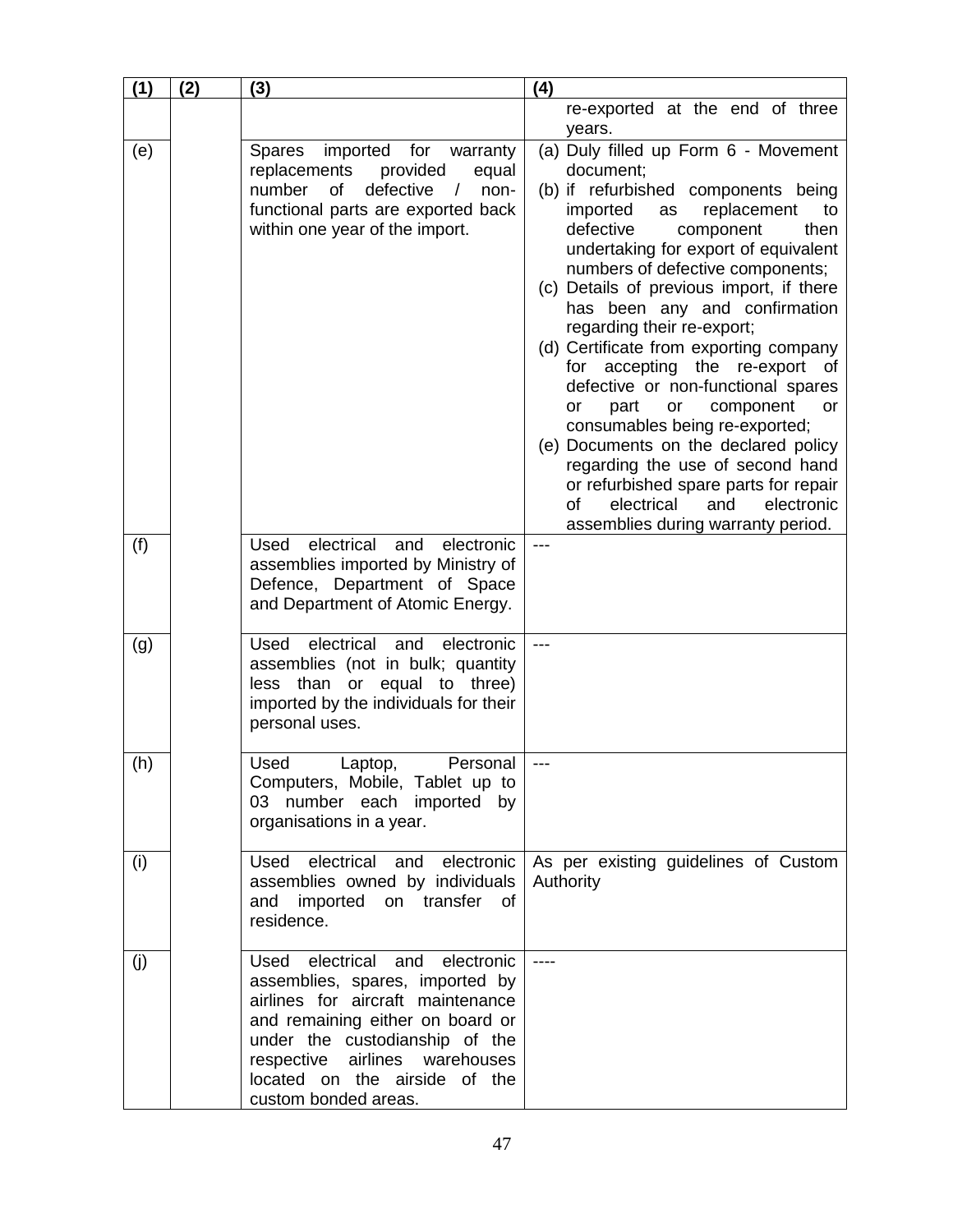| (1) | (2)   | (3)                                                                                                                                                                                                                                                                                                                                                                                                                                                                                                                                                                                                                                     | (4)                                                                                                                                                                                                                                                                                                                                                                                                                                                                                                                                                                                                                                                                                                                                                                                                                                              |
|-----|-------|-----------------------------------------------------------------------------------------------------------------------------------------------------------------------------------------------------------------------------------------------------------------------------------------------------------------------------------------------------------------------------------------------------------------------------------------------------------------------------------------------------------------------------------------------------------------------------------------------------------------------------------------|--------------------------------------------------------------------------------------------------------------------------------------------------------------------------------------------------------------------------------------------------------------------------------------------------------------------------------------------------------------------------------------------------------------------------------------------------------------------------------------------------------------------------------------------------------------------------------------------------------------------------------------------------------------------------------------------------------------------------------------------------------------------------------------------------------------------------------------------------|
| (j) |       | Used<br>multifunction<br>print<br>and<br>copying machines (MFDs)*                                                                                                                                                                                                                                                                                                                                                                                                                                                                                                                                                                       | (a) The country of Origin Certificate<br>with<br>bill<br>of lading<br>along<br>and<br>packaging;<br>certificate<br>$(b)$ The<br>issued<br>by<br>the<br>inspection agency as certified by the<br>exporting country or the inspection<br>and certification agency approved<br>General<br>Directorate<br>Foreign<br>by<br>Trade (DGFT)<br>for functionality,<br>having residual life of not less than<br>five years and serial number;<br>(c) Extended Producer Responsibility-<br>Authorisation<br>under<br>e-waste<br>(Management and Handling) Rules,<br>2011 as amended from time to time<br>as Producer;<br>(d) The MFDs shall be for printing A 3<br>size and above;<br>(e) An acknowledged copy of the<br>annual return filed with concerned<br>SPCB for import in the last financial<br>year.                                               |
| 5   | B3020 | paperboard<br>and<br>Paper,<br>paper<br>product wastes<br>The following materials, provided<br>they are not mixed with hazardous<br>wastes:<br>Waste and scrap of paper<br>or<br>paperboard of:<br>unbleached<br>paper<br>or<br>paperboard<br>of<br>or<br>corrugated<br>paper<br>or<br>paperboard<br>other paper or paperboard,<br>made mainly of bleached<br>chemical pulp, not coloured<br>in the mass<br>paper or paperboard made<br>mainly of mechanical pulp<br>(for example newspapers,<br>journals and similar printed<br>matter)<br>other, including<br>but not<br>limited to<br>(1) laminated paperboard<br>(2) unsorted scrap | Duly filled up Form 6 - Movement<br>(a)<br>document;<br>The import license from Directorate<br>(b)<br>General<br>of<br>Foreign<br>Trade,<br>wherever applicable;<br>Pre-shipment inspection certificate<br>(i)<br>issued by the inspection agency of<br>exporting<br>country<br>the<br>or the<br>inspection and certification agency<br>approved by Directorate General of<br>Foreign Trade;<br>The valid consents to operate<br>(c)<br>under the Air and Water Acts and<br>the authorisation under these rules,<br>for actual users. For traders, only<br>valid authorisation from concerned<br>SPCB is required;<br>The chemical analysis report of the<br>(d)<br>waste being imported;<br>an acknowledged copy of the<br>(e)<br>annual return filed with concerned<br>State Pollution Control Board for<br>import in the last financial year. |
| 6.  | B3140 | Aircraft Tyres exported to Original<br>Equipment Manufacturers for re-<br>treading and re-imported after re-<br>treading by airlines for aircraft                                                                                                                                                                                                                                                                                                                                                                                                                                                                                       | As per existing guidelines of Custom<br>Authority                                                                                                                                                                                                                                                                                                                                                                                                                                                                                                                                                                                                                                                                                                                                                                                                |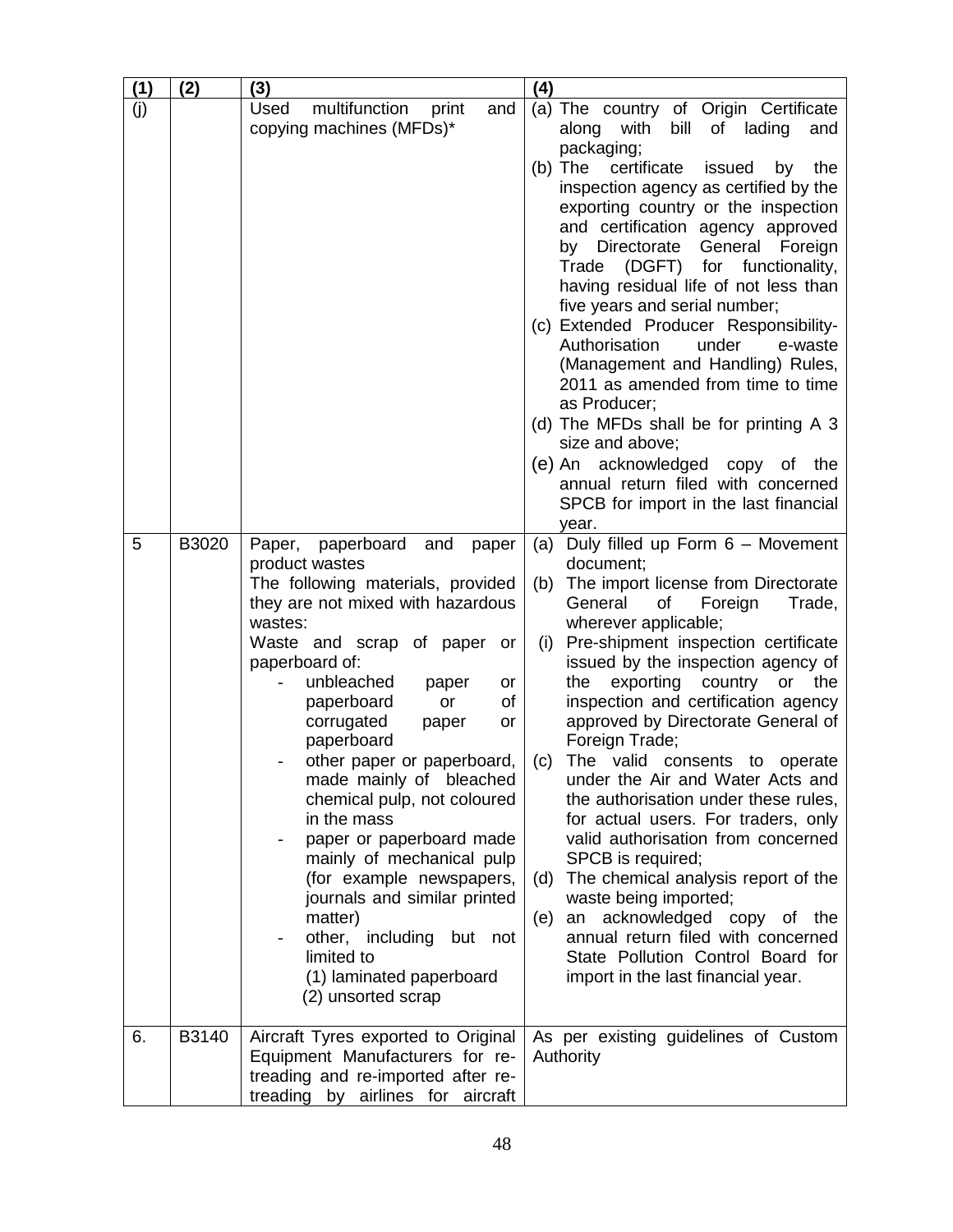|  | (3)                                                                                                                                                                                | A. |
|--|------------------------------------------------------------------------------------------------------------------------------------------------------------------------------------|----|
|  | maintenance and remaining either<br>board or under<br>the.<br>on<br>custodianship of the respective<br>airlines warehouses located on the<br>airside of the custom bonded<br>areas |    |

Note: \* The policy for free trade for multifunction print and copying machine to be reviewed once the MFDs are domestically manufactured.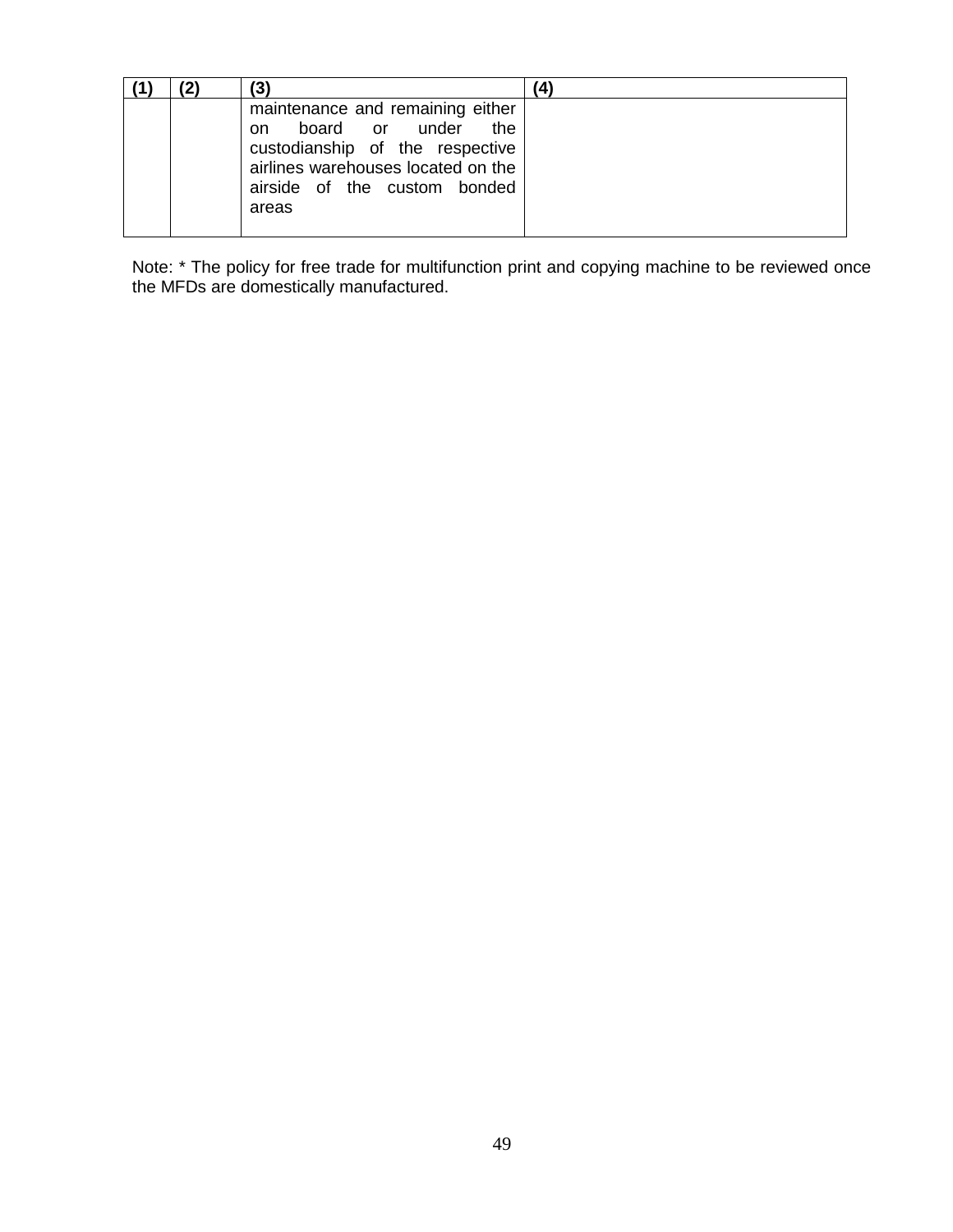#### *[See rule 6 (1)]*

**Application required for grant/renewal of authorisation for generation or collection or storage or transport or reception or recycling or reuse or recovery or pre-processing or co-processing or utilisation or treatment or disposal of hazardous and other waste** 

## **Part A: General (to be filled by all)**

- 1. (a) Name and address of the unit and location of facility :
	- (b) Name of the occupier of the facility or operator of disposal facility with designation, Tel, Fax and e-mail:
	- (c) Authorisation required for (Please tick mark appropriate activity or activities:

(d) In case of renewal of authorisation previous authorisation numbers and dates and provide copies of annual returns of last three years including the compliance reports with respect to the conditions of Prior Environmental Clearance, wherever applicable:

- 2. (a) Nature and quantity of waste handled per annum (in metric tonne or kilo litre)
	- (b) Nature and quantity of waste stored at any time (in metric tonne or kilo litre)
- 3. (a) Year of commissioning and commencement of production:
	- (b) Whether the industry works:

| $(i)$ 01 Shift        |  |
|-----------------------|--|
| (ii) 02 Shifts        |  |
| (iii) Round the clock |  |

4. Provide copy of the Emergency Response Plan (ERP) which should address procedures for dealing with emergency situations (viz. Spillage or release or fire) as specified in the guidelines of Central Pollution Control Board. Such ERP shall comprise the following, but not limited to:

- Containing and controlling incidents so as to minimise the effects and to limit danger to the persons, environment and property;
- Implementing the measures necessary to protect persons and the environment;
- Description of the actions which should be taken to control the conditions at events and to limit their consequences, including a description of the safety equipment and resources available;
- Arrangements for training staff in the duties which they are expected to perform;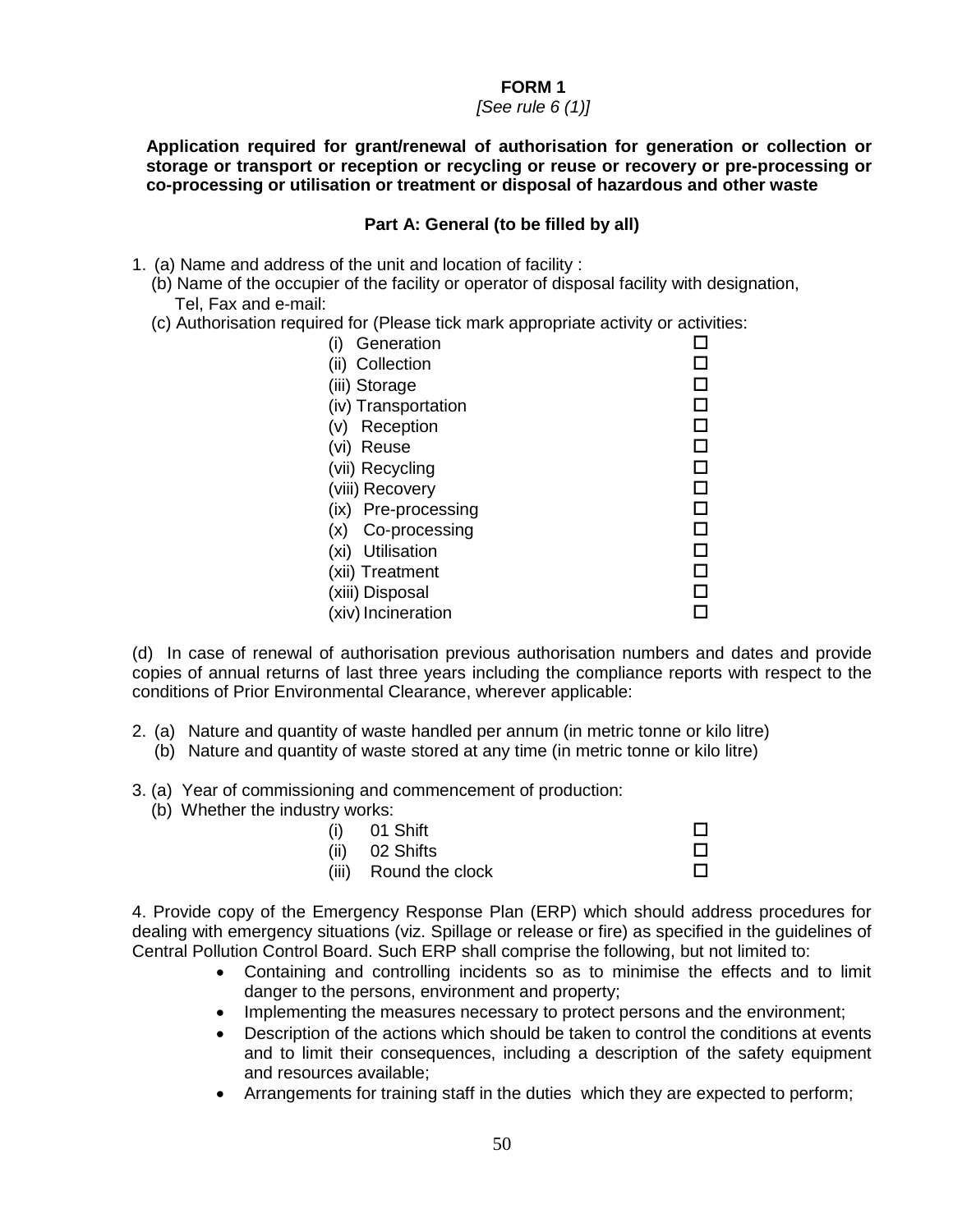- Arrangements for informing concerned authorities and emergency services; and
- Arrangements for providing assistance with off-site mitigatory action.

5. Provide undertaking or declaration to comply with all provisions including the scope of submitting bank guarantee in the event of spillage, leakage or fire while handling the hazardous and other waste.

#### **Part B: To be filled by hazardous waste generators**

1. (a) Products and by-products manufactured (names and product wise quantity per annum):

(b) Process description including process flow sheet indicating inputs and outputs (raw materials, chemicals, products, by-products, wastes, emissions, waste water etc.) Please attach separate sheets:

(c) Characteristics (waste-wise) and Quantity of waste generation per annum:

(d) Mode of management of (c) above:

- i. Capacity and mode of secured storage within the plant;
- ii. Utilisation within the plant (provide details);
- iii. If not utilised within the plant, please provide details of what is done with this waste;
- iv. Arrangement for transportation to actual users/ TSDF;

(e) Details of the environmental safeguards and environmental facilities provided for safe handling of all the wastes at point (c) above;

2. Hazardous and other wastes generated as per these rules from storage of hazardous chemicals as defined under the Manufacture, Storage and Import of Hazardous Chemicals Rules, 1989

# **Part C: To be filled by Treatment, storage and disposal facility operators**

- 1. Provide details of the facility including:
	- (i) Location of site with layout map;
	- (ii) Safe storage of the waste and storage capacity;
	- (iii) The treatment processes and their capacities;
	- (iv) Secured landfills;
	- (v) Incineration, if any;
	- (vi) Leachate collection and treatment system;
	- (vii) Fire fighting systems;
	- (viii) Environmental management plan including monitoring; and
	- (ix) Arrangement for transportation of waste from generators.
- 2. Provide details of any other activities undertaken at the Treatment, storage and disposal facility site.
- 3. Attach a copy of prior Environmental Clearance.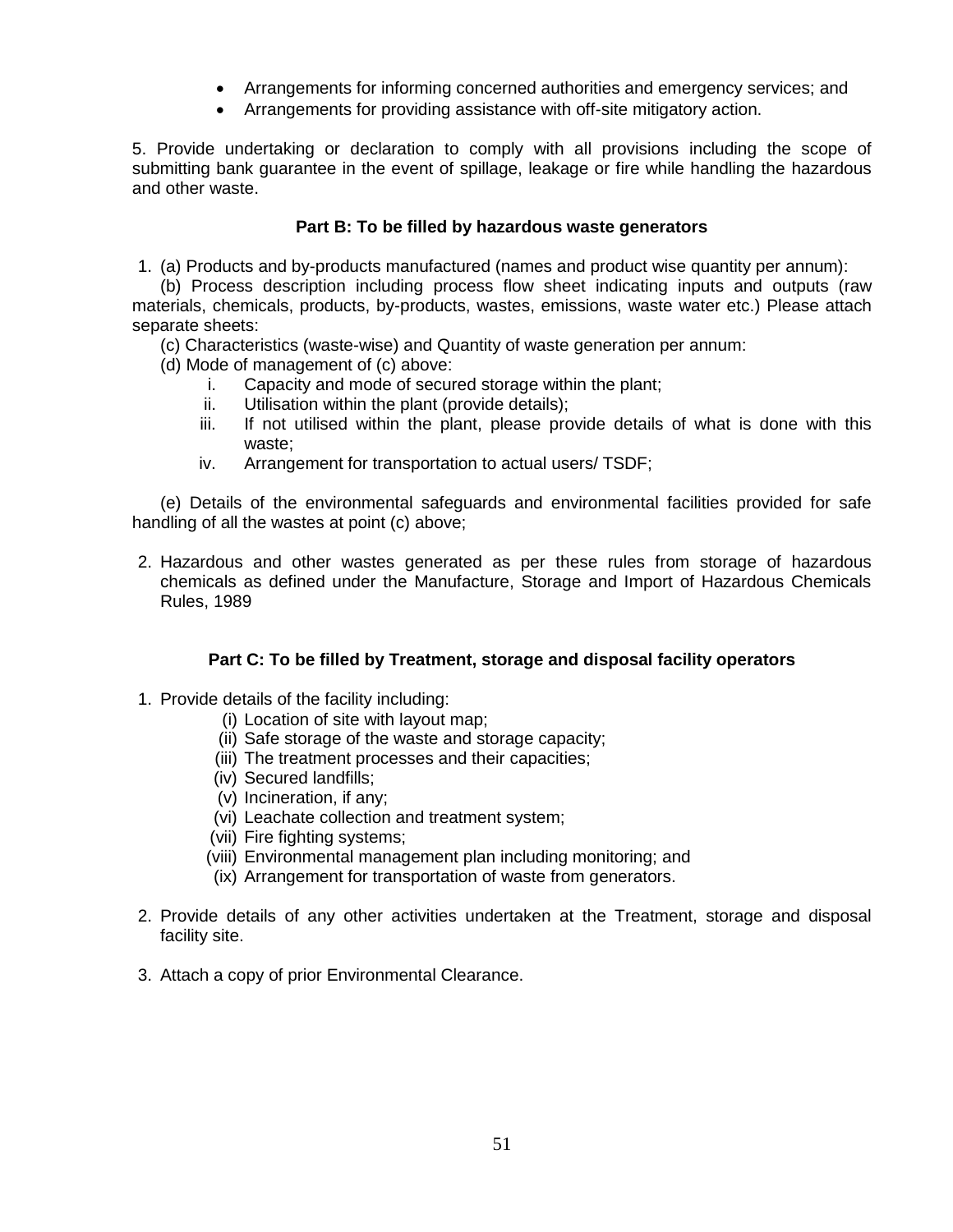#### **Part D: To be filled by recyclers or pre-processors or co-processors or users of hazardous or other wastes**

1. Nature and quantity of different wastes received per annum from domestic sources or imported or both:

2. Installed capacity as per registration issued by the District Industries Centre or any other authorised Government agency. Provide copy:

3. Provide details of secured storage of wastes including the storage capacity:

4. Process description including process flow sheet indicating equipment details, inputs and outputs (input wastes, chemicals, products, by-products, waste generated, emissions, waste water, etc.). Attach separate sheets:

5. Provide details of end users of products or by-products:

6. Provide details of pollution control systems such as Effluent Treatment Plant, scrubbers, etc. including mode of disposal of waste:

7. Provide details of occupational health and safety measures:

8. Has the facility been set up as per Central Pollution Control Board guidelines? If yes, provide a report on the compliance with the guidelines:

9. Arrangements for transportation of waste to the facility:

**Signature of the Applicant Designation**

**Date………………..**

**Place……………….**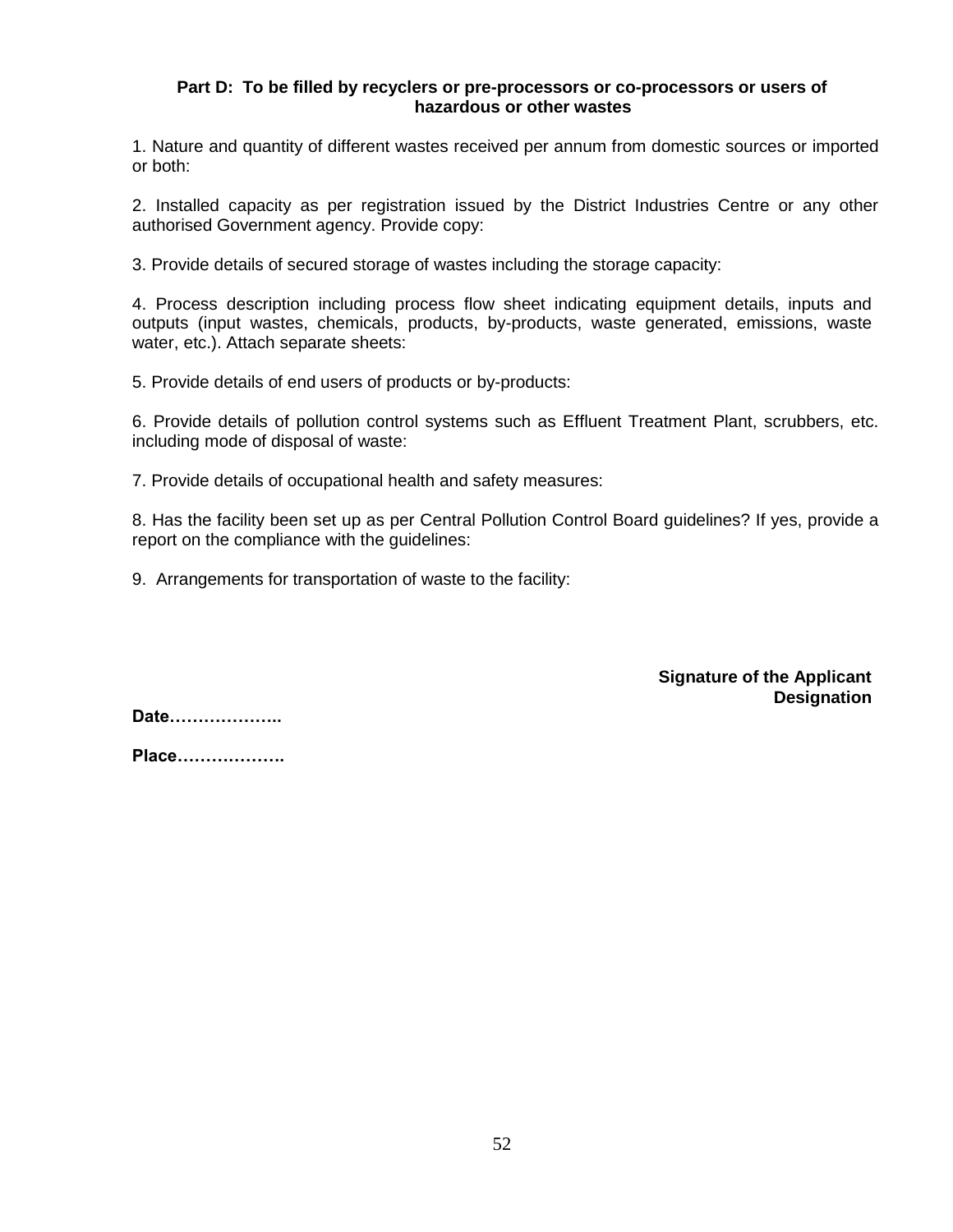#### *[See rule 6(2)]*

## **FORM FOR GRANT OR RENEWAL OF AUTHORISATION BY STATE POLLUTION CONTROL BOARD TO THE OCCUPIERS, RECYCLERS, REPROCESSORS, REUSERS, USER AND OPERATORS OF DISPOSAL FACILITIES**

- 1. Number of authorisation and date of issue :
- 2. Reference of application (No. and date) :
- 3. ………………of ……………………….is hereby granted an authorisation based on the enclosed signed inspection report for generation, collection, reception, storage, transport, reuse, recycling, recovery, pre-processing, co-processing, utilisation, treatment, disposal or any other use of hazardous or other wastes or both on the premises situated at…………………………....

# **Details of Authorisation**

| SI.<br>No. | Category<br>Hazardous Waste   disposal or recycling or   (ton/annum)  <br>as | of Authorised mode<br>per the utilisation or co-processing, |  | of   Quantity |
|------------|------------------------------------------------------------------------------|-------------------------------------------------------------|--|---------------|
|            | Schedules I, II and etc.<br>III of these rules                               |                                                             |  |               |
|            |                                                                              |                                                             |  |               |
|            |                                                                              |                                                             |  |               |
|            |                                                                              |                                                             |  |               |

- (1) The authorisation shall be valid for a period of …………………………………
- (2) The authorisation is subject to the following general and specific conditions (Please specify any conditions that need to be imposed over and above general conditions, if any):

# **A. General conditions of authorisation:**

- 1. The authorised person shall comply with the provisions of the Environment (Protection) Act, 1986, and the rules made there under.
- 2. The authorisation or its renewal shall be produced for inspection at the request of an officer authorised by the State Pollution Control Board.
- 3. The person authorised shall not rent, lend, sell, transfer or otherwise transport the hazardous and other wastes except what is permitted through this authorisation.
- 4. Any unauthorised change in personnel, equipment or working conditions as mentioned in the application by the person authorised shall constitute a breach of his authorisation.
- 5. The person authorised shall implement Emergency Response Procedure (ERP) for which this authorisation is being granted considering all site specific possible scenarios such as spillages, leakages, fire etc. and their possible impacts and also carry out mock drill in this regard at regular interval of time;
- 6. The person authorised shall comply with the provisions outlined in the Central Pollution Control Board guidelines on "Implementing Liabilities for Environmental Damages due to Handling and Disposal of Hazardous Waste and Penalty"
- 7. It is the duty of the authorised person to take prior permission of the State Pollution Control Board to close down the facility.
- 8. The imported hazardous and other wastes shall be fully insured for transit as well as for any accidental occurrence and its clean-up operation.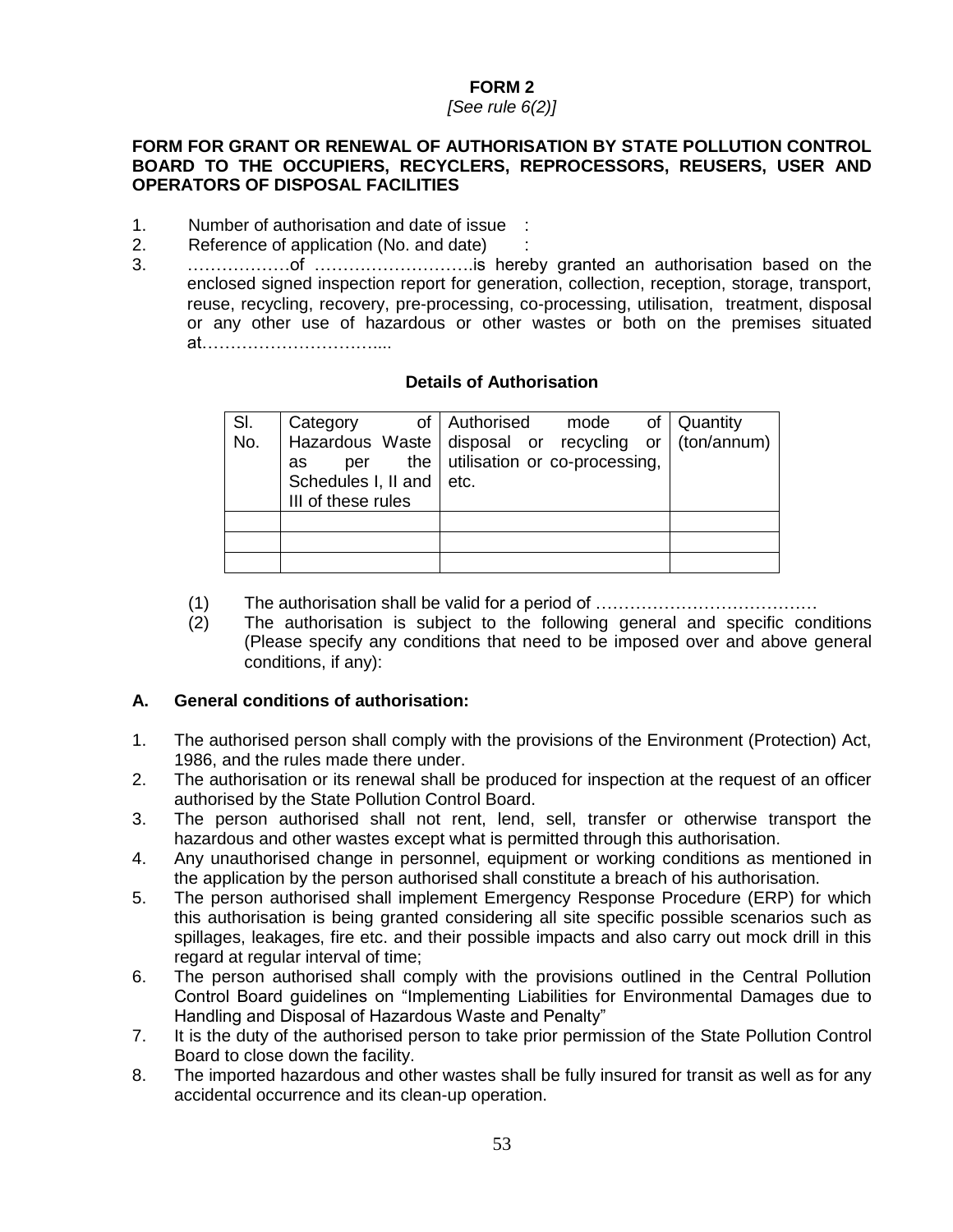- 9. The record of consumption and fate of the imported hazardous and other wastes shall be maintained.
- 10. The hazardous and other waste which gets generated during recycling or reuse or recovery or pre-processing or utilisation of imported hazardous or other wastes shall be treated and disposed of as per specific conditions of authorisation.
- 11. The importer or exporter shall bear the cost of import or export and mitigation of damages if any.
- 12. An application for the renewal of an authorisation shall be made as laid down under these Rules.
- 13. Any other conditions for compliance as per the Guidelines issued by the Ministry of Environment, Forest and Climate Change or Central Pollution Control Board from time to time.
- 14. Annual return shall be filed by June  $30<sup>th</sup>$  for the period ensuring  $31<sup>st</sup>$  March of the year.
- **B. Specific conditions:**

#### **Date: Date: Constructed and** *Signature* **of Issuing Authority <b>Constructed Authority Signature** of Issuing Authority **Designation and Seal**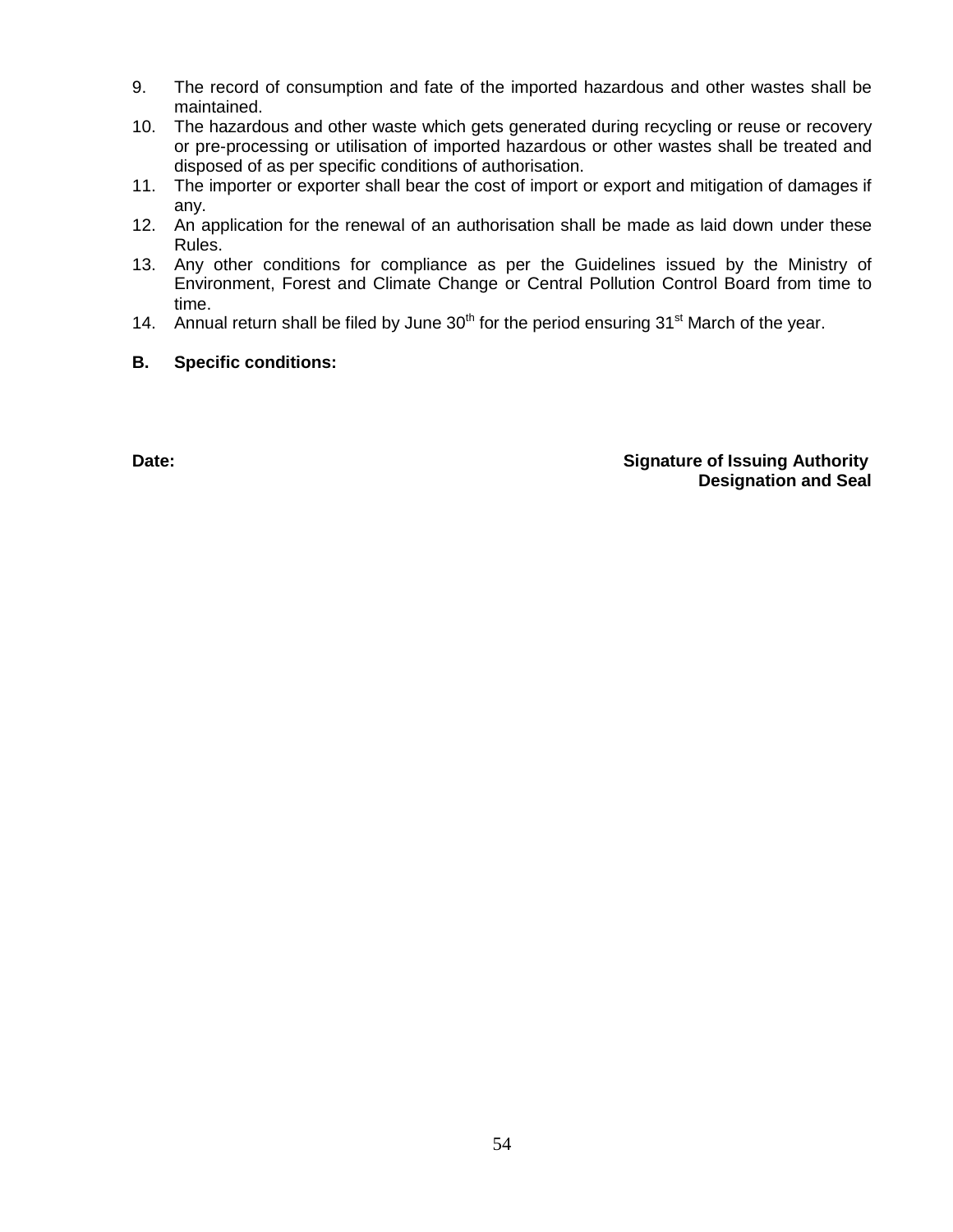*[See rules 6(5), 13(7), 14(6), 16(5) and 20 (1)]*

# **FORMAT FOR MAINTAINING RECORDS OF HAZARDOUS AND OTHER WASTES**

- 1. Name and address of the facility :
- 2. Date of issuance of authorisation and its reference number :
- 3. Description of hazardous and other wastes handled (Generated or Received)

| <b>Date</b> | Type of waste<br>with category<br>per<br>as<br>Schedules I, II<br>and III of these<br>rules | Total<br>quantity<br>(Metric<br>Tonnes) | <b>Method</b><br>οf<br><b>Storage</b> | Destined to or<br>received from |
|-------------|---------------------------------------------------------------------------------------------|-----------------------------------------|---------------------------------------|---------------------------------|
|             |                                                                                             |                                         |                                       |                                 |
|             |                                                                                             |                                         |                                       |                                 |

\* *Fill up above table separately for indigenous and imported waste.*

4. Date wise description of management of hazardous and other wastes including products sent and to whom in case of recyclers or pre-processor or utiliser:

5. Date of environmental monitoring (as per authorisation or guidelines of Central Pollution Control Board):

**Signature of occupier**

**Date………………..**

**Place……………….**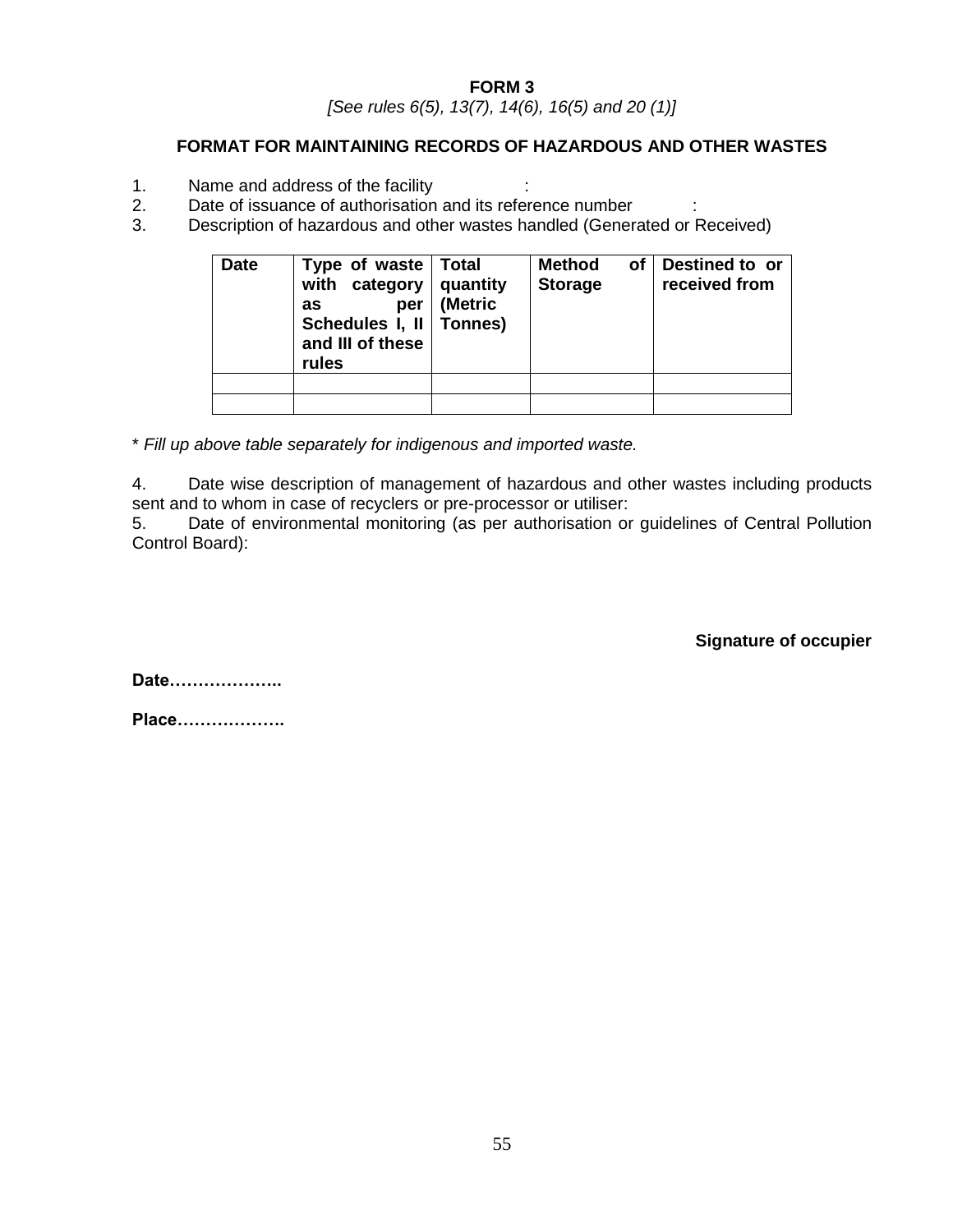*[See rules 6(5), 13(8), 16(6) and 20 (2)]*

# **FORM FOR FILING ANNUAL RETURNS**

[To be submitted to State Pollution Control Board by  $30<sup>th</sup>$  day of June of every year for the preceding period April to March]

- 1. Name and address of facility:
- 2. Authorisation No. and Date of issue:
- 3. Name of the authorised person and full address with telephone, fax number and e-mail:
- 4. Production during the year (product wise), wherever applicable

#### **Part A. To be filled by hazardous waste generators**

- 1. Total quantity of waste generated category wise
- 2. Quantity dispatched
	- (i) to disposal facility
	- (ii) to recycler or co-processors or pre-processor
	- (iii) others
- 3. Quantity utilised in-house, if any -
- 4. Quantity in storage at the end of the year –

# **Part B. To be filled by Treatment, storage and disposal facility operators**

- 1. Total quantity received -
- 2. Quantity in stock at the beginning of the year -
- 3. Quantity treated –
- 4. Quantity disposed in landfills as such and after treatment –
- 5. Quantity incinerated (if applicable) -
- 6. Quantity processed other than specified above -
- 7. Quantity in storage at the end of the year -

#### **Part C. To be filled by recyclers or co-processors or other users**

- 1. Quantity of waste received during the year
	- (i) domestic sources
	- (ii) imported (if applicable)
- 2. Quantity in stock at the beginning of the year -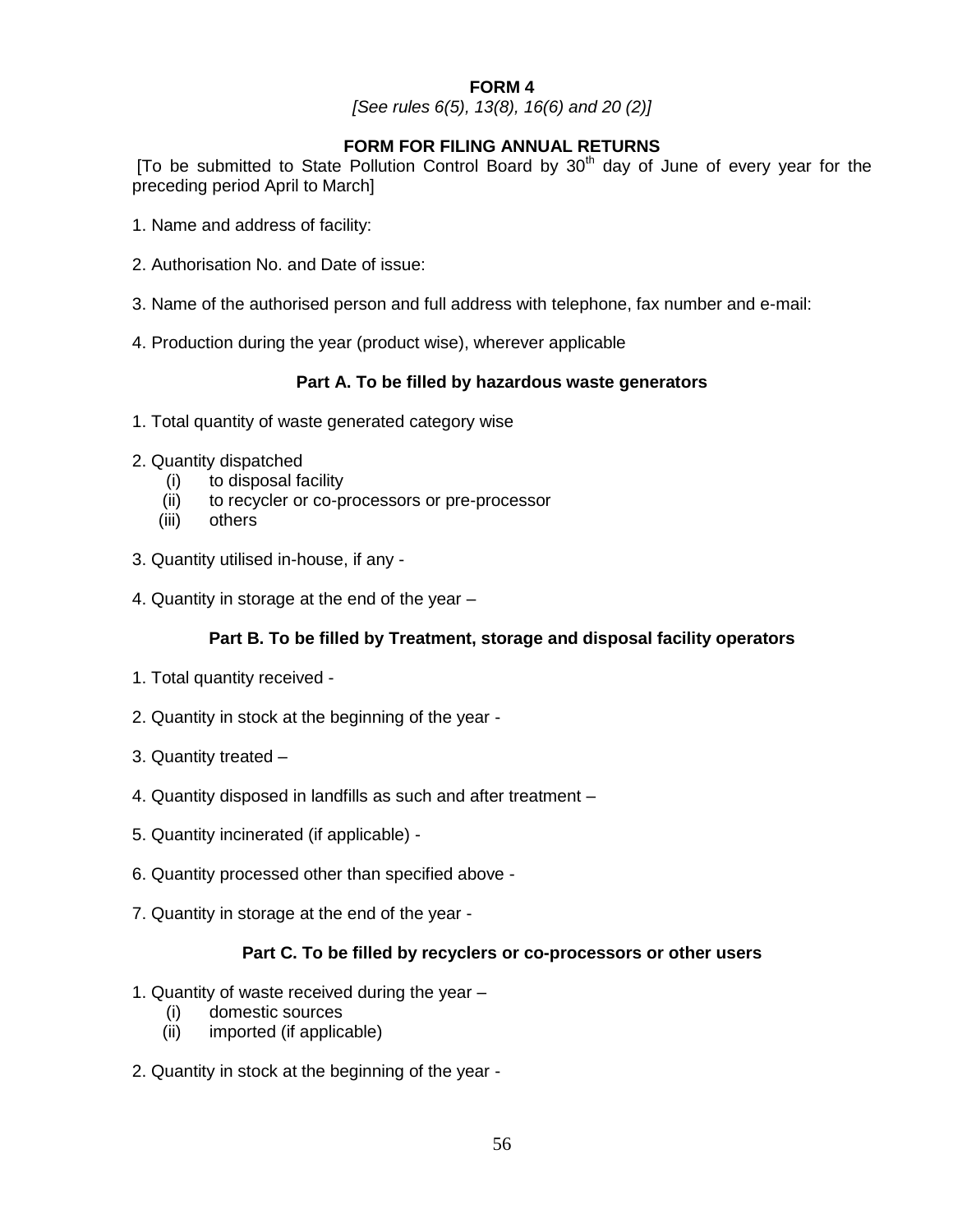- 3. Quantity recycled or co-processed or used –
- 4. Quantity of products dispatched (wherever applicable) –
- 5. Quantity of waste generated -
- 6. Quantity of waste disposed -
- 7. Quantity re-exported (wherever applicable)-
- 8. Quantity in storage at the end of the year -

**Signature of the Occupier or Operator of the disposal facility**

**Date………………..**

**Place……………….**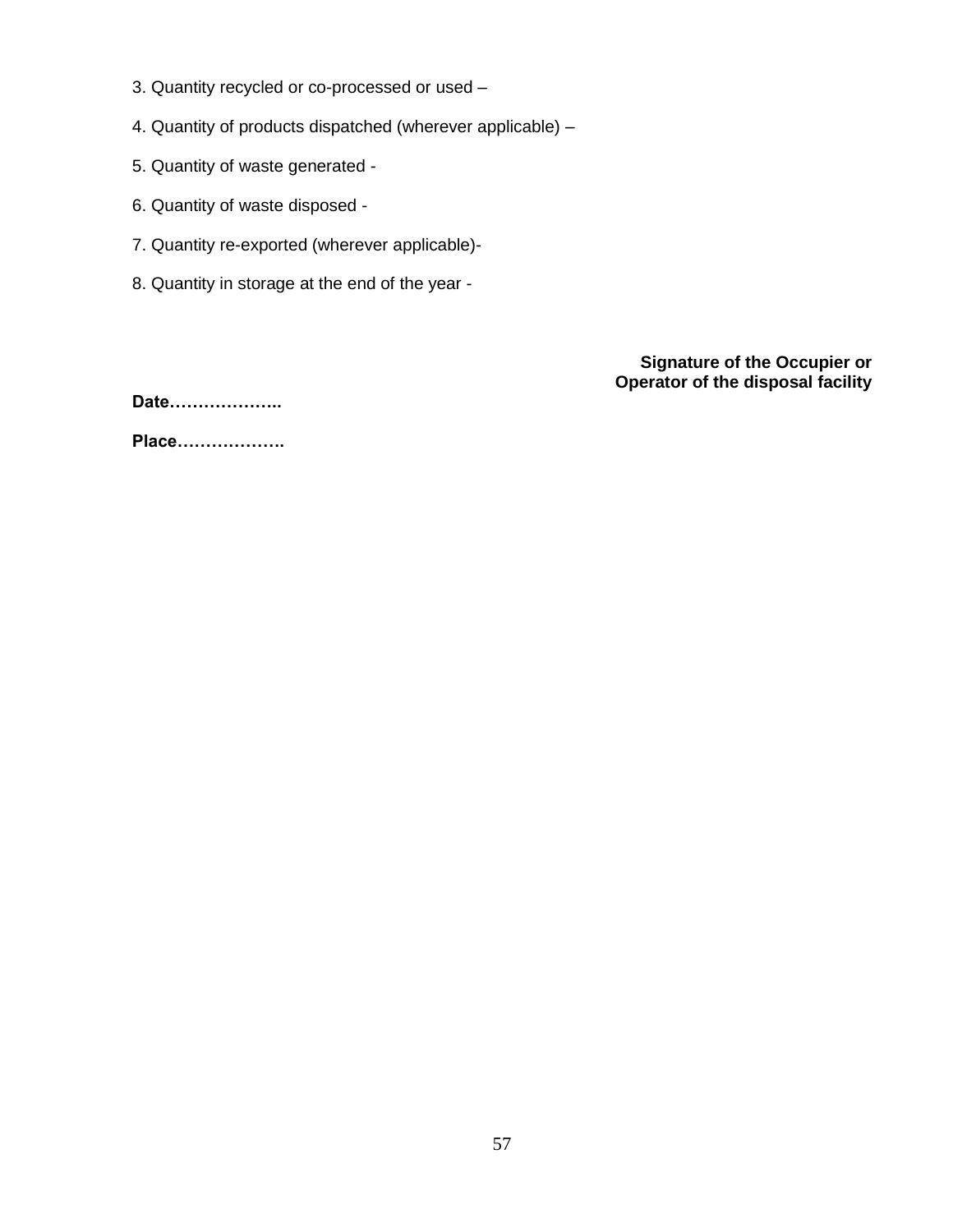#### **FORM 5** *[See rules 13 (1) and 14 (1)]*

## **APPLICATION FOR IMPORT OR EXPORT OF HAZARDOUS AND OTHER WASTE FOR REUSE OR RECYCLING OR RECOVERY OR CO-PROCESSING OR UTILISATION**

| S.  | <b>Description</b>                               | Details to be furnished by the importer |
|-----|--------------------------------------------------|-----------------------------------------|
| No. |                                                  | or exporter                             |
| (1) | (2)                                              | (3)                                     |
| 1.  | Importer or Exporter (name and address) in       |                                         |
|     | India                                            |                                         |
|     | Contact person                                   |                                         |
|     | Tel, fax and e-mail                              |                                         |
|     | Facility location/address                        |                                         |
|     | Reason for import or export                      |                                         |
| 2.  | Importer or exporter (name and address)          |                                         |
|     | outside of India                                 |                                         |
| 3.  | Details of waste to be imported or exported      |                                         |
|     | (a) Quantity                                     |                                         |
|     | (b) Basel No.                                    |                                         |
|     | (c) Single/multiple movement                     |                                         |
|     | (d) Chemical composition of waste (attach        |                                         |
|     | details), where applicable                       |                                         |
|     | (e) Physical characteristics                     |                                         |
|     | (f) Special handling requirements, if applicable |                                         |
| 4.  | For Schedule III A hazardous waste whether       |                                         |
|     | Prior Informed Consent has been obtained         |                                         |
| 5.  | For importer                                     |                                         |
|     | (a) Process details along with environmental     |                                         |
|     | safeguard measures (attach separate sheet)       |                                         |
|     | (b) Capacity of recycling or co-processing or    |                                         |
|     | recovery or utilization                          |                                         |
|     | Enclose a copy each of valid authorisation       |                                         |
|     | and valid consent to operate from SPCB           |                                         |
| 6.  | Details of import against the Ministry of        |                                         |
|     | <b>Environment, Forest and Climate Change</b>    |                                         |
|     | permission in the previous three years           |                                         |
| 7.  | Port of entry                                    |                                         |

# **TO BE FILLED IN BY APPLICANT**

#### 9. Undertaking :

I hereby solemnly undertake that:

- (i) The information is complete and correct to the best of my knowledge and legallyenforceable written contractual obligations have been entered into and that my applicable insurance or other financial guarantees are or shall be in force covering the transboundary movement.
- (ii) The waste permitted shall be fully insured for transit as well as for any accidental occurrence and its clean-up operation.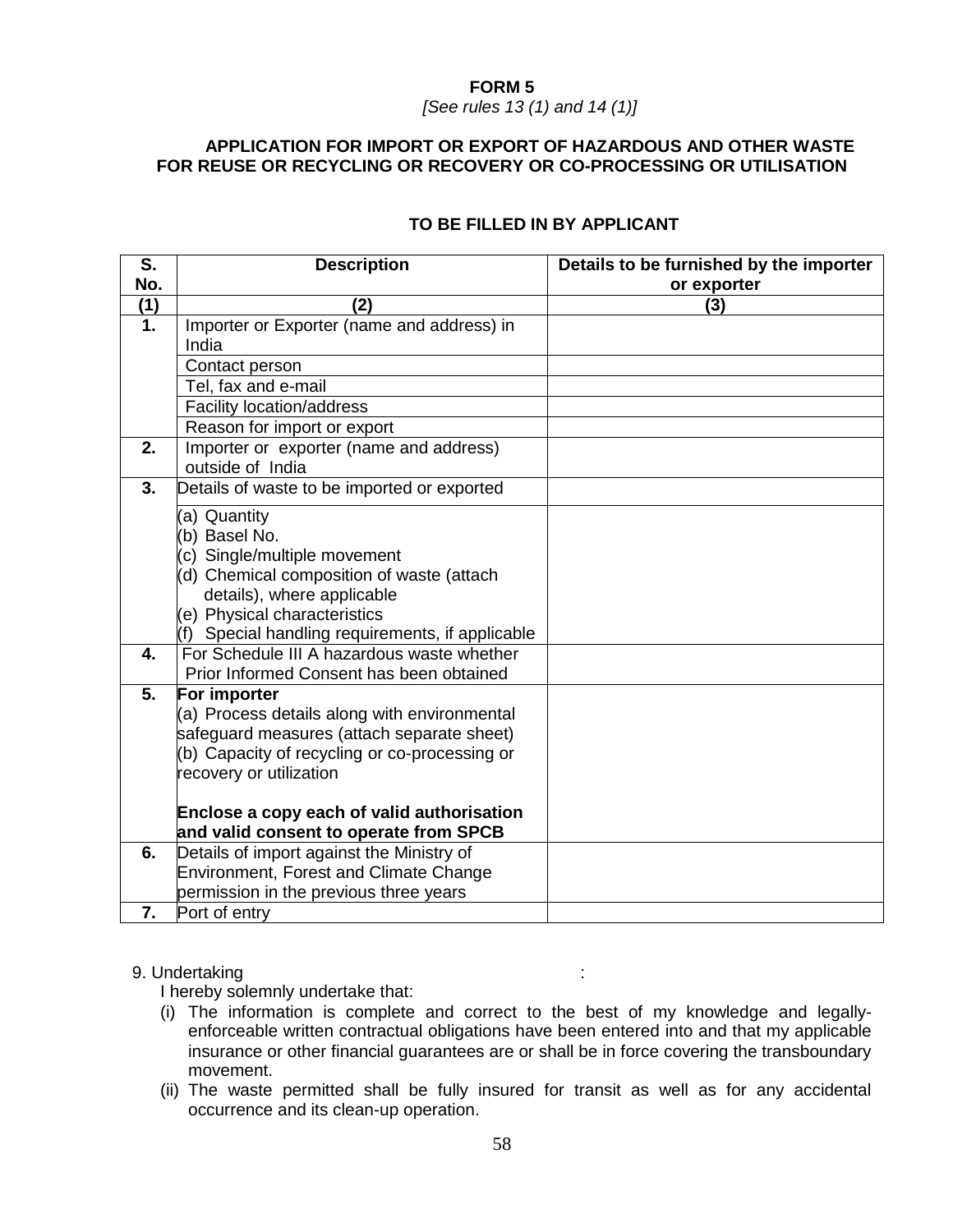- (iii) The record of consumption and fate of the imported waste shall be recorded and report sent to the SPCB every quarter.
- (iv) The hazardous or other waste which gets generated in our premises by the use of imported hazardous or other wastes in the form of raw material shall be treated and disposed of as per conditions of authorisation.
- (v) I agree to bear the cost of export and mitigation of damages if any.
- (vi) I am aware that there are significant penalties for submitting a false certificate/ undertaking/ disobedience of the rules and lawful orders including the possibility of fine and imprisonment.
- (vii) The exported wastes shall be taken back, if it is not acceptable to the importer.

**Signature of the Applicant Designation**

**Date………………..**

**Place……………….**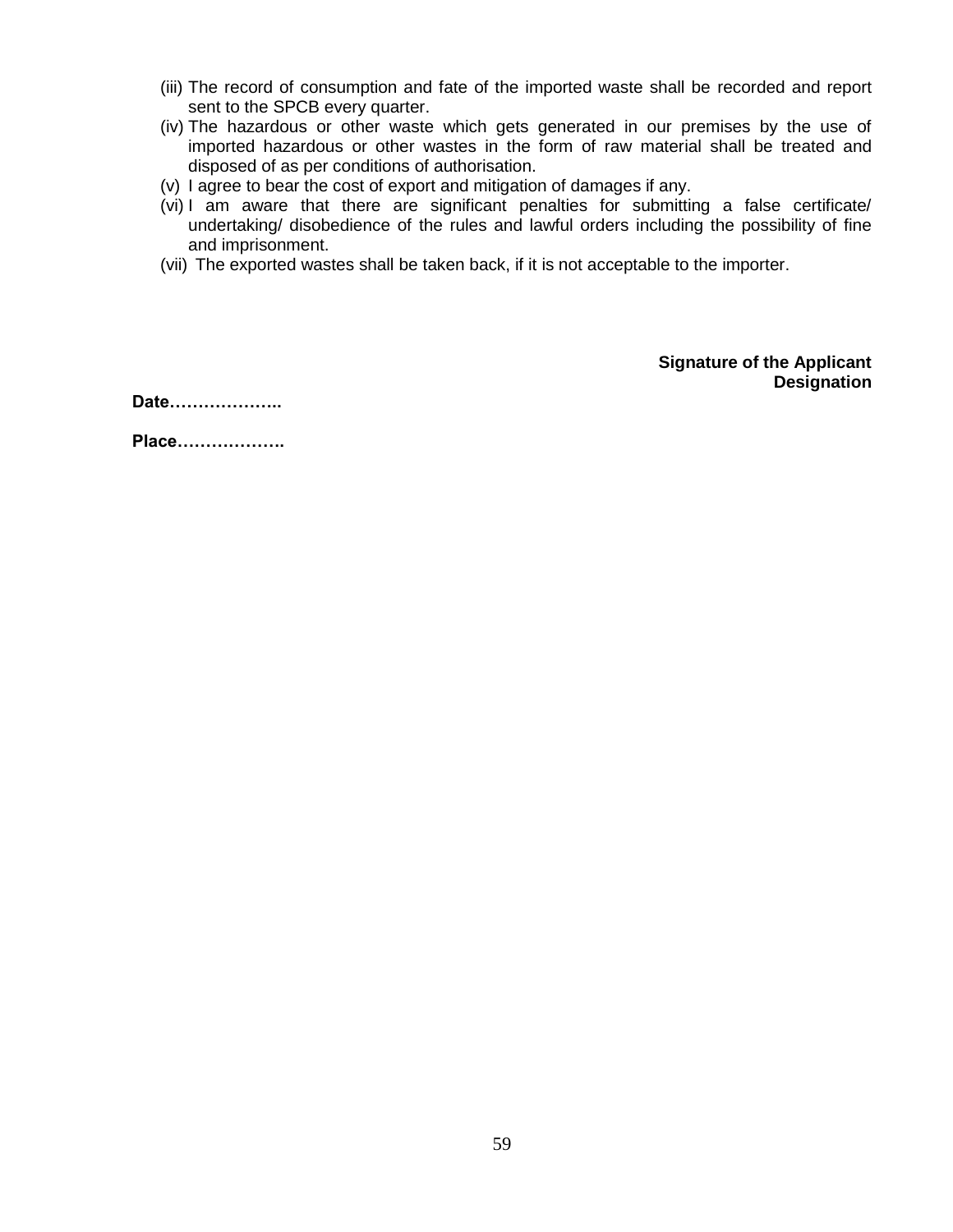# **FORM – 6**

*[See rules 13(2), 13 (10) and 14 (5)]*

# **TRANSBOUNDARY MOVEMENT- MOVEMENT DOCUMENT**

| S.No             | <b>Description</b>                                                               |                | <b>Details to be furnished</b><br>by the exporter or<br>importer |
|------------------|----------------------------------------------------------------------------------|----------------|------------------------------------------------------------------|
| (1)              | (2)                                                                              |                | (3)                                                              |
| $\mathbf{1}$     | Exporter (Name and Address)                                                      |                |                                                                  |
|                  | <b>Contact Person</b>                                                            |                |                                                                  |
|                  | Tele, Fax and email                                                              |                |                                                                  |
| 2.               | Generator(s) of the waste (Name and Address) <sup>1</sup>                        | $\blacksquare$ |                                                                  |
|                  | <b>Contact Person</b>                                                            |                |                                                                  |
|                  | Tele, Fax and email                                                              |                |                                                                  |
|                  | Site of generation                                                               | $\cdot$        |                                                                  |
| 3.               | Importer or Actual user (Name and Address)                                       |                |                                                                  |
|                  | Contact person                                                                   |                |                                                                  |
|                  | Tele, Fax and email                                                              |                |                                                                  |
| 4.               | Trader (Name and Address)                                                        |                |                                                                  |
|                  | Contact person                                                                   |                |                                                                  |
|                  | Tele, Fax and email                                                              |                |                                                                  |
|                  | Details of actual user (Name, Address, Telephone<br>and email)                   | t              |                                                                  |
| 5.               | Corresponding to applicant Ref. No., If any                                      | $\cdot$        |                                                                  |
| 6.               | Bill of lading (attach copy)                                                     |                |                                                                  |
| $\overline{7}$ . | Country of import/export                                                         | ÷,             |                                                                  |
| 8.               | General description of waste                                                     |                |                                                                  |
|                  | (a) Quantity                                                                     |                |                                                                  |
|                  | (b) Physical characteristics                                                     |                |                                                                  |
|                  | (c) Chemical composition of waste (attach                                        |                |                                                                  |
|                  | details), where applicable                                                       |                |                                                                  |
|                  | (d) Basel No.                                                                    |                |                                                                  |
|                  | (e) UN Shipping name                                                             |                |                                                                  |
|                  | (f) UN Class                                                                     |                |                                                                  |
|                  | (g) UN No                                                                        |                |                                                                  |
|                  | (h) H Number                                                                     |                |                                                                  |
|                  | (i) Y Number                                                                     |                |                                                                  |
|                  | ITC (HS)<br>(j)                                                                  |                |                                                                  |
|                  | (k) Customs Code (H.S.)                                                          |                |                                                                  |
|                  | Other (specify)                                                                  |                |                                                                  |
| 9.               | Type of packages                                                                 |                |                                                                  |
|                  | Number                                                                           |                |                                                                  |
| 10.              | Special handling requirements including emergency                                | $\cdot$        |                                                                  |
| 11.              | provision in case of accidents                                                   |                |                                                                  |
|                  | Movement subject to single/multiple consignment                                  |                |                                                                  |
|                  | In case of multiple movement-<br>(a) Expected dates of each shipment or expected |                |                                                                  |
|                  | frequency of the shipments                                                       |                |                                                                  |
|                  | (b) Estimated total quantity and quantities for                                  | İ              |                                                                  |
|                  | each individual shipment                                                         |                |                                                                  |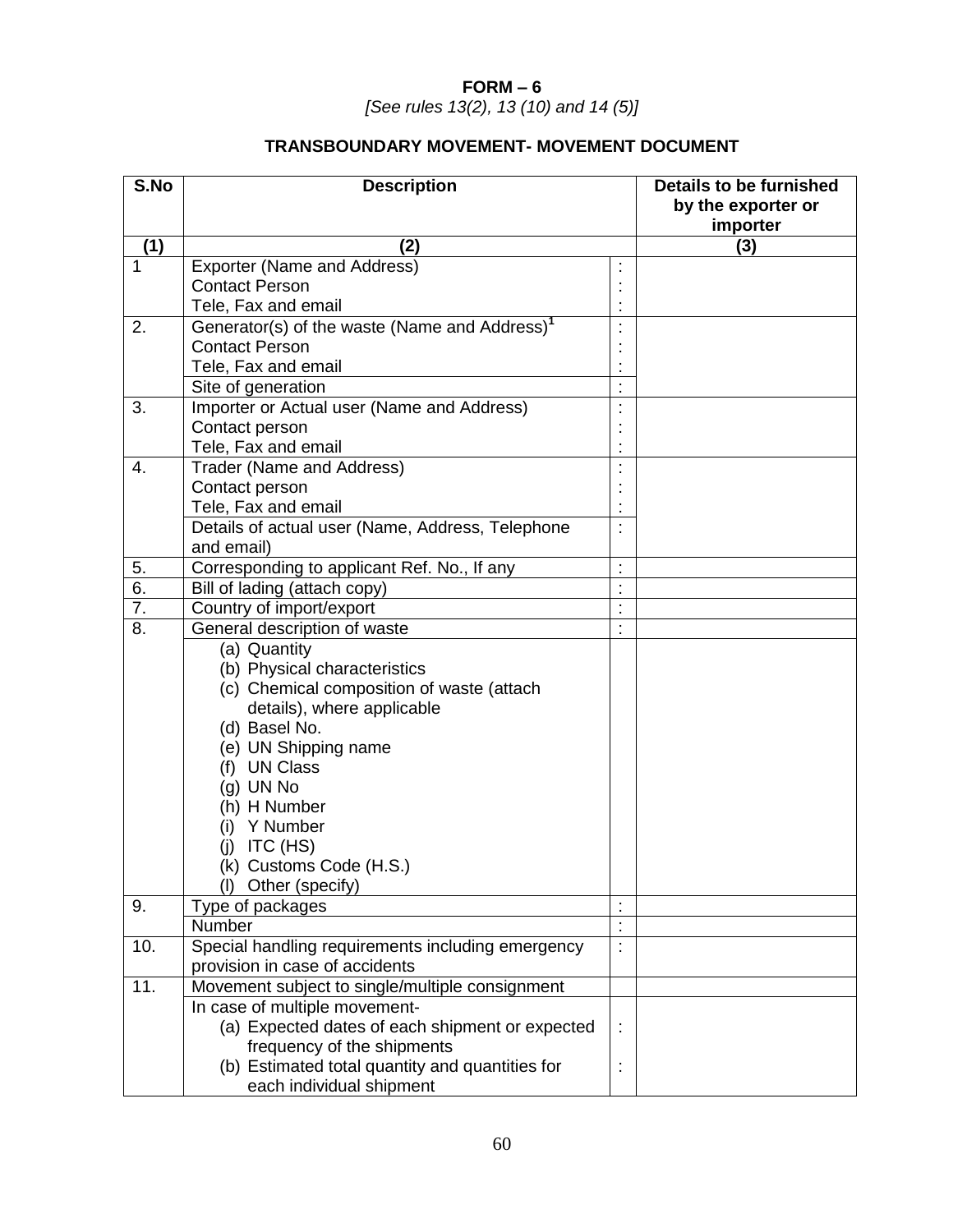| (1)     | (2)                                                                                              |                | (3)              |
|---------|--------------------------------------------------------------------------------------------------|----------------|------------------|
| 12.     | Transporter of waste (Name and Address) <sup>1</sup>                                             |                |                  |
|         | <b>Contact Person</b>                                                                            |                |                  |
|         | Tele, Fax and email                                                                              |                |                  |
|         | <b>Registration number</b>                                                                       | $\blacksquare$ |                  |
|         | Means of transport (road, rail, inland waterway, sea,                                            | $\blacksquare$ |                  |
|         | $air)^2$                                                                                         |                |                  |
|         | Date of Transfer                                                                                 | $\blacksquare$ |                  |
|         | Signature of Carrier's representative                                                            |                |                  |
| 13.     | Exporter's declaration for hazardous and other                                                   |                |                  |
|         | waste:                                                                                           |                |                  |
|         | I certify that the information in SI. Nos. 1 to 12 above                                         |                |                  |
|         | are complete and correct to my best knowledge. I                                                 |                |                  |
|         | also certify that legally-enforceable written contractual                                        |                |                  |
|         | obligations have been entered into and are in force                                              |                |                  |
|         | covering<br>the<br>transboundary<br>movement<br>regulations/rules.                               |                |                  |
|         |                                                                                                  |                |                  |
|         |                                                                                                  |                |                  |
|         |                                                                                                  |                |                  |
|         | Name:                                                                                            |                |                  |
|         |                                                                                                  |                |                  |
|         | TO BE COMPLETED BY IMPORTER (ACTUAL USER OR                                                      |                |                  |
| TRADER) |                                                                                                  |                |                  |
|         |                                                                                                  |                |                  |
| 14.     | Shipment received by importer/ actual user/trader <sup>2/3</sup>                                 |                |                  |
|         |                                                                                                  |                |                  |
|         | Date:                                                                                            |                |                  |
|         | Name:<br>Signature:                                                                              |                |                  |
| 15.     | Methods of recovery                                                                              |                |                  |
|         | R code*                                                                                          |                |                  |
|         | Technology employed (Attached details if necessary)                                              |                |                  |
| 16.     | certify that nothing other than declared goods                                                   |                |                  |
|         | covered as per these rules is intended to be imported                                            |                |                  |
|         | in the above referred consignment and will be                                                    |                |                  |
|         | recycled /utilized.                                                                              |                |                  |
|         | Signature:                                                                                       |                |                  |
|         | Date:                                                                                            |                |                  |
| 17.     | SPECIFIC CONDITIONS ON CONSENTING TO THE                                                         |                | (attach details) |
|         | MOVEMENT if applicable.                                                                          |                |                  |
|         |                                                                                                  |                |                  |
|         | Notes:-(1) Attach list, if more than one; (2) Select appropriate option; (3) Immediately contact |                |                  |
|         | competent authority in case of any emergency; (4) If more than one transporter carriers, attach  |                |                  |
|         | information as required in SL. No. 12.                                                           |                |                  |

# **List of abbreviations used in the Movement Document**

# **Recovery Operations (\*)**

- **R1** Use as a fuel (other than in direct incineration) or other means to generate energy.
- **R2** Solvent reclamation/regeneration.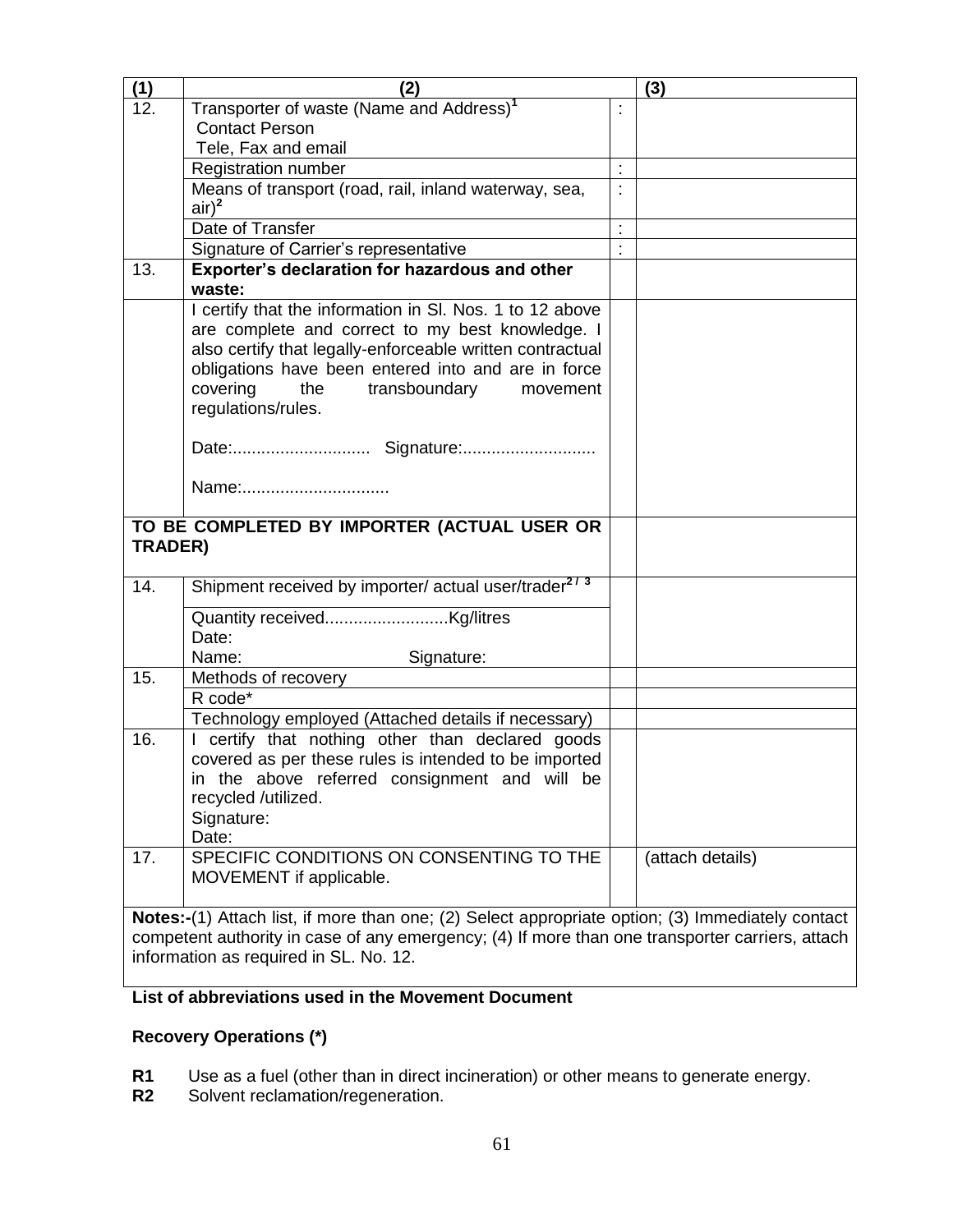- **R3** Recycling/reclamation of organic substances which are not used as solvents.
- R4 Recycling/reclamation of metals and metal compounds.<br>**R5** Recycling/reclamation of other inorganic materials.
- R5 Recycling/reclamation of other inorganic materials.<br>R6 Regeneration of acids or bases.
- **R6** Regeneration of acids or bases.<br>**R7** Recovery of components used fo
- Recovery of components used for pollution abatement.
- **R8** Recovery of components from catalysts.
- **R9** Used oil re-refining or other reuses of previously used oil.
- **R10** Land treatment resulting in benefit to agriculture or ecological improvement
- **R11** Uses of residual materials obtained from any of the operations numbered R 1 to R 10

Date: Signature:

**Place: Designation:**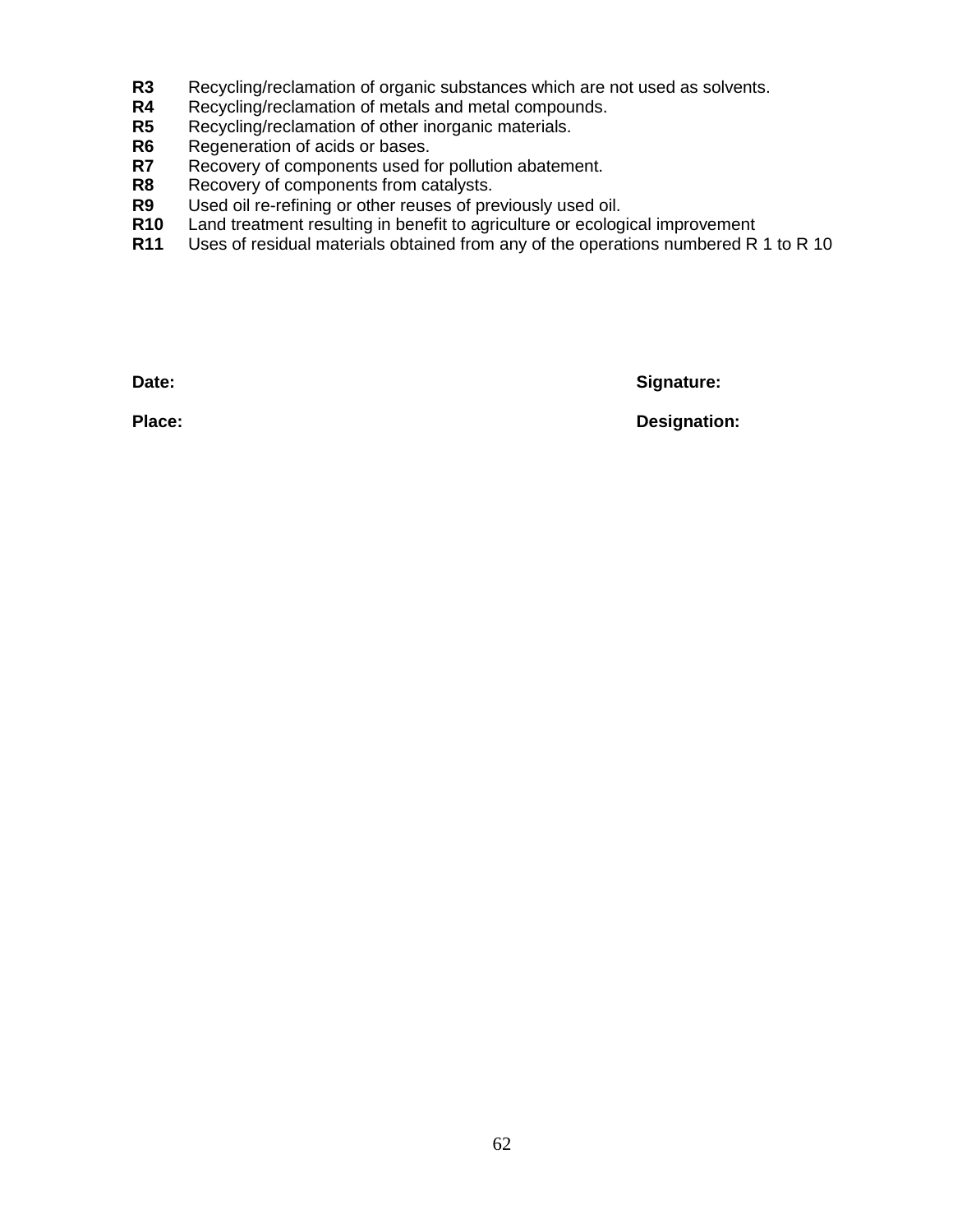*[See rule 13 (2) (c)]*

# **APPLICATION FORM FOR ONE TIME AUTHORISATION OF TRADERS FOR PART- D OF SCHEDULE III, WASTE**

[To be submitted by trader to the State Pollution Control Board]

|    | Name and address of trader    | $\mathbb{R}$ |  |
|----|-------------------------------|--------------|--|
|    | with Telephone, Fax Number    |              |  |
|    | and e-mail                    |              |  |
| 2. | TIN/VAT Number/Import/ Export | ÷            |  |
|    | Code                          |              |  |
| 3. | Description and quantity of   | $\cdot$      |  |
|    | other waste to be imported    |              |  |
| 4. | Details of storage, if any    | $\cdot$      |  |
| 5. | Names and address of          | $\cdot$<br>٠ |  |
|    | authorised actual user (s)    |              |  |

# **Signature of the authorised person**

**Date:**

**Place:**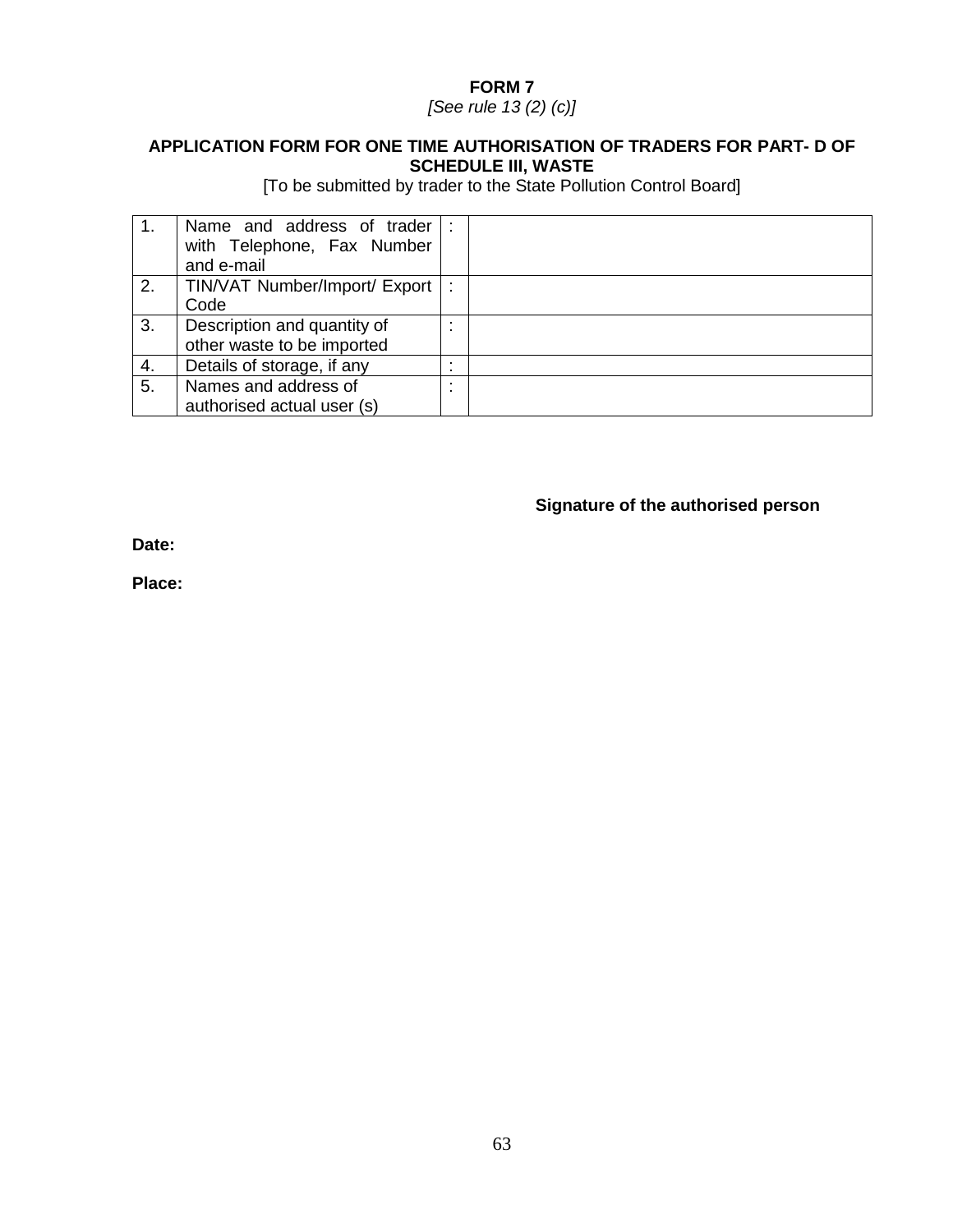*[See rules 17 (1) and 18 (2)]*

# **LABELLING OF CONTAINERS OF HAZARDOUS AND OTHER WASTE**

| Handle with care                                       |                                       |  |  |  |  |
|--------------------------------------------------------|---------------------------------------|--|--|--|--|
| Waste category and characteristics as per              | Incompatible wastes and<br>substances |  |  |  |  |
| Part C of Schedules II and III of these                |                                       |  |  |  |  |
| rules                                                  |                                       |  |  |  |  |
| Total quantity                                         | Date of storage                       |  |  |  |  |
| Physical State of the waste (Solid/Semi-solid/liquid): |                                       |  |  |  |  |
|                                                        |                                       |  |  |  |  |
| Sender's name and address                              | Receiver's name and address           |  |  |  |  |
| Phone                                                  | Phone                                 |  |  |  |  |
| E-mail                                                 | E-mail                                |  |  |  |  |
| Tel. and Fax No                                        | Tel. and Fax No                       |  |  |  |  |
| Contact person                                         | Contact person                        |  |  |  |  |
| In case of emergency please Contact                    |                                       |  |  |  |  |

#### *Note:*

- *1. Background colour of labeI - fluorescent yellow.*
- *2. The word, 'HAZARDOUS WASTES' and 'HANDLE WITH CARE' to be prominent and written in red, in Hindi, English and in vernacular language.*
- *3. The word 'OTHER WASTES' to be written prominently in orange, in Hindi, English and in vernacular language.*
- *4. Label should be of non-washable material and weather proof.*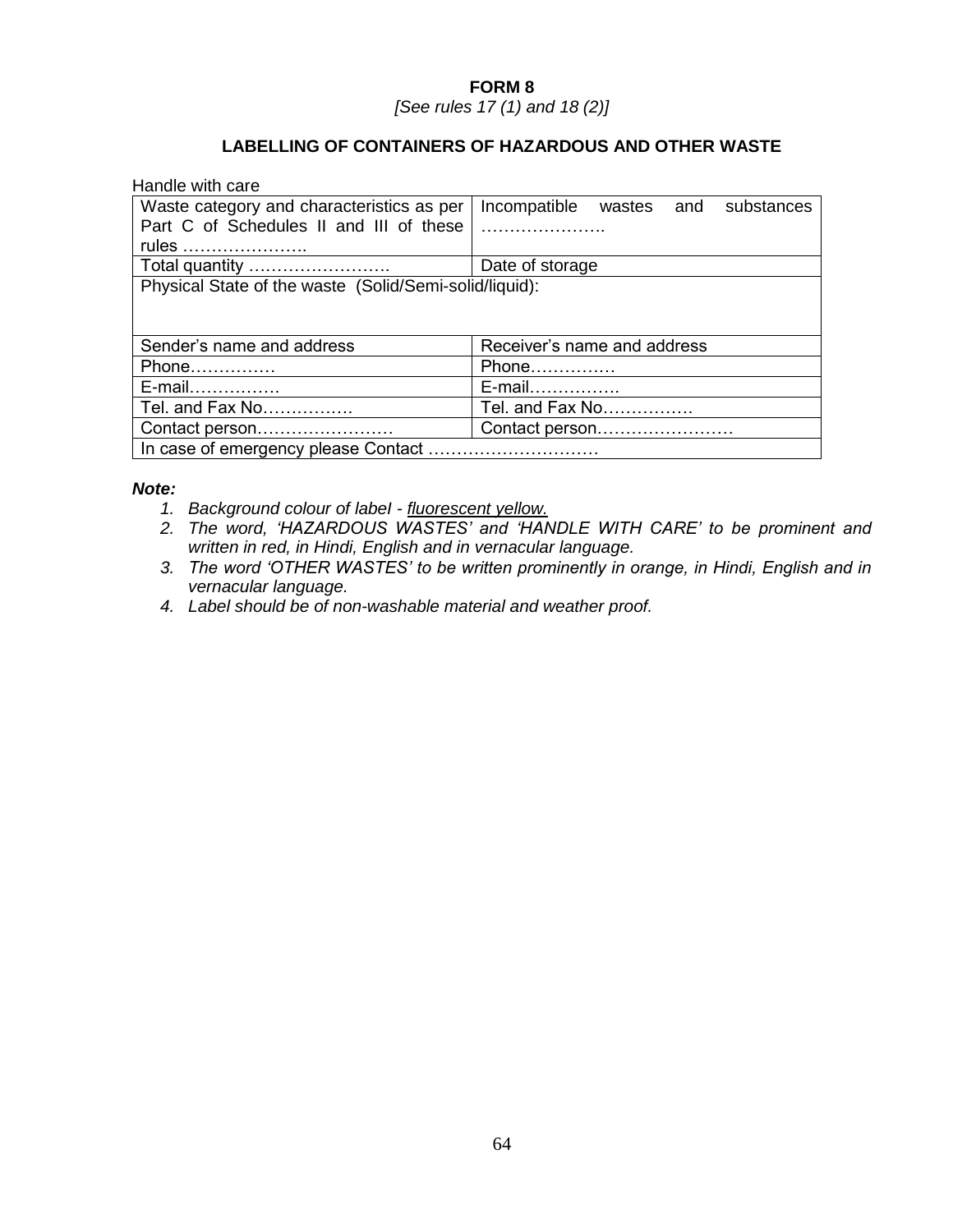*[See rule 18 (2)]*

# **TRANSPORT EMERGENCY (TREM) CARD**

[To be carried by the transporter during transportation of hazardous and other wastes, provided by the sender of waste]

1. Characteristics of hazardous and other wastes:

| S. No. | <b>Type</b><br>waste | оf | <b>Physical</b><br>properties/ | <b>Chemical</b><br>constituents | <b>Exposure</b><br>hazards | <b>First</b><br>Aid<br>requirements |
|--------|----------------------|----|--------------------------------|---------------------------------|----------------------------|-------------------------------------|
|        |                      |    |                                |                                 |                            |                                     |
|        |                      |    |                                |                                 |                            |                                     |
|        |                      |    |                                |                                 |                            |                                     |

- 2. Procedure to be followed in case of fire :
- 3. Procedure to be followed in case of spillage/accident/explosion :
- 4. For expert services, please contact :
	- (i) Name and Address :
	- (ii) Telephone No. :

# *(Name, contact number and signature of sender)*

**Date………………..**

**Place……………….**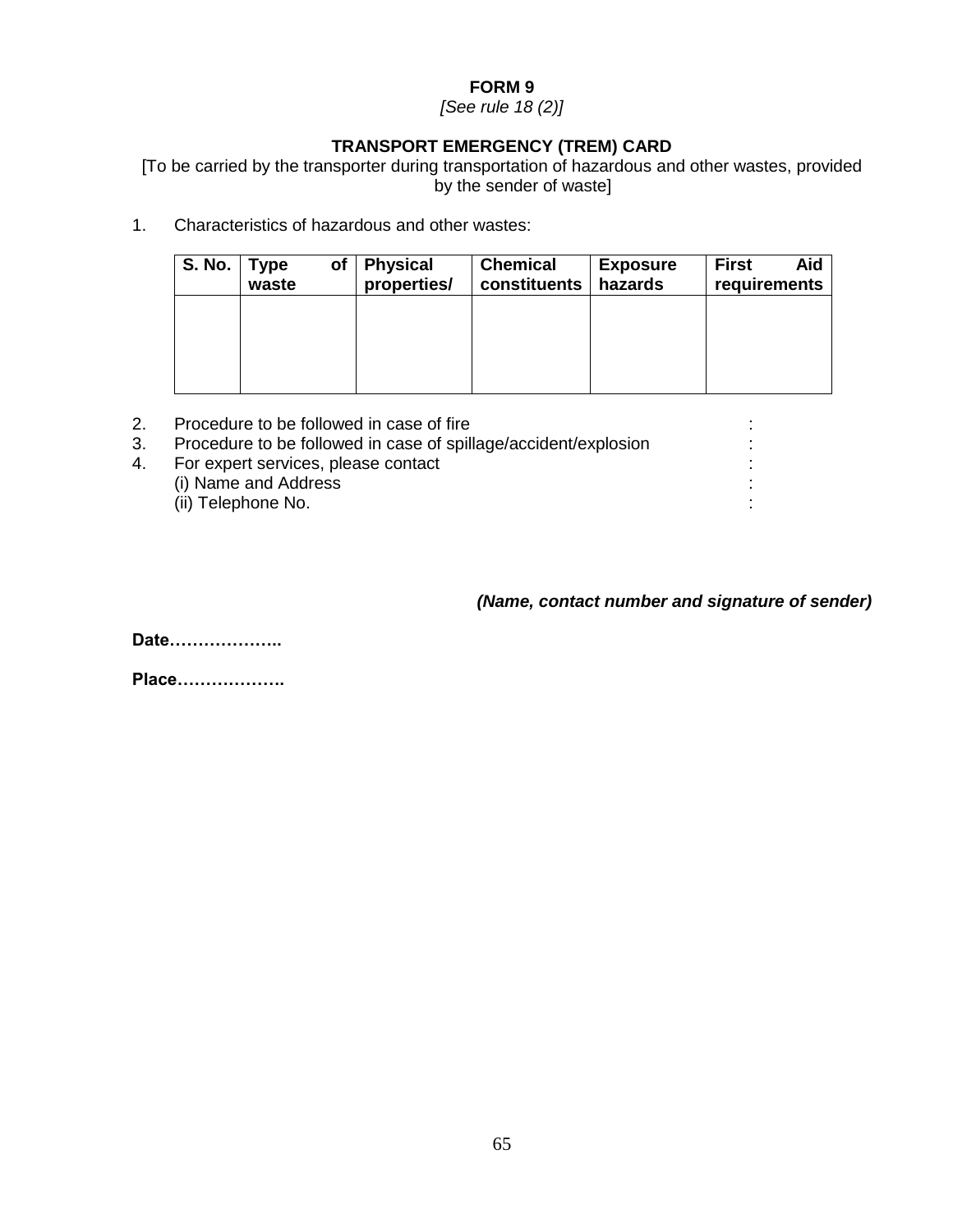*[See rule 19 (1)]*

# **MANIFEST FOR HAZARDOUS AND OTHER WASTE**

| 1.  | Sender's name and mailing address<br>(including<br>No.<br>Phone<br>and           | e-mail)                                                                                                                                                                                                                                                                                                                                            |  |  |  |  |
|-----|----------------------------------------------------------------------------------|----------------------------------------------------------------------------------------------------------------------------------------------------------------------------------------------------------------------------------------------------------------------------------------------------------------------------------------------------|--|--|--|--|
| 2.  | Sender's authorisation No.                                                       |                                                                                                                                                                                                                                                                                                                                                    |  |  |  |  |
| 3.  | Manifest Document No.                                                            |                                                                                                                                                                                                                                                                                                                                                    |  |  |  |  |
| 4.  | Transporter's name and address:                                                  |                                                                                                                                                                                                                                                                                                                                                    |  |  |  |  |
|     | (including Phone No. and e-mail)                                                 |                                                                                                                                                                                                                                                                                                                                                    |  |  |  |  |
| 5.  | Type of vehicle                                                                  | (Truck/Tanker/Special Vehicle)                                                                                                                                                                                                                                                                                                                     |  |  |  |  |
| 6.  | Transporter's registration No.                                                   |                                                                                                                                                                                                                                                                                                                                                    |  |  |  |  |
| 7.  | Vehicle registration No.                                                         |                                                                                                                                                                                                                                                                                                                                                    |  |  |  |  |
| 8.  | Receiver's name and mailing address<br>(including Phone<br>No.<br>and<br>e-mail) |                                                                                                                                                                                                                                                                                                                                                    |  |  |  |  |
| 9.  | Receiver's<br>authorisation                                                      | No.                                                                                                                                                                                                                                                                                                                                                |  |  |  |  |
|     | 10. Waste description                                                            | ÷                                                                                                                                                                                                                                                                                                                                                  |  |  |  |  |
|     | 11. Total quantity                                                               | $\mathsf{m}^3$ or MT                                                                                                                                                                                                                                                                                                                               |  |  |  |  |
|     | No. of Containers                                                                | .Nos.                                                                                                                                                                                                                                                                                                                                              |  |  |  |  |
|     | 12. Physical form                                                                | (Solid/Semi-<br>Solid/Sludge/Oily/Tarry/Slurry/Liquid)                                                                                                                                                                                                                                                                                             |  |  |  |  |
|     | 13. Special handling instructions and additional<br>information                  |                                                                                                                                                                                                                                                                                                                                                    |  |  |  |  |
| 14. | Sender's Certificate                                                             | I hereby declare that the contents of<br>the consignment are<br>fully<br>and<br>accurately described<br>above<br>by<br>proper shipping<br>name<br>and<br>are<br>categorised, packed, marked, and<br>labelled, and are in all respects in<br>proper conditions for transport by<br>road according to applicable national<br>government regulations. |  |  |  |  |
|     | Name and stamp:<br>Signature:                                                    | Month<br>Year<br>Day                                                                                                                                                                                                                                                                                                                               |  |  |  |  |
|     | 15. Transporter acknowledgement of receipt of<br>Wastes                          |                                                                                                                                                                                                                                                                                                                                                    |  |  |  |  |
|     | Signature:<br>Name and stamp:                                                    | Month<br>Year<br>Day                                                                                                                                                                                                                                                                                                                               |  |  |  |  |
|     | Receiver's certification for receipt of hazardous and other waste<br>16.         |                                                                                                                                                                                                                                                                                                                                                    |  |  |  |  |
|     | Name and stamp:<br>Signature:                                                    | Month<br>Year<br>Day                                                                                                                                                                                                                                                                                                                               |  |  |  |  |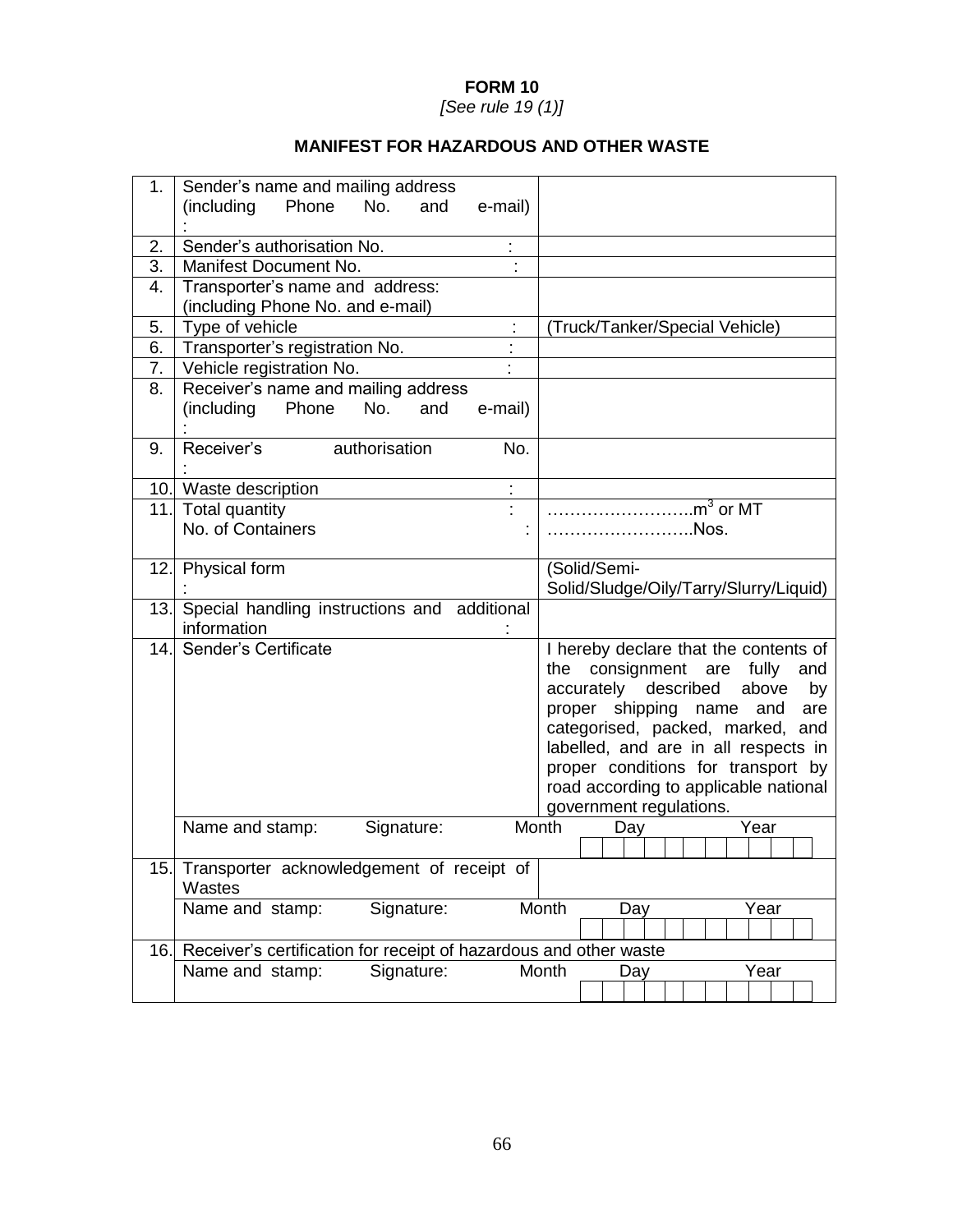# *[See rule 22]*

# **FORMAT FOR REPORTING ACCIDENT**

[To be submitted by the facility or sender or receiver or transporter to the State Pollution Control Board]

| 1. | The date and time of the accident                                   |  |
|----|---------------------------------------------------------------------|--|
| 2. | Sequence of events leading to accident                              |  |
| 3. | Details of hazardous and other wastes involved in accident          |  |
| 4. | The date for assessing the effects of the accident on health or the |  |
|    | environment                                                         |  |
| 5. | The emergency measures taken                                        |  |
| 6. | The steps taken to alleviate the effects of accidents               |  |
| 7. | The steps take to prevent the recurrence of such an accident        |  |
|    |                                                                     |  |

**Date: Signature:**

**Place: Designation:**